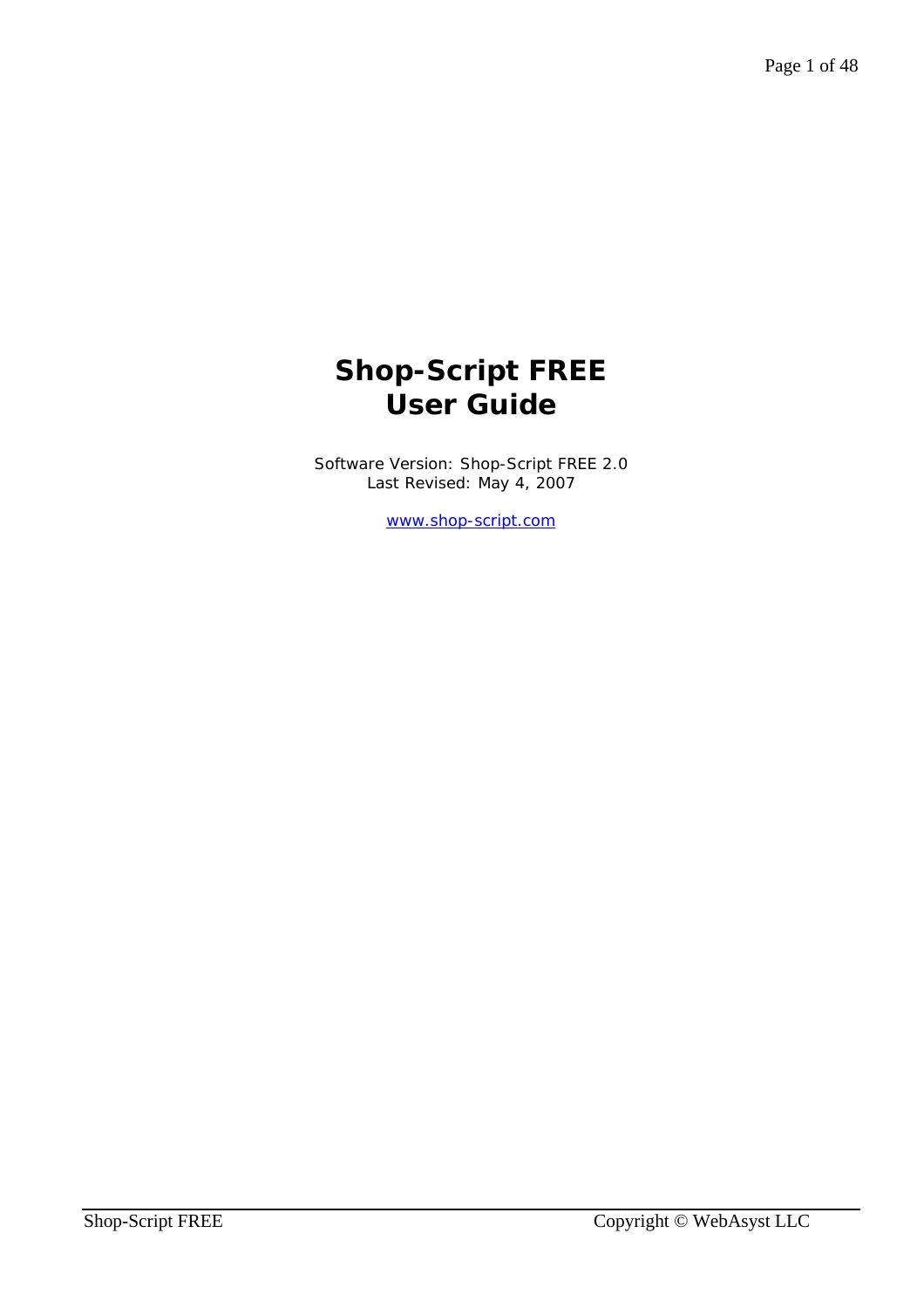# **Table of Contents**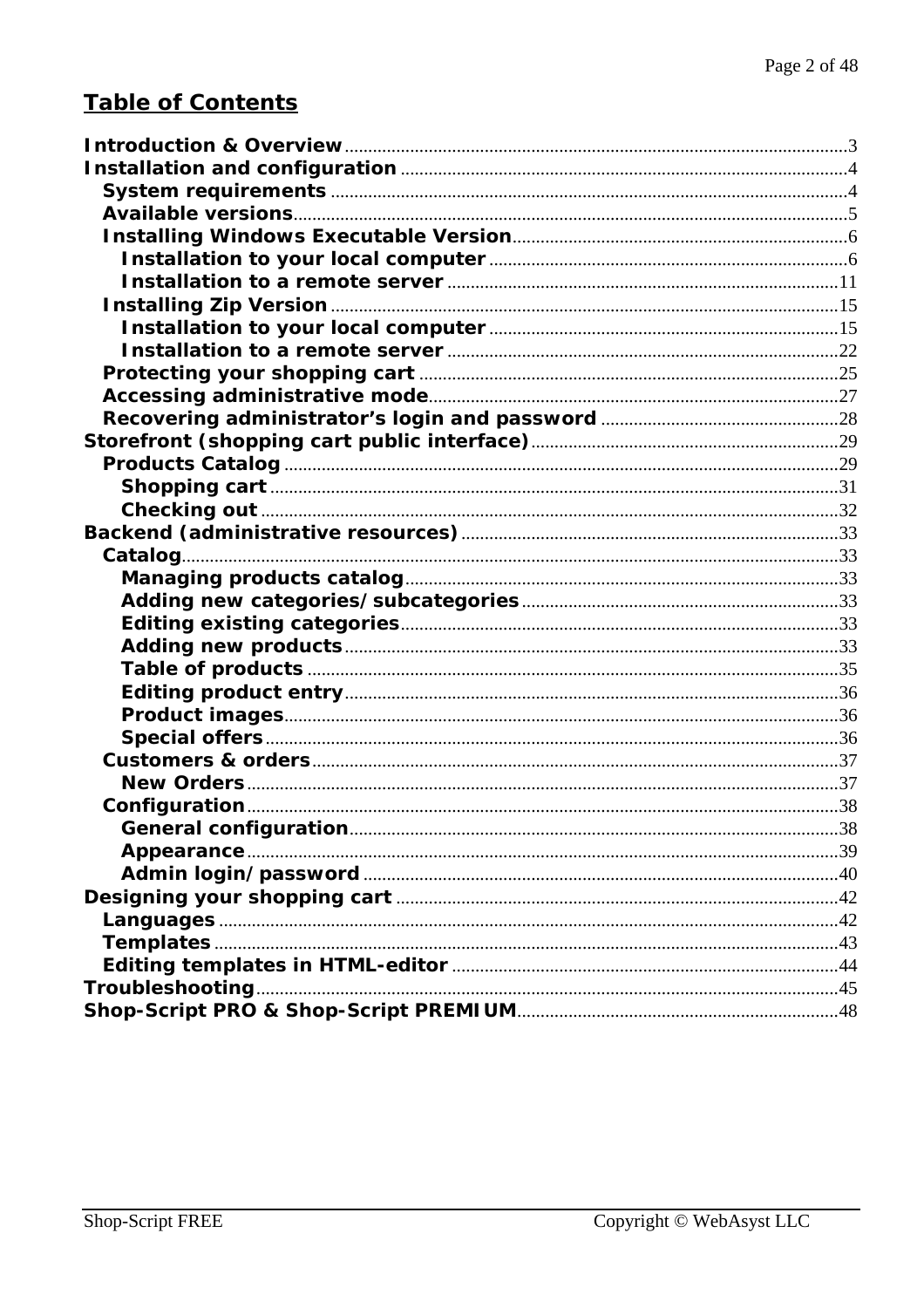# **Introduction & Overview**

## **Shop-Script FREE is fully functional free PHP shopping cart software**



## **Shop-Script FREE benefits:**

- Absolutely free to download and use
- No programming is required to install and manage Shop-Script
- Open Source
- Easy design integration (in any HTML editor)
- Search Engine Optimized (SEO)
- Compatible with PayPal
- Easy localization
- All basic ecommerce features

## **Licensing**

To use Shop-Script FREE software you should accept terms and conditions of Shop-Script FREE End User License Agreement. For the full text of Shop-Script FREE End User License Agreement please refer to Shop-Script website: http://www.shop-script.com/license-free.html

## **Authors**

Shop-Script is product of WebAsyst LLC, a privately owned international company.

Our international team of software experts has more than 12 years experience in developing custom software solutions for business and other large enterprises. Drawing upon this vast knowledge base, the company's team now specializes in the development and hosting of webbased solutions for business and organizations.

For more information about WebAsyst LLC please refer to www.shop-script.com/contacts.html

#### **Support**

If you have any questions about the software and/or WebAsyst's services please refer to "Support" section at Shop-Script website: www.shop-script.com/support.html.

Please note that we do not provide support on questions regarding modification of PHP/HTML source files (e.g. How can I add a feature? How can I integrate Shop-Script with my custom PHP script?). More information regarding WebAsyst products and services can be found in Terms Of Service section of Shop-Script website: http://www.shop-script.com/terms-of-service.html

#### **Other Shop-Script products**

Besides Shop-Script FREE version there are commercial packages available – Shop-Script PRO and Shop-Script PREMIUM.

Commercial packages start from \$179 and provide many advanced ecommerce features, such as credit card processing, shipping quotes with UPS, USPS, FedEx, DHL and many more features.

For more information please refer to "Shop-Script PRO & PREMIUM" section of this document (in the bottom) and/or to www.shop-script.com website.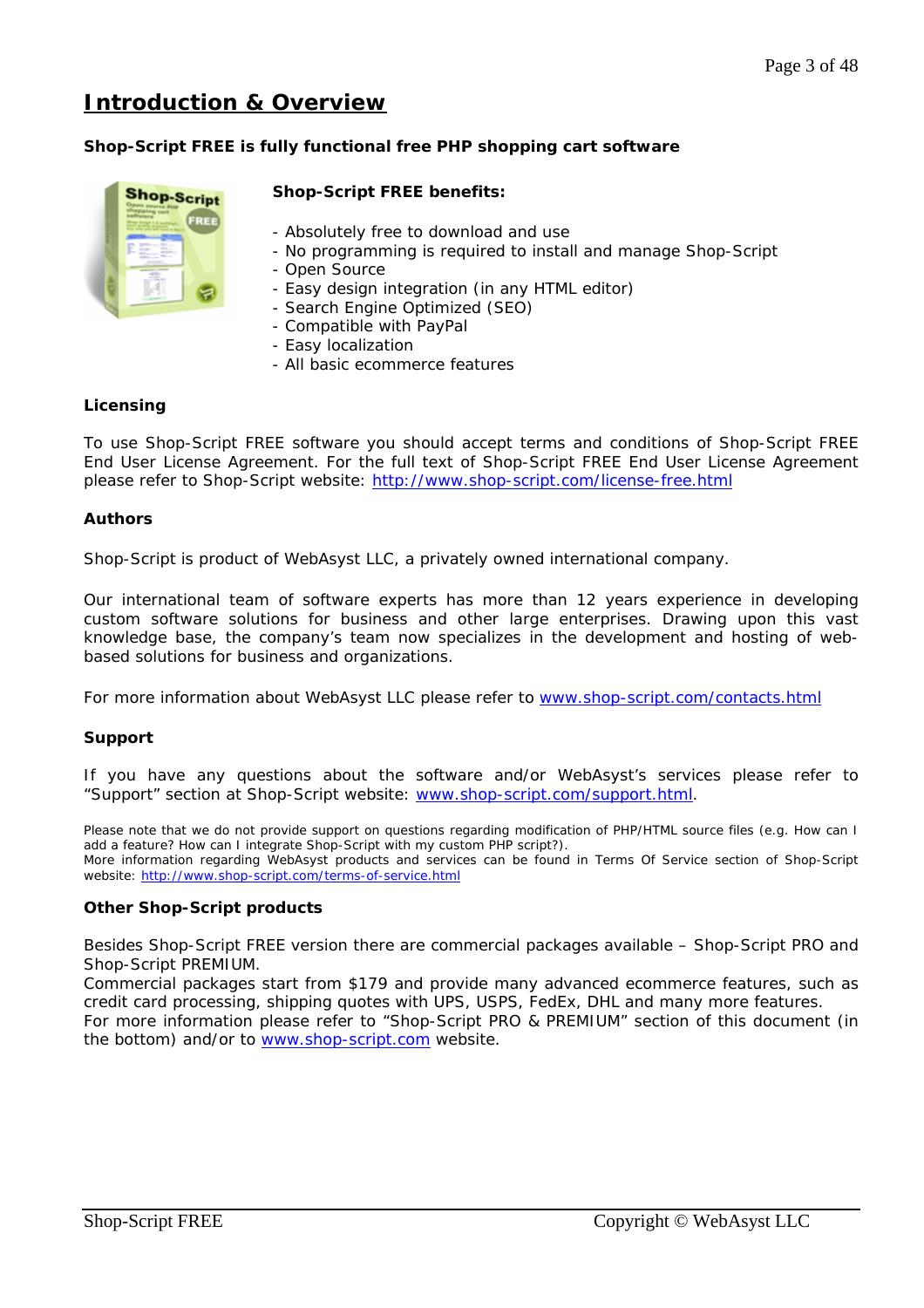# **Installation and configuration**

# **System requirements**

Shop-Script FREE software works on Windows, UNIX, Linux, FreeBSD, MacOS X platforms. Shop-Script products require following software to be installed on your web server (in assumption that you already have HTTP-server software installed, e.g. Apache, IIS):

# • **PHP 4.3.0 or higher**

Required PHP settings (php.ini): *file\_uploads = On magic\_quotes\_gpc = On* 

# • **MySQL database**

If you are going to install Shop-Script to a remote server, please contact your hosting provider to verify server specifications.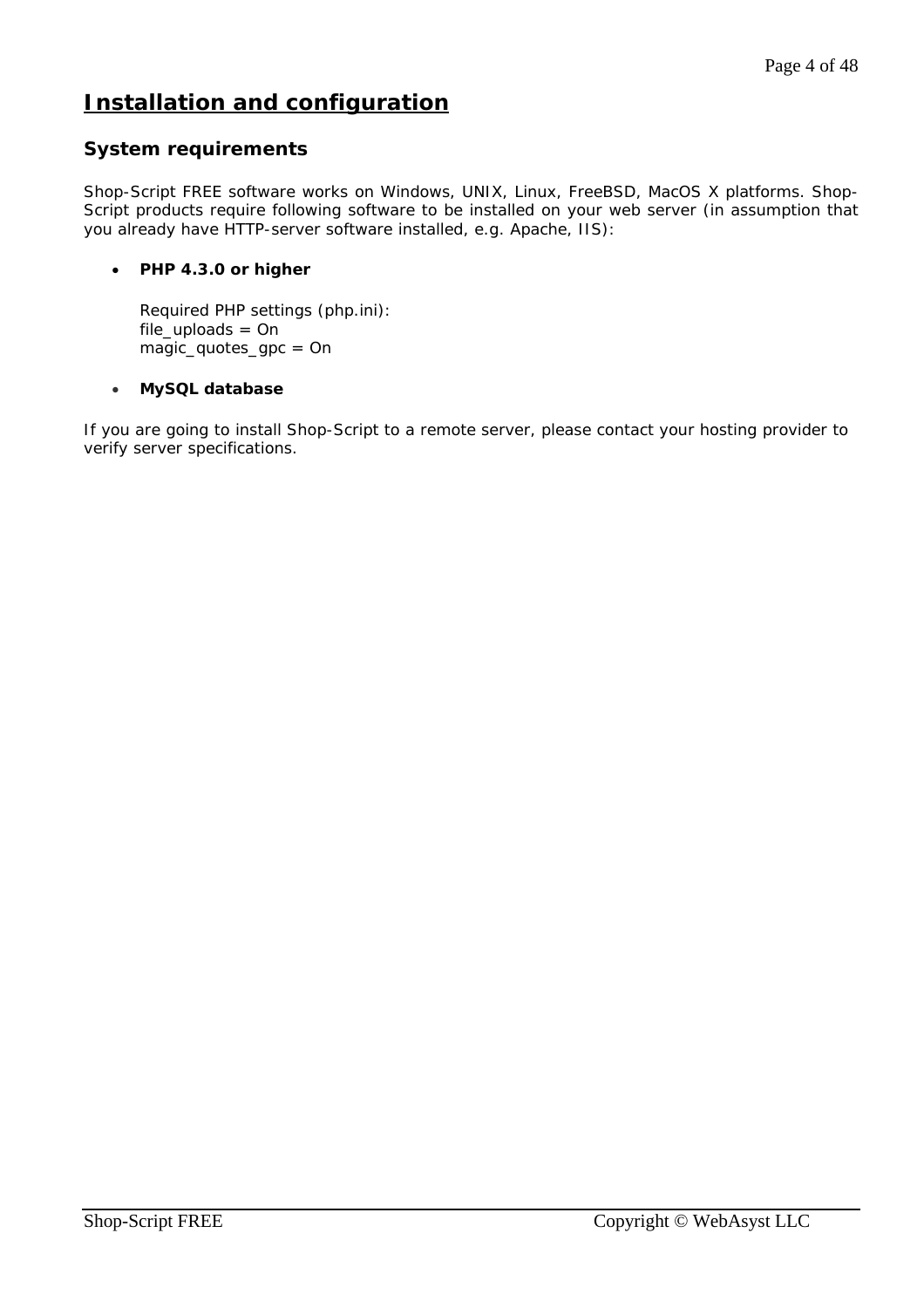# **Available versions**

Shop-Script FREE software is available in two versions:

## • **Windows Installer**

This version of Shop-Script FREE is an installation wizard which will install Shop-Script FREE to your local machine or to a remote server. Recommended for all Windows users. Installation wizard makes installation process of Shop-Script as easy as installation of a regular Windows application.

# • **Zip-archive**

This version is a zip archive containing all Shop-Script files. No express installation wizard is included in this version. Installation is performed according to instructions given below in the "Installing Zip Version" section of this User Guide.

Both versions of Shop-Script FREE can be downloaded from the "Download" section of Shop-Script website: www.shop-script.com.

Please note that Windows and Zip version are just different versions of the same product. Features of both versions are absolutely the same. The only difference is in the installation process.

**We urge you to download Windows Executable since this is much easier and more convenient to install. Zip version is suitable for Linux/FreeBSD/MacOS X users.**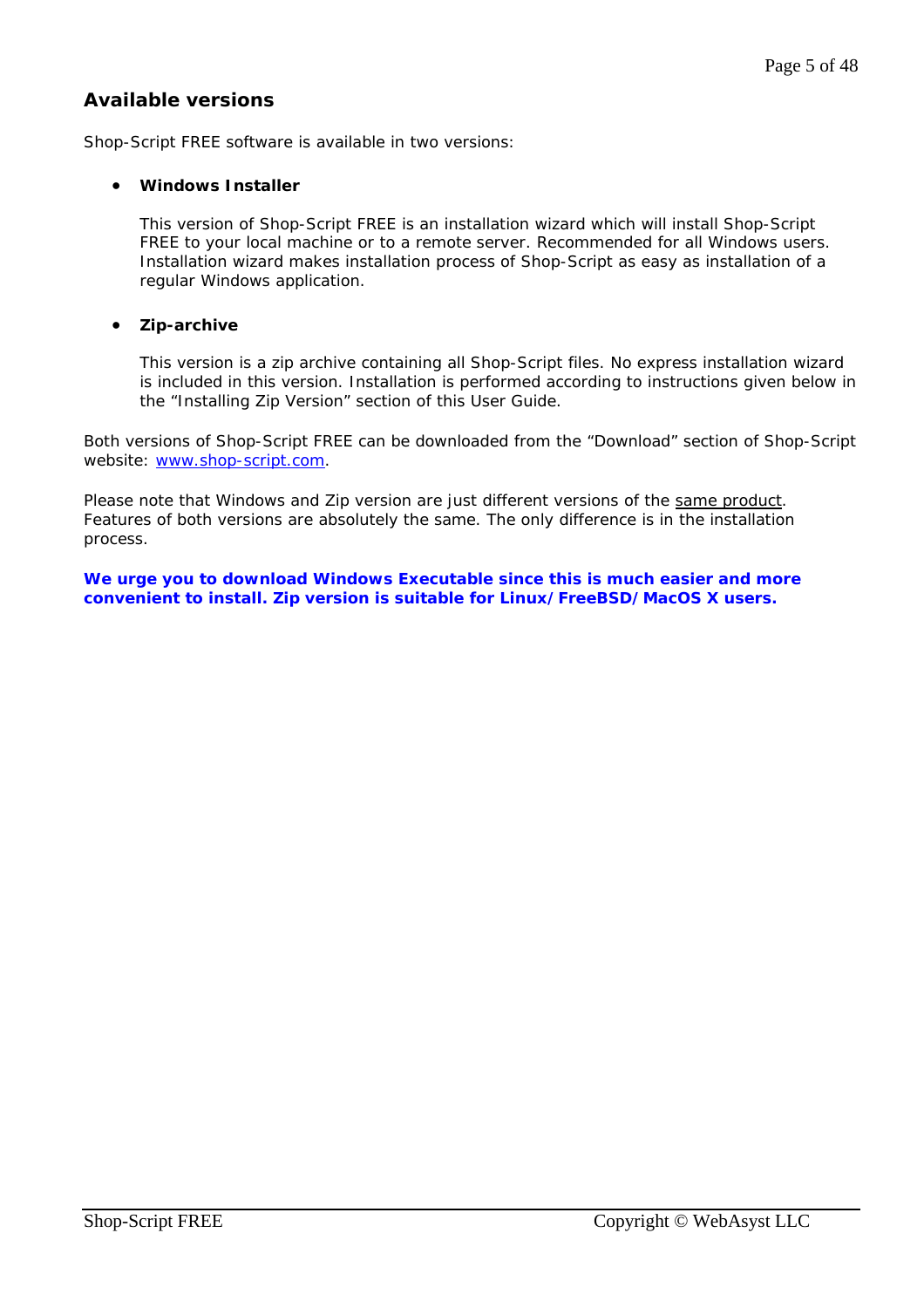# **Installing Windows Executable Version**

## **The easiest way to install Shop-Script FREE!**

In this section you will find instructions on how to install Windows Executable Version of Shop-Script FREE to your local machine or to a remote server. Recommended for all Windows users. Installation wizard makes installation process of Shop-Script as easy as installation of a regular Windows application.

## **Installation to your local computer**

1. **Make sure your system complies with the system requirements** listed in the 'System requirements' section above.

If you are familiar with such terms as PHP, MySQL and already have all required software installed please proceed to Step 2.

Otherwise, if your computer does not have required software installed (Apache or IIS, PHP and MySQL), you can install all required software at once using EasyPHP.

Please do the following:

#### a. **Download EasyPHP package** from www.easyphp.org.

EasyPHP is a complete software package allowing to use all the power and the flexibility that offers the dynamic language PHP and the efficient use of databases under Windows. Package includes an Apache server, a MySQL database, a fully PHP execution, as well as easy development tools for your website or your applications.

After download is complete, **run the EasyPHP executable** file and follow the instructions provided by EasyPHP installation wizard. In the installation options please change Install Folder to "C:\EasyPHP" because a shorter directory name is easier to remember.

- b. **Run EasyPHP** on your computer after you finish its installation.
- c. **Create a new MySQL database** that will be used for your shopping cart system. To do this you need to create an empty folder named **shop\_data** in the "C:/EasyPHP/MySQL/Data" directory. After you create this folder you should have an empty folder "C:/EasyPHP/MySQL/Data/shop\_data", where MySQL database files will be stored. By creating this folder you will create a new database named shop\_data.

#### **Having installed EasyPHP, you have made your computer compatible with Shop-Script's system requirements.**

- 2. After you have verified that system requirements are met, **run Shop-Script FREE installation wizard** (.exe file):
	- a. The following window will appear: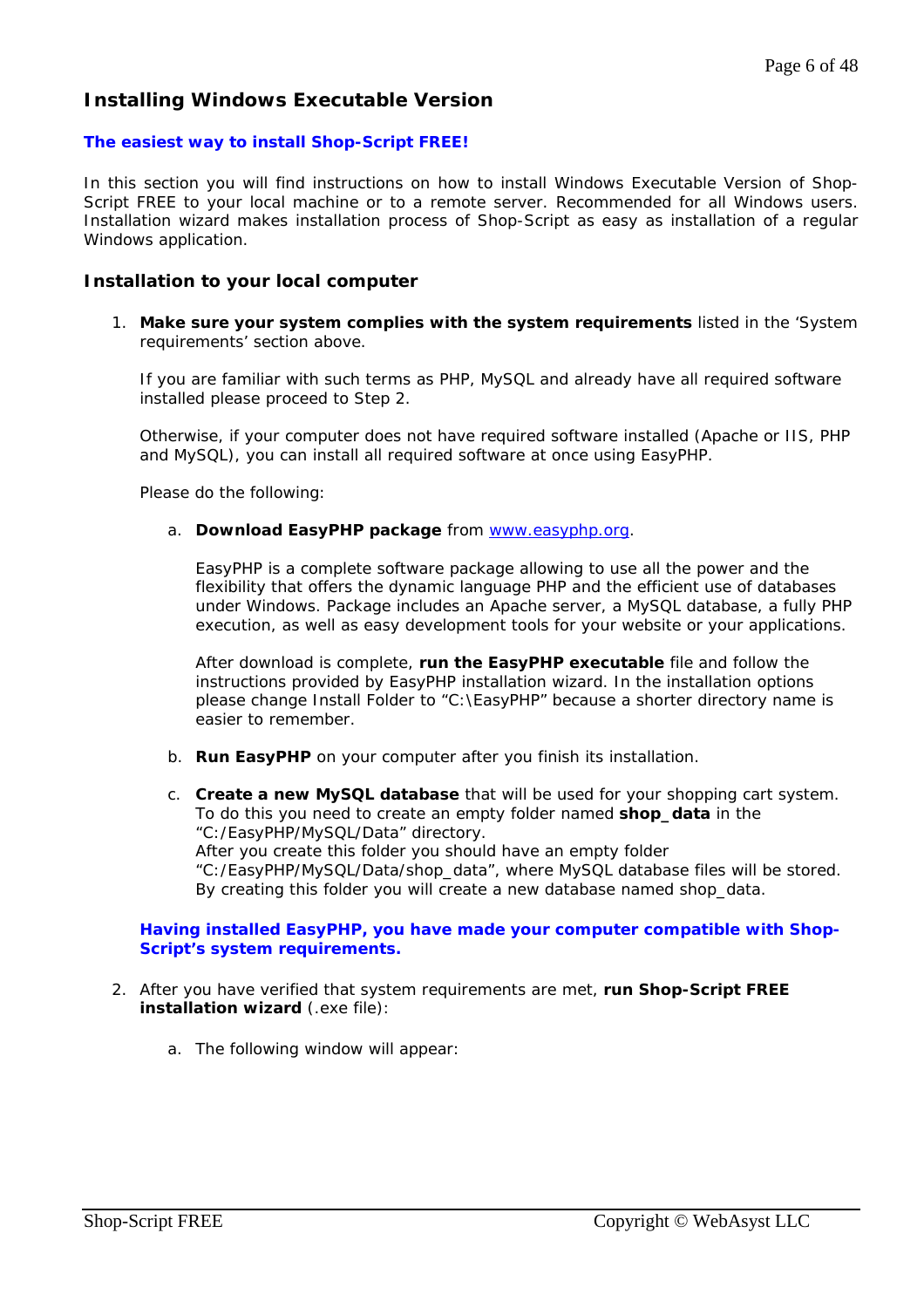

Click **Next** to begin installation.

b. Choose installation type:

| <b>U Installation - Shop-Script</b>                                                                                       |  |  |
|---------------------------------------------------------------------------------------------------------------------------|--|--|
| <b>Installation Type</b><br>Choose whether to perform a local or remote installation                                      |  |  |
| Install to a remote machine<br><b>Install to this machine!</b><br>Click Next to continue, or Cancel to exit this program. |  |  |
|                                                                                                                           |  |  |
| ionCube Package Foundry<br>$Back$<br>Next<br>Help<br>Cancel                                                               |  |  |

Choose **Install to this machine** and click **Next**.

c. On the next step of the installation you will offered to indicate path to a folder where you would like to install Shop-Script files: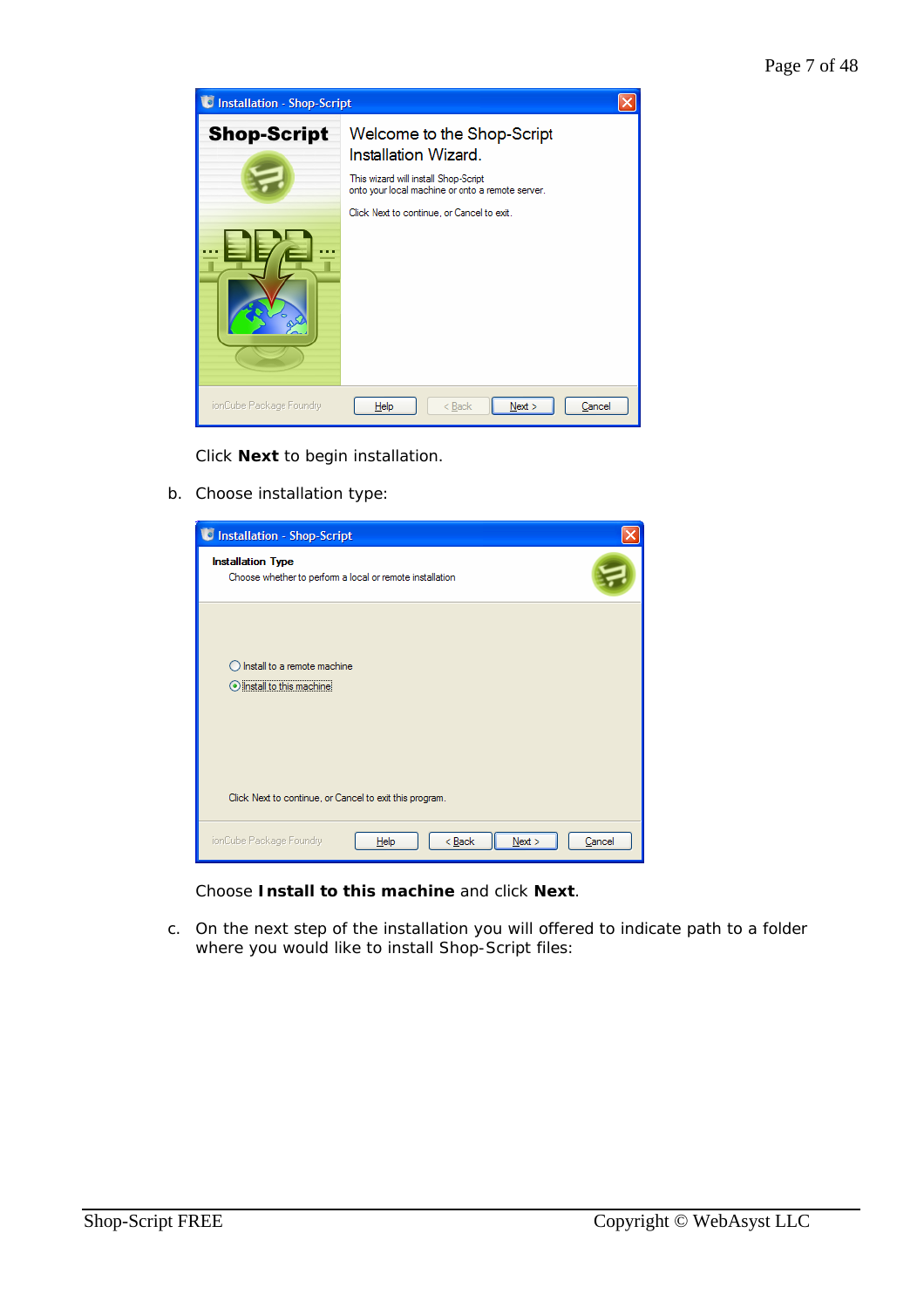| <b>U</b> Installation - Shop-Script                                     |                                                                                                  |               |
|-------------------------------------------------------------------------|--------------------------------------------------------------------------------------------------|---------------|
| <b>Specify Install Location</b><br>Where should the files be installed? |                                                                                                  |               |
| Install location on this computer<br>Save files into folder:            | This installer will save files and folders into the location specified below.<br>C:\EasyPHP\www\ | <b>Browse</b> |
|                                                                         |                                                                                                  |               |
|                                                                         |                                                                                                  |               |
|                                                                         |                                                                                                  |               |
| ionCube Package Foundry                                                 | < Back<br>Next<br>Help                                                                           | Cancel        |

Enter "**C:\EasyPHP\www\**" as it is shown on the screenshot above and click **Next**.

In case you install Shop-Script not with EasyPHP, indicate your custom folder.

d. On the next step you will be offered to input URL of the installation folder which you have specified (C:\EasyPHP\www\):

| <b>C</b> Installation - Shop-Script                                                                                                                                                                                                                                                                       |  |  |
|-----------------------------------------------------------------------------------------------------------------------------------------------------------------------------------------------------------------------------------------------------------------------------------------------------------|--|--|
| <b>Local Web Server Settings</b><br>Please enter the URL corresponding to the local install folder                                                                                                                                                                                                        |  |  |
| This installer needs a web server for some tasks<br>You entered the following path for the install location on your computer:<br>C:\EasyPHP\www\<br>Please enter the URL of the install location on your local web server.<br>Install location URL: http://localhost/<br>My web server is not running yet |  |  |
|                                                                                                                                                                                                                                                                                                           |  |  |
| ionCube Package Foundry<br>$8$ Back<br>Next<br>Help<br>Cancel                                                                                                                                                                                                                                             |  |  |

Enter http://localhost/ as it is shown on the screenshot above and click **Next**.

In case you install Shop-Script not with EasyPHP, indicate URL of your custom folder.

e. If you specified Install location URL correctly, files will be copied to the specified folder and installation wizard will automatically run post-install script install.php:

http://localhost/install.php

If this does not happen automatically, please point your web browser (e.g. IE, Firefox) to the URL mentioned above.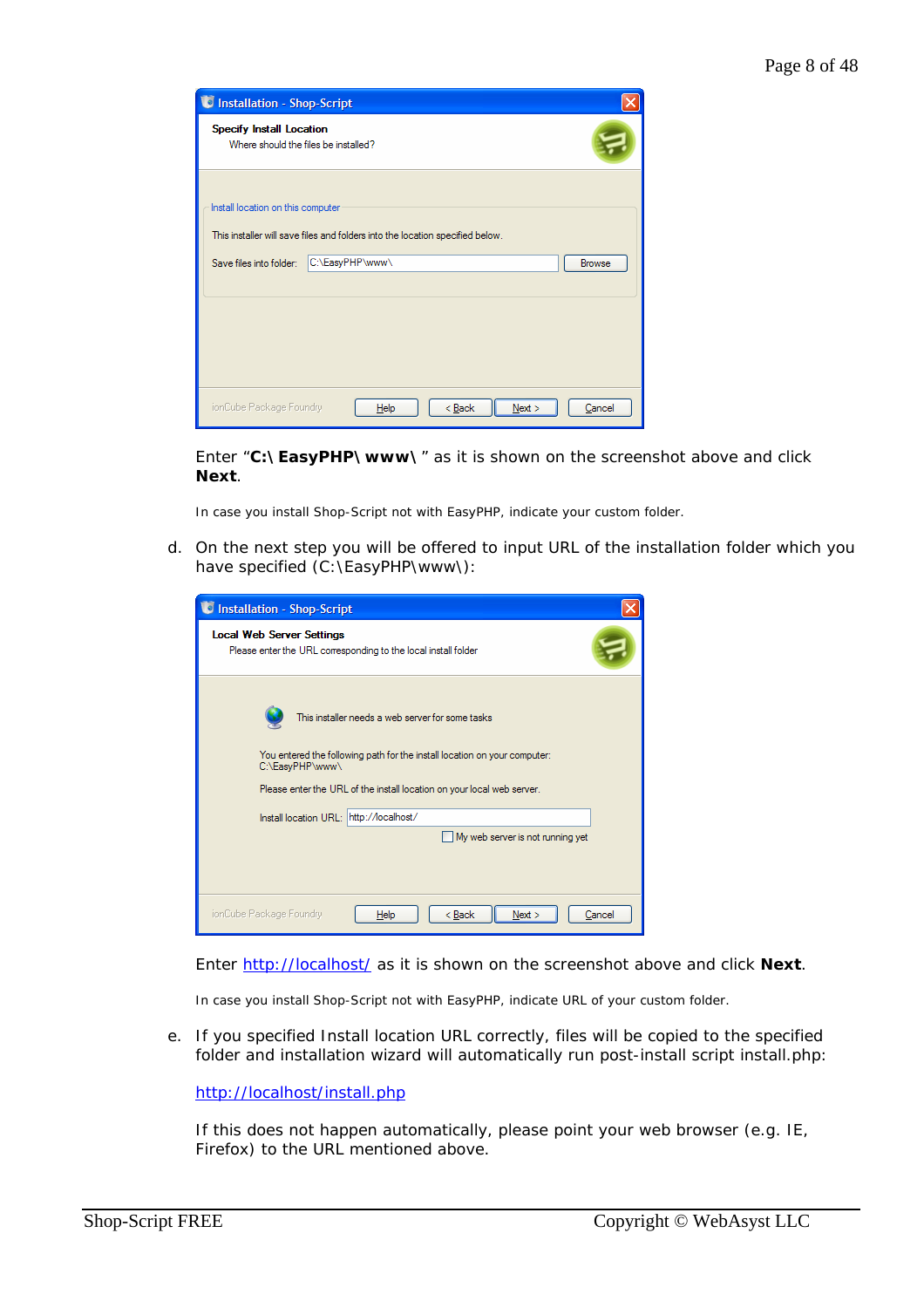In case you install Shop-Script not with EasyPHP, this URL may vary.

I

Install.php script should appear in your web browser as follows:

| <b>Shop-Script</b><br><b>Ecommerce PHP shopping cart software</b>                                                                                                                                                                      |  |  |  |
|----------------------------------------------------------------------------------------------------------------------------------------------------------------------------------------------------------------------------------------|--|--|--|
| www.shop-script.com                                                                                                                                                                                                                    |  |  |  |
| Shop-Script FREE 1.2 installation routine                                                                                                                                                                                              |  |  |  |
| Thank you for choosing Shop-Script FREE!<br><b>Shop-Script</b><br>ш<br>Shop-Script FREE - turnkey PHP shopping cart software that<br>allows to create and manage search engine friendly online store<br>in assessal minutes, For FREE! |  |  |  |
| Please refer to installation instructions before installing Shop-Script FREE.<br>Please specify NySQL database connection settings<br>These settings can be obtained from your hosting provider<br>localhost<br>Host:                  |  |  |  |
| <b>Usememer</b>                                                                                                                                                                                                                        |  |  |  |
| Password:                                                                                                                                                                                                                              |  |  |  |
| Database name:                                                                                                                                                                                                                         |  |  |  |
| Administrator login and password<br>You will be able to change these login and pessword later                                                                                                                                          |  |  |  |
| admin<br>Logina                                                                                                                                                                                                                        |  |  |  |
| 1234<br>Password:                                                                                                                                                                                                                      |  |  |  |
| Fill database with demo content (recommended)                                                                                                                                                                                          |  |  |  |
| <b>Install</b>                                                                                                                                                                                                                         |  |  |  |

If this page does not appear as presented on the screenshot above, please refer to 'Troubleshooting' section of this User Guide.

If you install Shop-Script on IIS, this page may be presented incorrectly. Note that for IIS you may need to specify file access permissions for certain files and folders. For more information regarding setting up file access permissions please refer to "Installing Zip Version" -> "Installation to your local computer" -> "Manual installation (advanced)" section of this User Guide.

install.php offers you to input database connection settings:

|                          | Host: localhost |
|--------------------------|-----------------|
| Username: root           |                 |
| Password:                |                 |
| Database name: shop_data |                 |

Please input database connection settings according to the screenshot above:

Database host: **localhost** Database username: **root** Database password: [leave blank] Database name: **shop\_data**

In case you install Shop-Script not with EasyPHP, these settings may vary.

Below the database connection settings form, there is a form to input administrator's login and password: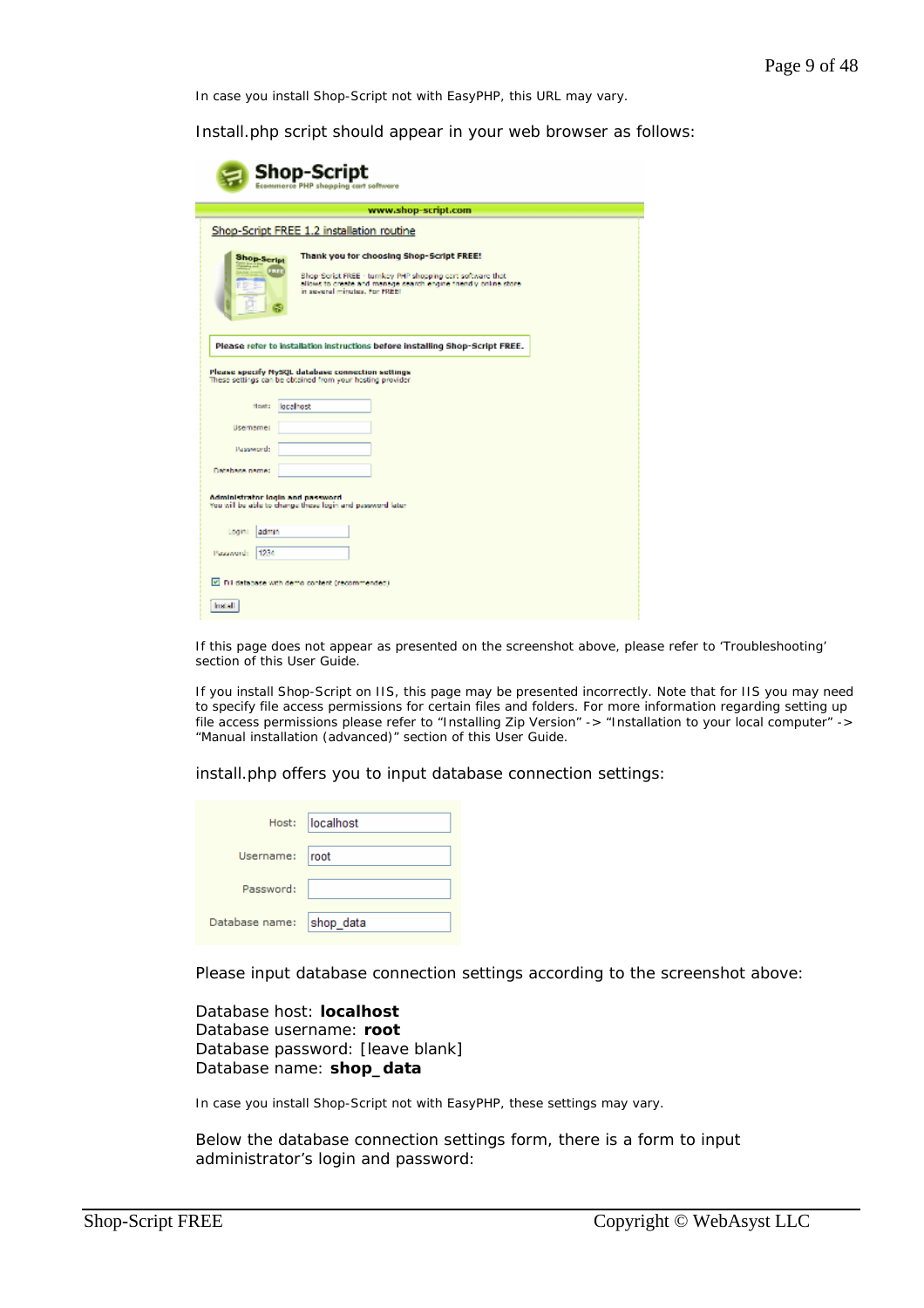| Login: admin   |  |
|----------------|--|
| Password: 1234 |  |

Using login and password you provide here you will be able to access your store backend (administrative mode). After installation is complete you will be able to change administrator's login and password at anytime.

After you finish specifying installation preferences, click **Install!**

#### f. **Congratulations! Shop-Script FREE has been successfully installed.**

You will be shown a screen with "Installation successful" message and a link to Shop-Script FREE storefront (shopping cart public interface):

| <b>Shop-Script</b><br>$\Xi$<br><b>Ecommerce PHP shopping cart software</b> |  |  |
|----------------------------------------------------------------------------|--|--|
| www.shop-script.com                                                        |  |  |
| Shop-Script FREE 1.2 installation routine                                  |  |  |
| Installation successful!                                                   |  |  |
| Proceed to my shopping cart                                                |  |  |

If this page does not appear as presented on the screenshot above, please refer to 'Troubleshooting' section of this User Guide.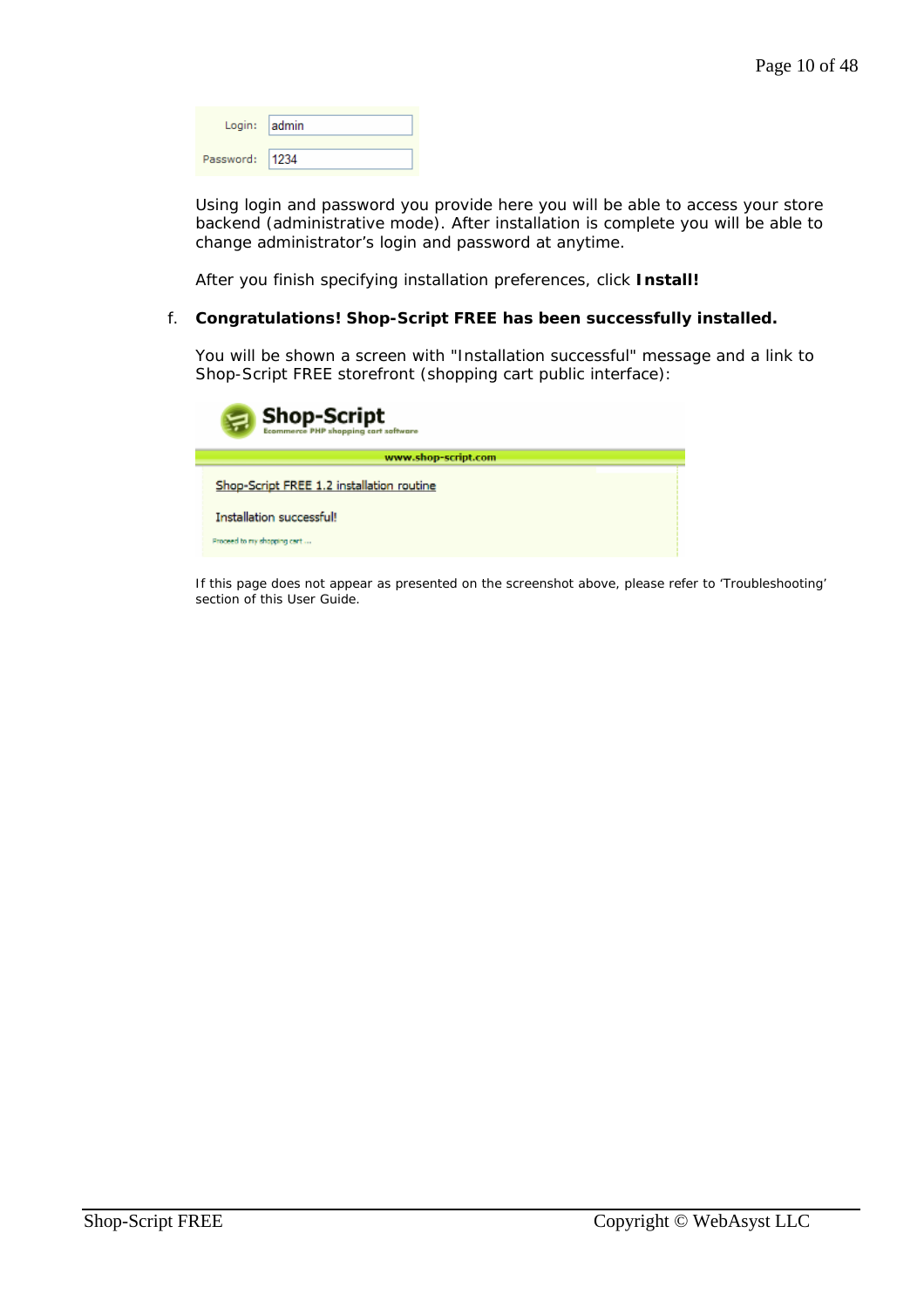# **Installation to a remote server**

**Make sure your system complies with system requirements** listed in the 'System requirements' section above. Please contact your hosting provider regarding this issue.

After you have verified that system requirements are met, **run Shop-Script FREE installation wizard** (.exe file):

a. The following window will appear:



Click **Next** to begin installation.

b. Choose installation type:



Choose **Install to a remote server** and click **Next**.

c. On the next step of the installation you will offered to indicate remote FTP server connection details: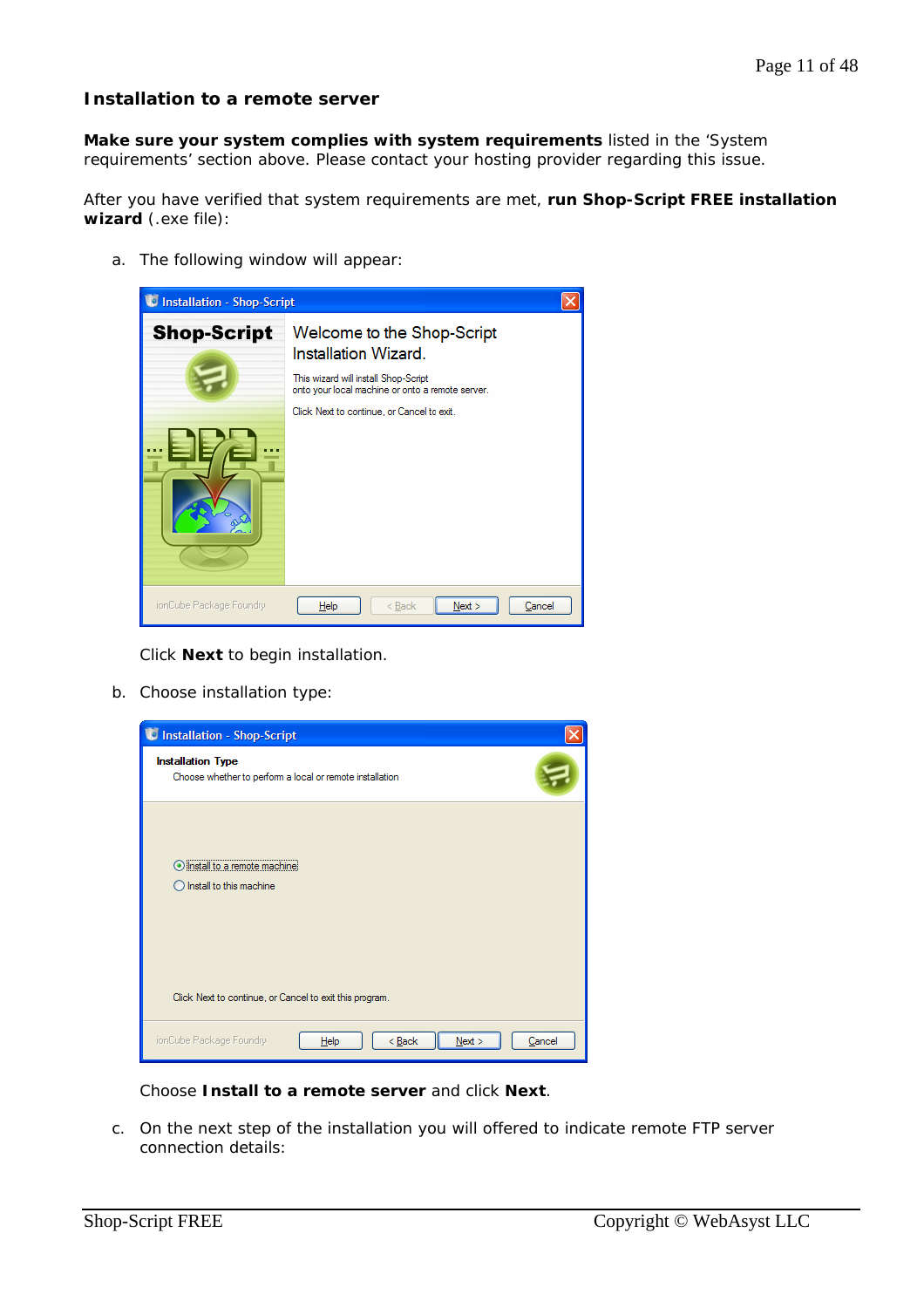| <b>Installation - Shop-Script</b>                                                          |  |  |
|--------------------------------------------------------------------------------------------|--|--|
| <b>Remote Server Details</b><br>Enter the details of your FTP account and install location |  |  |
| FTP login                                                                                  |  |  |
| FTP server address: ftp.yourdomain.com<br>FTP port: 21                                     |  |  |
| FTP usemame: usemame<br>FTP password:<br>                                                  |  |  |
| Install location on FTP server                                                             |  |  |
| This installer will upload files and folders to the location specified below.              |  |  |
| Upload files into folder: public_html<br><b>Browse</b>                                     |  |  |
| Click Next to begin uploading, or Cancel to exit this program.                             |  |  |
| ionCube Package Foundry<br>Next<br>< Back<br>Help<br>Cancel                                |  |  |

Please indicate FTP settings obtained from your hosting provider and specify a folder where you would like to install Shop-Script.

You may select folder to upload Shop-Script files by clicking "Browse" button. Installation wizard will connect to FTP server using details provided and will allow you to select a folder from the list.

#### Click **Next**.

If you are not sure which folder to select, please contact your hosting provider to obtain information about folders structure on the server.

d. On the next step you will be offered to input URL of the installation folder which you have specified. Please provide a valid URL of the installation folder (Shop-Script installation URL), e.g. http://www.yourdomain.com/:

| <b>C</b> Installation - Shop-Script                                                      |                                                                                                                                                                                                                                                                                               |        |
|------------------------------------------------------------------------------------------|-----------------------------------------------------------------------------------------------------------------------------------------------------------------------------------------------------------------------------------------------------------------------------------------------|--------|
| <b>Web Server Settings</b><br>Please enter the URL corresponding to the install location |                                                                                                                                                                                                                                                                                               |        |
|                                                                                          | This installer needs a web server for some tasks<br>You entered your FTP home folder for the install location on your FTP server.<br>Please enter the URL of the install location on your web server.<br>Install location URL: http://www.yourdomain.com/<br>My web server is not running yet |        |
| ionCube Package Foundry                                                                  | < Back<br>Next<br>Help                                                                                                                                                                                                                                                                        | Cancel |

Install location URL depends on the installation folder you have specified.

If you specified Install location URL correctly, Shop-Script files will be uploaded to the specified folder on the server, and installation wizard will automatically configure file access permissions on the server.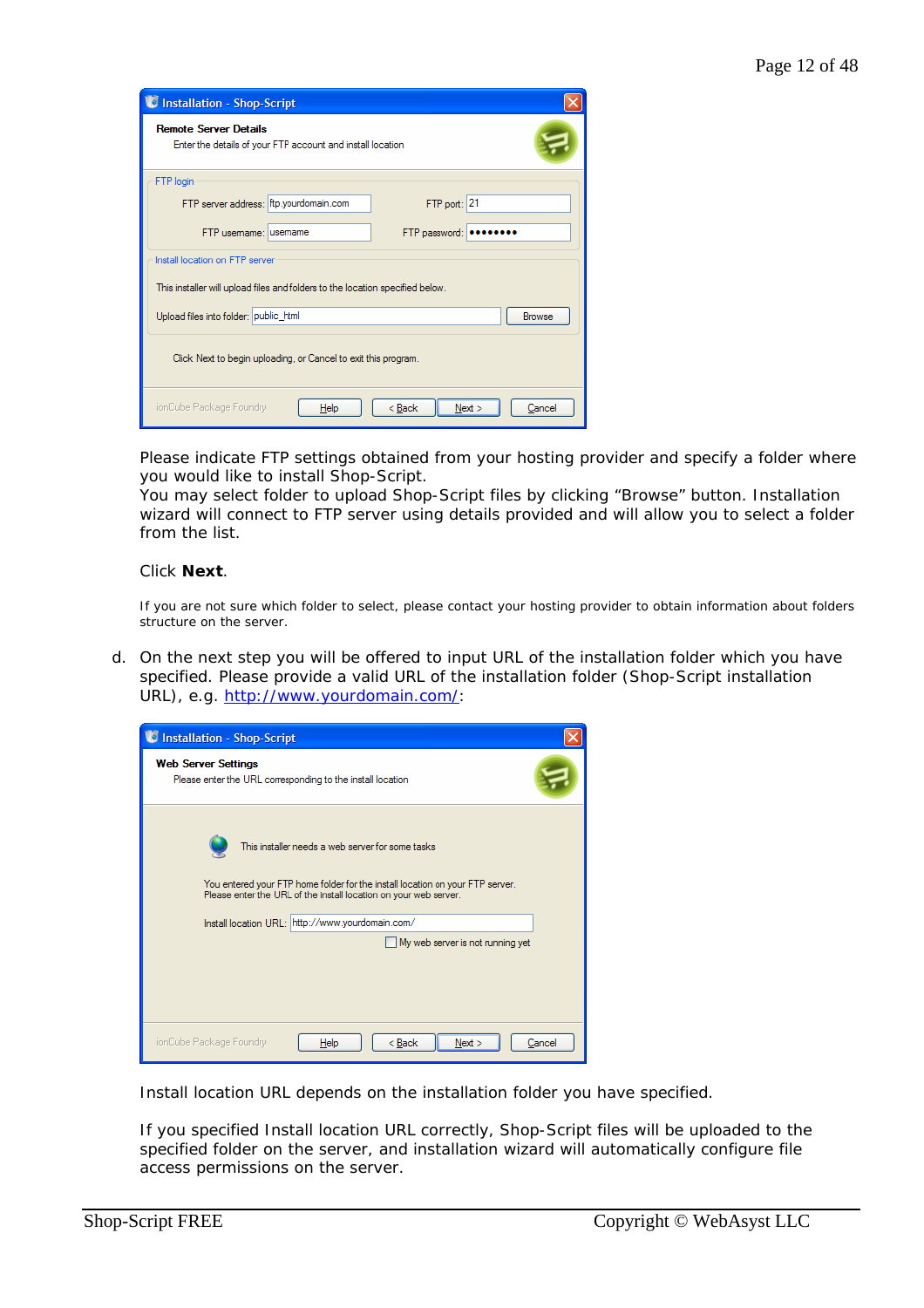Please note that this is applicable only for UNIX/FreeBSD/Linux/MacOSX servers. Installation wizard automatically executes *chmod* commands for certain files and folders. In case you install Shop-Script on Windows hosting, please set file access permissions manually according to instructions given in the "Installing Zip Version" -> "Installation to a remote server" section of this User Guide.

Then installation wizard will automatically run post-install script install.php in your web browser. If this does not happen automatically, please point your web browser to the install.php manually: simply point your browser to the Installation URL + install.php, e.g. e.g. http://www.yourdomain.com/install.php.

Install.php script should appear in your web browser as follows:

| <b>Shop-Script</b><br><b>Ecommerce PHP shopping cart software</b>                                                                                                                                                                  |  |  |  |
|------------------------------------------------------------------------------------------------------------------------------------------------------------------------------------------------------------------------------------|--|--|--|
| www.shop-script.com                                                                                                                                                                                                                |  |  |  |
| Shop-Script FREE 1.2 installation routine                                                                                                                                                                                          |  |  |  |
| Thank you for choosing Shop-Script FREE!<br>Shop-Script<br>FREE<br>Shop-Script FREE - turnkey PHP shopping cart software that<br>allows to create and manage search engine friendly online store<br>in assertal minutes, For FREET |  |  |  |
| Please refer to installation instructions before installing Shop-Script FREE.<br>Please specify MySQL database connection settings<br>These settings can be obtained from your hosting provider.                                   |  |  |  |
| localhost<br>Host:                                                                                                                                                                                                                 |  |  |  |
| Usemame:                                                                                                                                                                                                                           |  |  |  |
| Password:                                                                                                                                                                                                                          |  |  |  |
| Database name:                                                                                                                                                                                                                     |  |  |  |
| Administrator login and password<br>You will be able to change these login and pessword later.                                                                                                                                     |  |  |  |
| Logina<br>ladmin                                                                                                                                                                                                                   |  |  |  |
| 12.60<br>Passwords                                                                                                                                                                                                                 |  |  |  |
| E. Fill database with damo content (recommended)                                                                                                                                                                                   |  |  |  |
| <b>Install</b>                                                                                                                                                                                                                     |  |  |  |

If this page does not appear as presented on the screenshot above, please refer to 'Troubleshooting' section of this User Guide.

If you install Shop-Script on IIS, this page may be presented incorrectly. Note that for IIS you may need to specify file access permissions for certain files and folders. For more information regarding setting up file access permissions please refer to "Installing Zip Version" -> "Installation to your local computer" -> "Manual installation (advanced)" section of this User Guide.

Install.php offers you to input database connection settings:

|                          | Host: localhost |
|--------------------------|-----------------|
| Username: root           |                 |
| Password:                |                 |
| Database name: shop_data |                 |

Database connection details can be obtained from your hosting provider.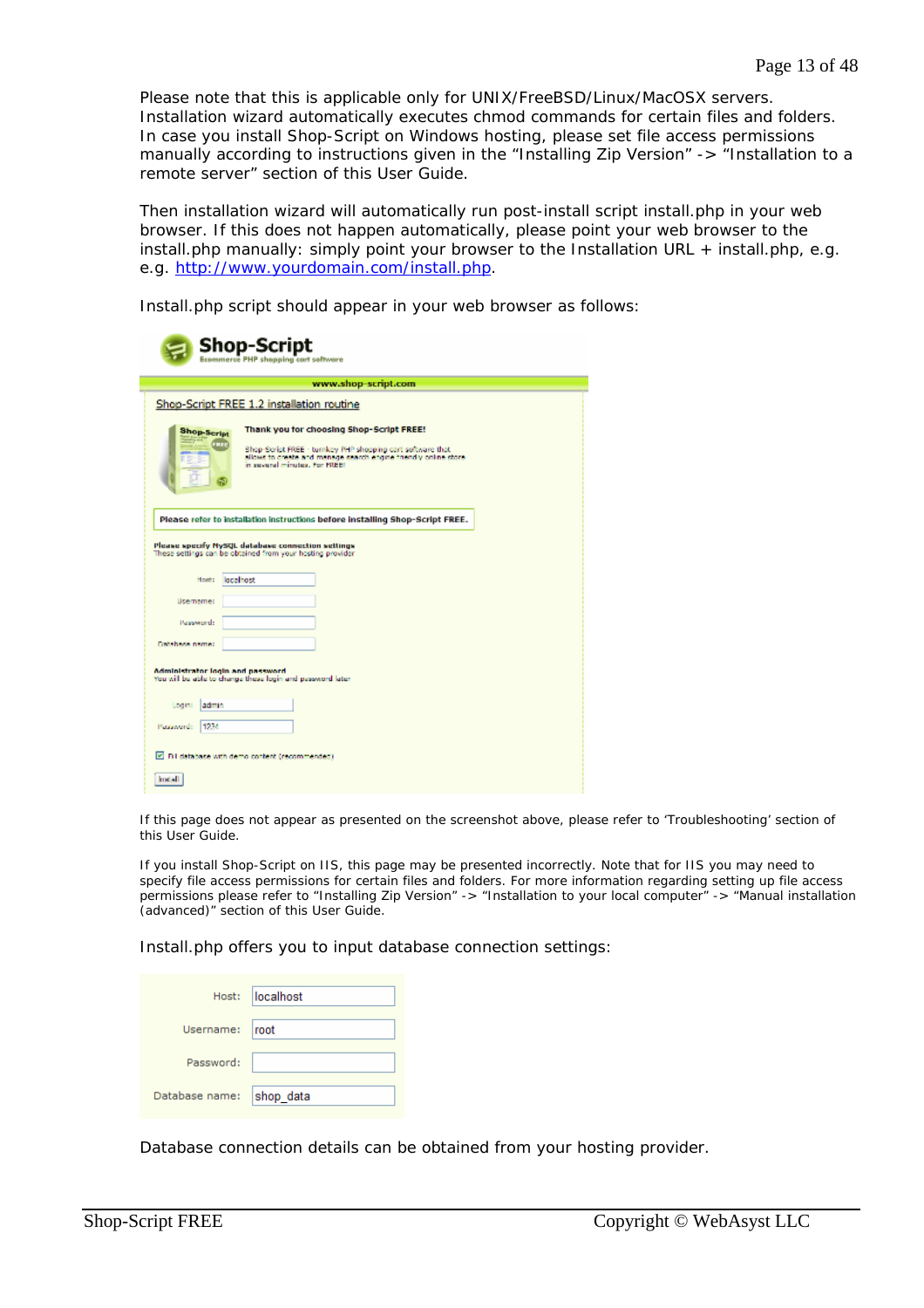Below the database connection settings form, there is a form to input administrator's login and password:

|           | Login: admin |
|-----------|--------------|
| Password: |              |

Using login and password you provide here you will be able to access your store backend (administrative mode). After installation is complete you will be able to change administrator's login and password at anytime.

After you finish specifying installation preferences, click **Install!** 

#### e. **Congratulations! Shop-Script FREE has been successfully installed.**

You will be shown a screen with "Installation successful" message and a link to Shop-Script FREE storefront (shopping cart public interface):

| <b>Shop-Script</b><br>$\simeq$            |  |
|-------------------------------------------|--|
| www.shop-script.com                       |  |
| Shop-Script FREE 1.2 installation routine |  |
| Installation successful!                  |  |
| Proceed to my shopping cart               |  |

If this page does not appear as presented on the screenshot above, please refer to 'Troubleshooting' section of this User Guide.

**After the installation is complete, please carefully read instructions in the "Protecting your shopping cart" section of this User Guide!**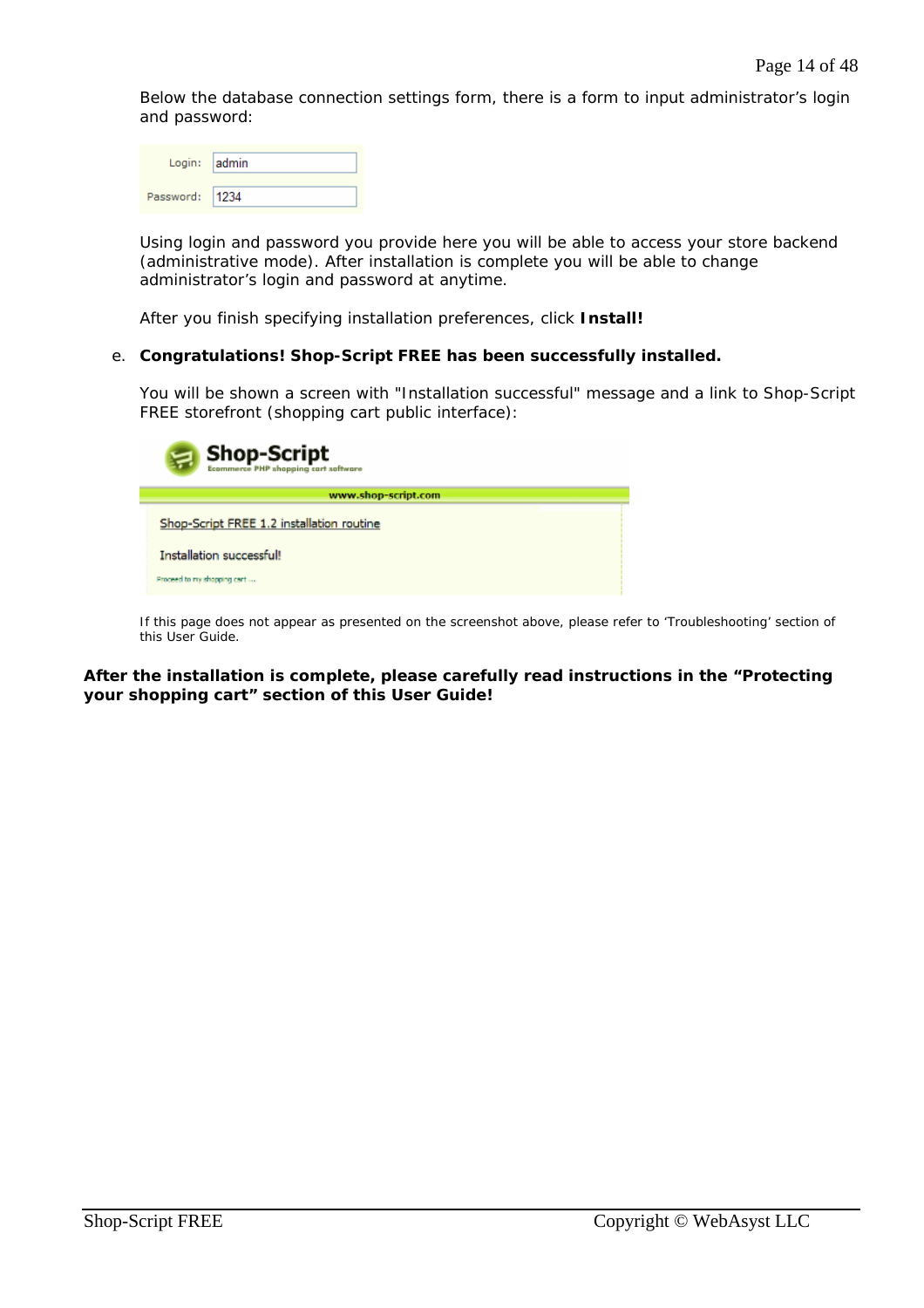# **Installing Zip Version**

# **Installation to your local computer**

In this section you will find instructions on how to install Zip Version of Shop-Script FREE on your computer.

At first you have to make sure that you have required software installed on your computer (HTTP server, PHP, MySQL) - see 'System requirements' section for details.

If you are familiar with such terms as PHP, MySQL and already have all required software installed please refer to 'Manual installation (advanced)' paragraph under this section.

If you are not quite sure regarding what software is already installed on your machine, please refer to the instructions under 'Installation with EasyPHP' paragraph below.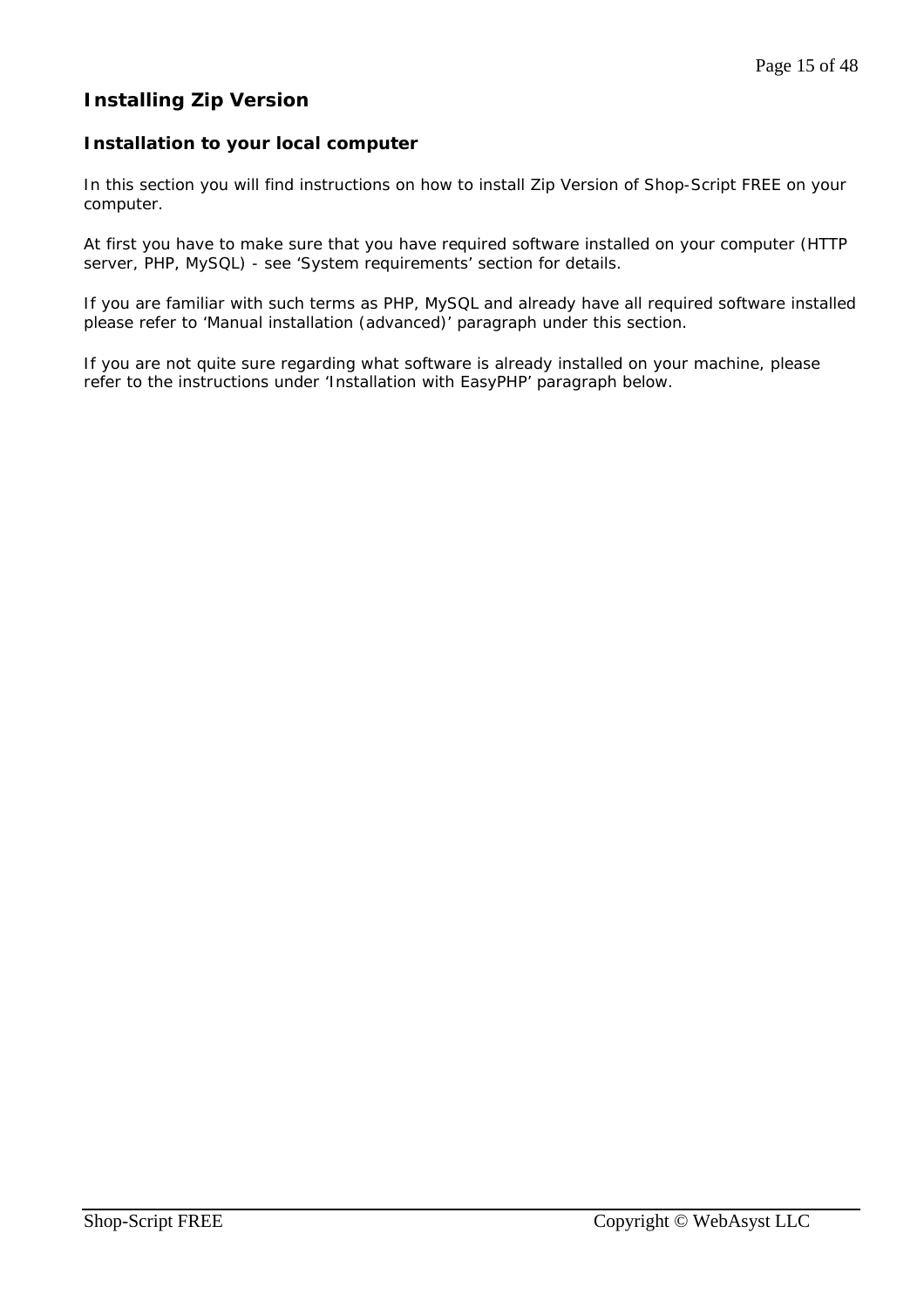## **Installation with EasyPHP (recommended)**

Following instructions are recommended for users who are not familiar with web technologies and for those who do not have required software installed on their computers (see 'System requirements' section for details).

Installation instructions:

#### 1. **Download the latest version of EasyPHP** from www.easyphp.org.

EasyPHP is a complete software package allowing to use all the power and the flexibility that offers the dynamic language PHP and the efficient use of databases under Windows. Package includes an Apache server, a MySQL database, a fully PHP execution, as well as easy development tools for your website or your applications.

After download is complete, run the EasyPHP executable file and follow the instructions provided by the installation wizard. In the installation options we recommend changing Install Folder to "C:/EasyPHP" because a shorter directory name is easier to remember.

- 2. **Run EasyPHP** on your computer after you finish its installation.
- 3. **Create a new database** that will be used for your shopping cart system. To do this you need to create an empty **shop\_data** folder in the "C:/EasyPHP/MySQL/Data" directory. After you create this folder you should have an empty folder C:/EasyPHP/MySQL/Data/shop\_data, where MySQL database files will be stored. By creating this folder you will create a new database named shop data.
- 4. **Unpack Shop-Script FREE** archive into an EasyPHP home folder "C:/EasyPHP/www". If you do not have compression software installed, we suggest you to download WinZip software from www.winzip.com and unpack Shop-Script FREE archive using this software. **Please make sure to unpack and copy all content of Shop-Script FREE archive (else you will not be able to install the software).**

#### 5. **Run install.php**

To do this simply point your browser to http://localhost/install.php.

Install.php script should appear in your web browser as follows: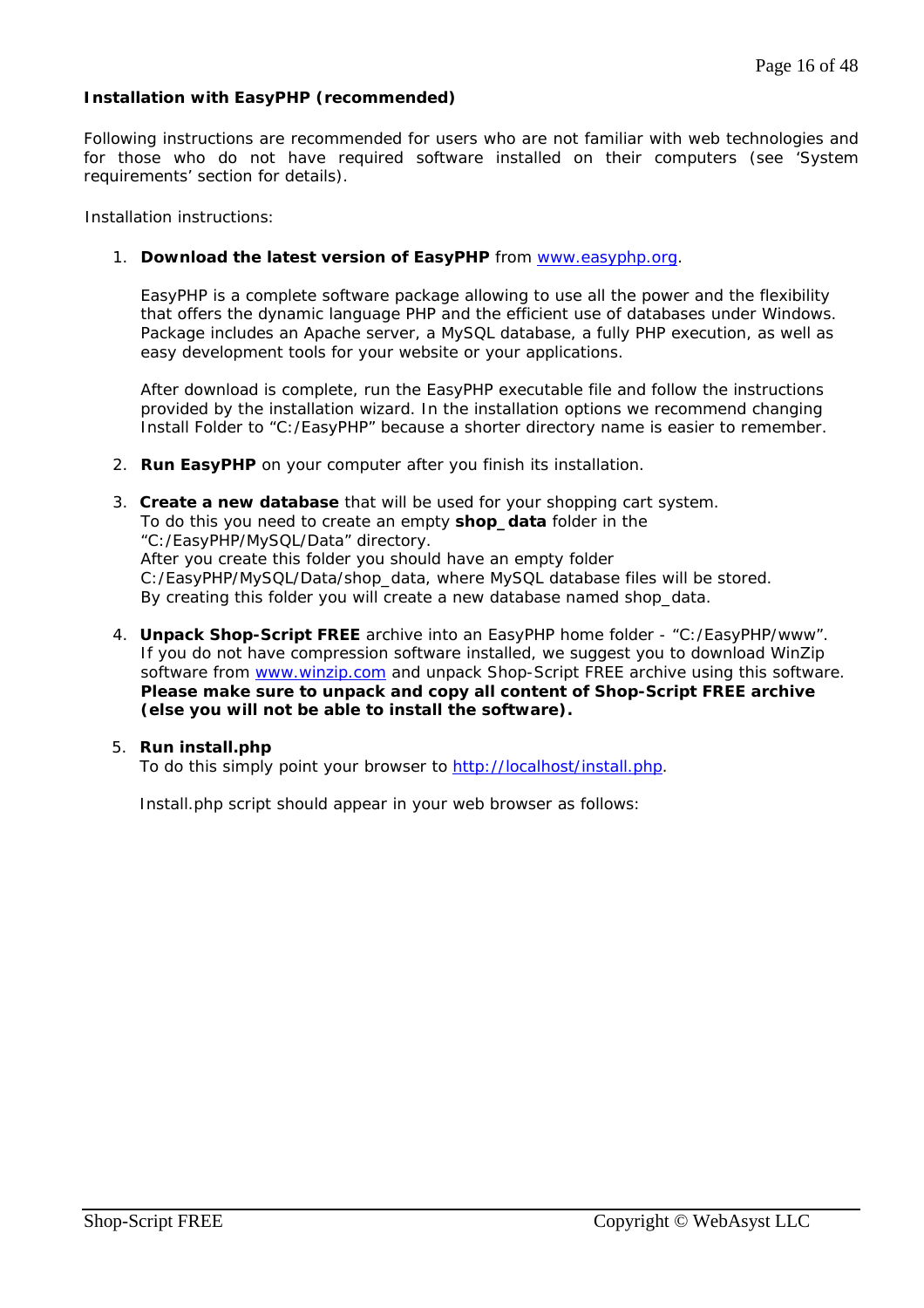| <b>Shop-Script</b><br>sumerce PHP shopping cart software                                                                                                                                                                           |  |  |  |
|------------------------------------------------------------------------------------------------------------------------------------------------------------------------------------------------------------------------------------|--|--|--|
| www.shop-script.com                                                                                                                                                                                                                |  |  |  |
| Shop-Script FREE 1.2 installation routine                                                                                                                                                                                          |  |  |  |
| Thank you for choosing Shop-Script FREE!<br>Shop-Script<br>FREI<br>Shop-Script FREE - turnkey PHP shopping cart software that<br>allow, to create and manage search engine friendly online store.<br>in several minutes, For FREET |  |  |  |
| Please refer to installation instructions before installing Shop-Script FREE.<br>Please specify NySQL database connection settings<br>These settings can be obtained from your hosting provider.                                   |  |  |  |
| localhost<br>Hoat:                                                                                                                                                                                                                 |  |  |  |
| <b>Usemame:</b>                                                                                                                                                                                                                    |  |  |  |
| Password:                                                                                                                                                                                                                          |  |  |  |
| Database name:                                                                                                                                                                                                                     |  |  |  |
| Administrator login and password<br>You will be able to change these login and pessword later                                                                                                                                      |  |  |  |
| ladmin<br>Logina                                                                                                                                                                                                                   |  |  |  |
| 12.66<br>Password:                                                                                                                                                                                                                 |  |  |  |
| Till database with demo content (recommended)                                                                                                                                                                                      |  |  |  |
| <b>Install</b>                                                                                                                                                                                                                     |  |  |  |

Install.php offers you to input database connection settings:

|                          | Host: localhost |
|--------------------------|-----------------|
| Username: root           |                 |
| Password:                |                 |
| Database name: shop_data |                 |

Please input database connection settings according to the screenshot above:

Database host: **localhost** Database username: **root** Database password: [leave blank] Database name: **shop\_data**

Below the database connection settings form, there is a form to input administrator's login and password:

| Login: admin |  |
|--------------|--|
| Password:    |  |

Using login and password you provide here you will be able to access your store backend (administrative mode). After installation is complete you will be able to change administrator's login and password at anytime.

After you finish specifying installation preferences, click **Install!**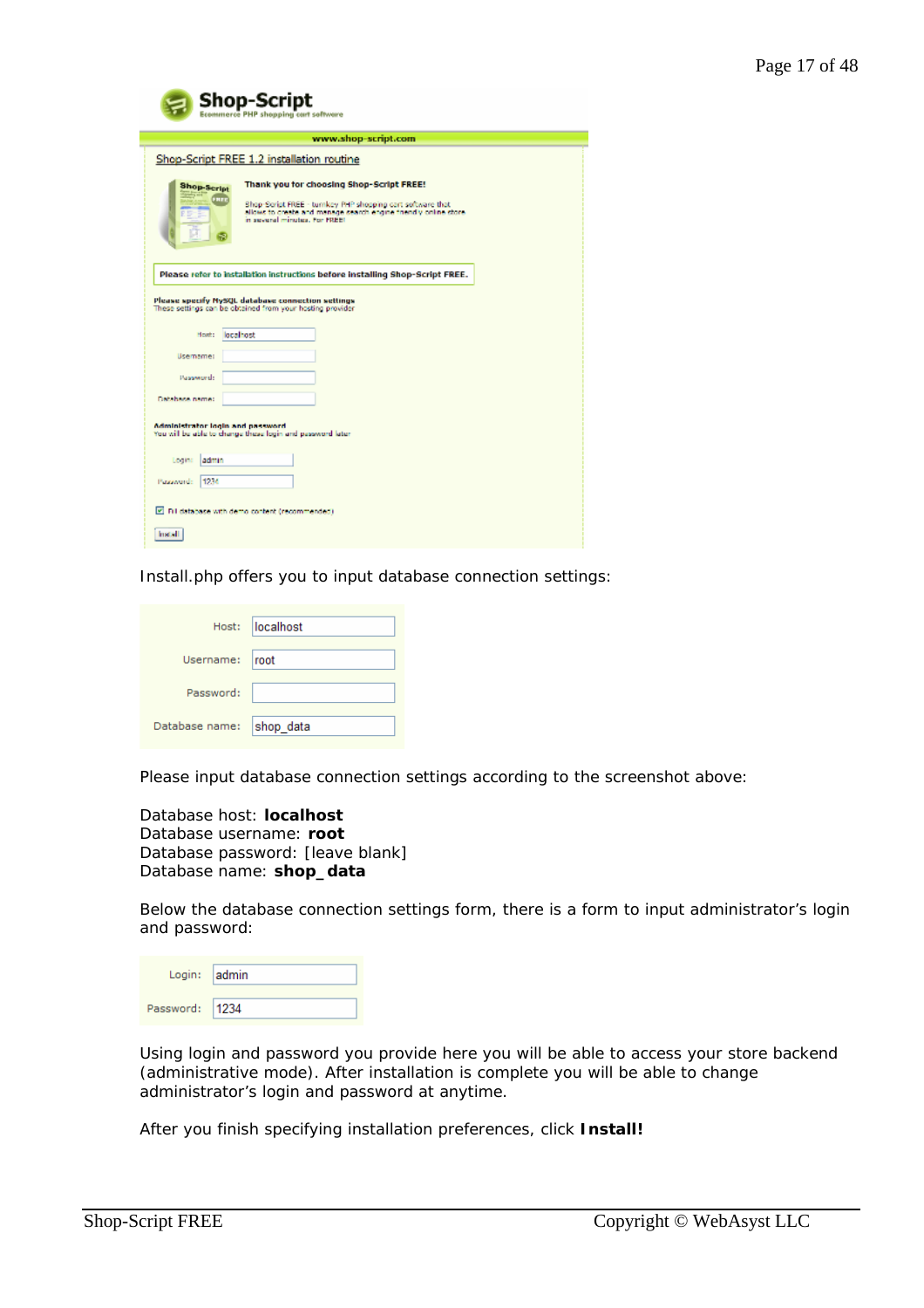# 6. **Congratulations! Shop-Script FREE has been successfully installed.**

You will be shown a screen with "Installation successful" message and a link to Shop-Script FREE storefront (shopping cart public interface):

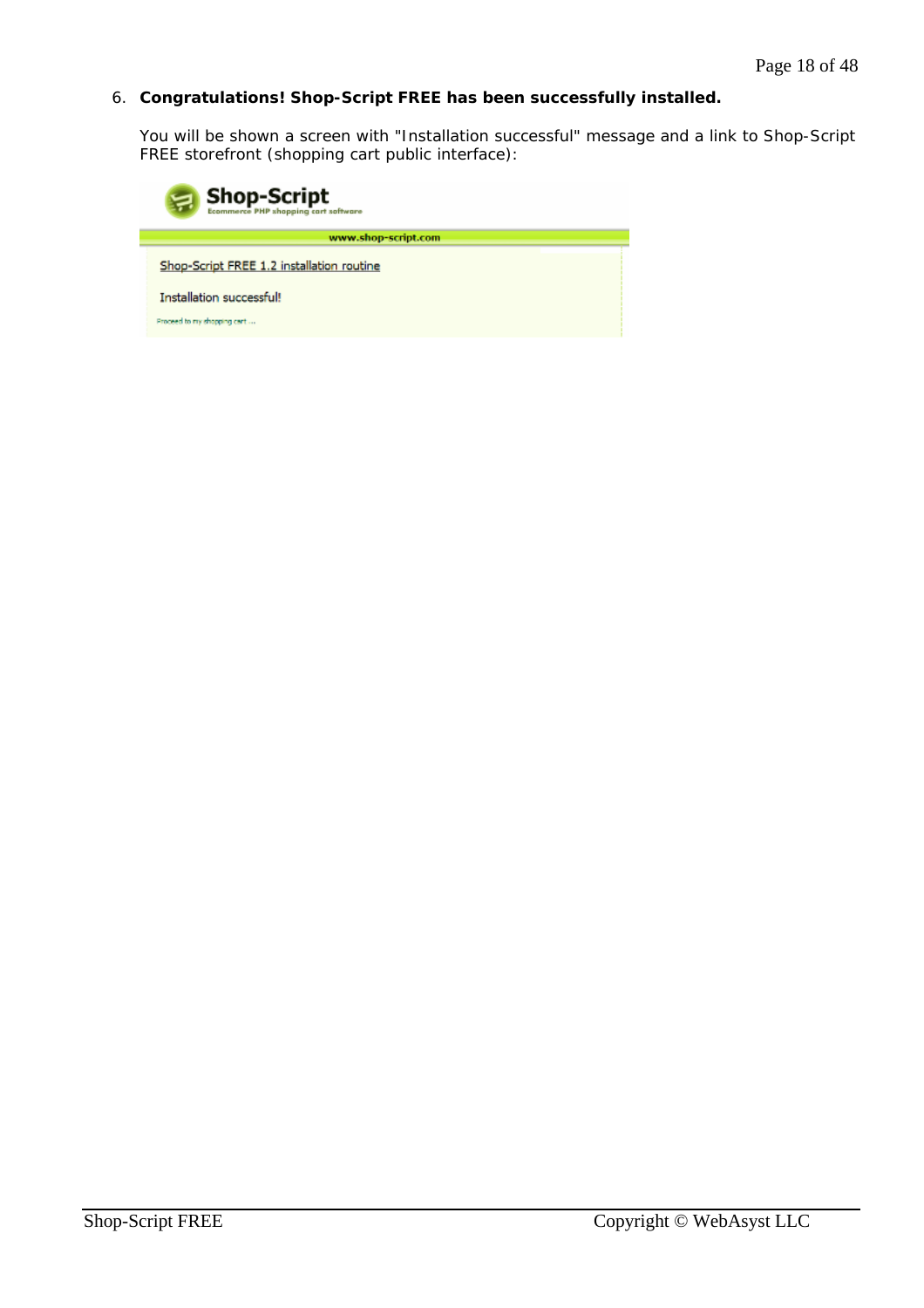# **Manual installation (advanced)**

Please follow instructions provided below only if you already have:

- HTTP server installed (e.g. Apache, IIS);
- Your system meets system requirements provided in 'System requirements' section of this document.

Shop-Script Zip Version installation procedure:

- 1. **Create a separate folder or a virtual server** where all Shop-Script FREE files will be stored (Shop-Script root folder).
- 2. **Unpack Shop-Script FREE** archive to this folder. Please make sure to unpack all content of the archive. Otherwise Shop-Script may function improperly.
- 3. **Create a new database** that will be used for your shopping cart system (if you already have an empty database, you may use it as well).
- 4. **Enable write permissions** for following files and folders:
	- o all files inside cfg/ folder (e.g. connect.inc.php, tables.inc.php and others)
	- o products\_pictures/ folder
	- o templates\_c/ folder

How to enable write permissions?

#### • **Windows Apache users:**

Please skip this step. You do not need to enable write permissions since they are already enabled.

#### • **Windows IIS users:**

IIS runs as the IUSER\_[machine name] local user, thus to enable write permissions on folders and files specified above please grant IUSER\_[machine name] rights to rewrite these files and folders.

You will not be able to continue with the installation until permissions are not properly set.

#### • **UNIX/Linux/FreeBSD/Mac OS users:**

File permissions are defined using **chmod** command. Please set **chmod 666** for the files listed above (i.e. all files in the cfg/ folder), and **chmod 777** for the listed <u>folders</u> (i.e. products\_pictures, templates\_c).

**\*** See "Protecting your shopping cart" section of this User Guide for more information about file permissions.

You will not be able to continue with the installation until permissions are set properly.

#### 5. **Run install.php**

Simply point your browser to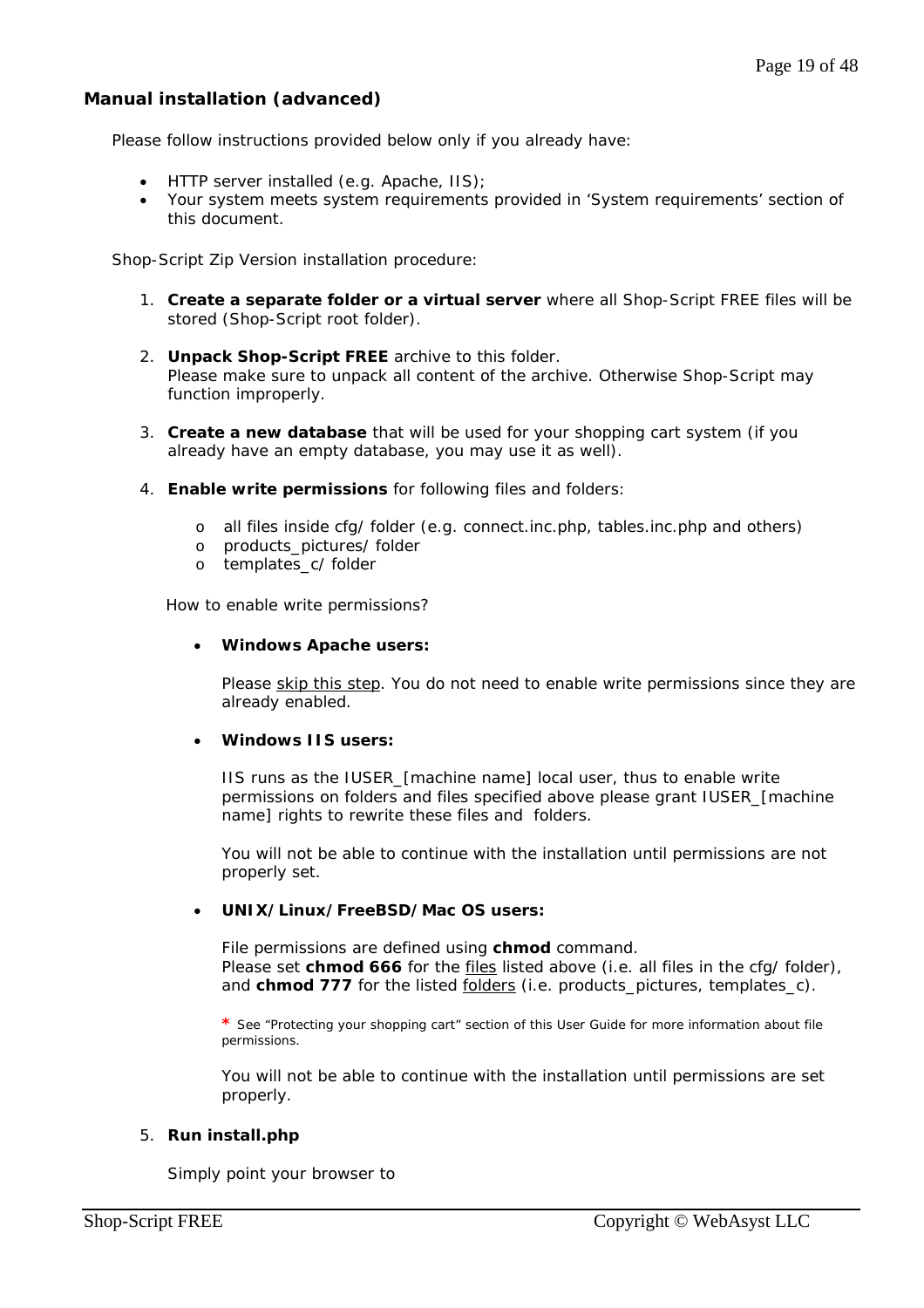*http://<Shop-Script URL including folder>/install.php* e.g. *http://localhost/shop/install.php*

Install.php script should appear in your web browser as follows:

| <b>Shop-Script</b><br><b>Ecommerce PHP shopping cart software</b>                                                                                                                                                                      |  |  |  |
|----------------------------------------------------------------------------------------------------------------------------------------------------------------------------------------------------------------------------------------|--|--|--|
| www.shop-script.com                                                                                                                                                                                                                    |  |  |  |
| Shop-Script FREE 1.2 installation routine                                                                                                                                                                                              |  |  |  |
| Thank you for choosing Shop-Script FREE!<br><b>Shop-Script</b><br>m<br>Shop-Script FREE - turnkey PHP shopping cart software that<br>allows to create and manage search engine friendly online store<br>in assessal minutes, For FREE! |  |  |  |
| Please refer to installation instructions before installing Shop-Script FREE.<br>Please specify NySQL database connection settings<br>These settings can be obtained from your hosting provider                                        |  |  |  |
| localhost<br>Host:                                                                                                                                                                                                                     |  |  |  |
| <b>Usemamer</b>                                                                                                                                                                                                                        |  |  |  |
| Password:                                                                                                                                                                                                                              |  |  |  |
| Database name:                                                                                                                                                                                                                         |  |  |  |
| Administrator login and password<br>You will be able to change these login and pessword later.                                                                                                                                         |  |  |  |
| ladmin<br>Logitati                                                                                                                                                                                                                     |  |  |  |
| 12.60<br>Password:                                                                                                                                                                                                                     |  |  |  |
| Till database with demo content (recommended)                                                                                                                                                                                          |  |  |  |
| <b>Install</b>                                                                                                                                                                                                                         |  |  |  |

If this page does not appear as presented on the screenshot above, please refer to 'Troubleshooting' section of this User Guide.

Specify database connection settings and administrator's login/password:

| Login: admin |       |
|--------------|-------|
| Password:    | 11234 |

Using login and password you provide here you will be able to access your store backend (administrative mode). After installation is complete you will be able to change administrator's login and password at anytime.

After you finish specifying installation preferences, click **Install!**

#### 6. **Congratulations! Shop-Script FREE has been successfully installed.**

You will be shown a screen with "Installation successful" message and a link to Shop-Script FREE storefront (shopping cart public interface):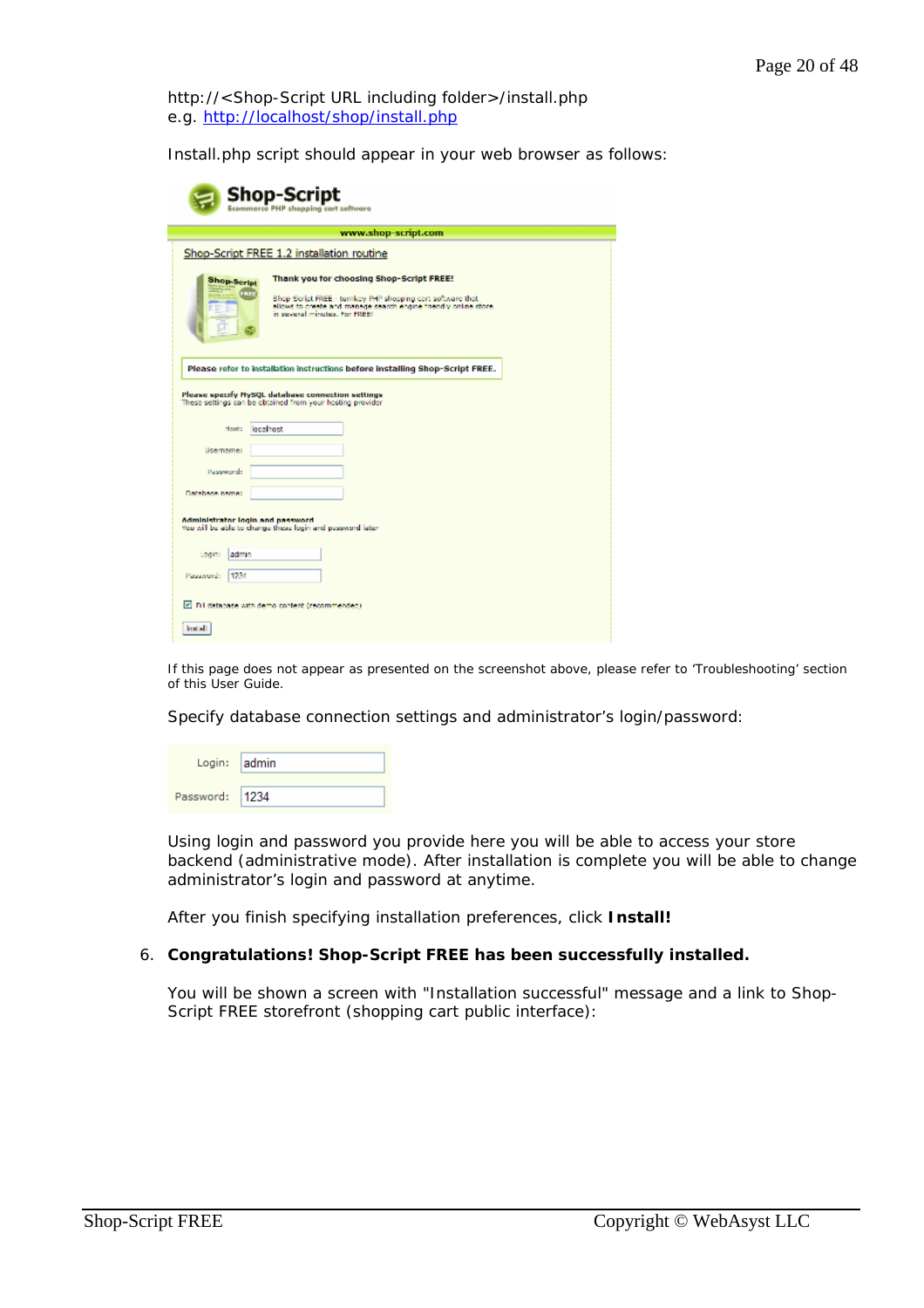| <b>Shop-Script</b><br>$\Xi$<br><b>Ecommerce PHP shopping cart software</b> |  |
|----------------------------------------------------------------------------|--|
| www.shop-script.com                                                        |  |
| Shop-Script FREE 1.2 installation routine                                  |  |
| Installation successful!                                                   |  |
| Proceed to my shapping cart                                                |  |

If this page does not appear as presented on the screenshot above, please refer to 'Troubleshooting' section of this User Guide.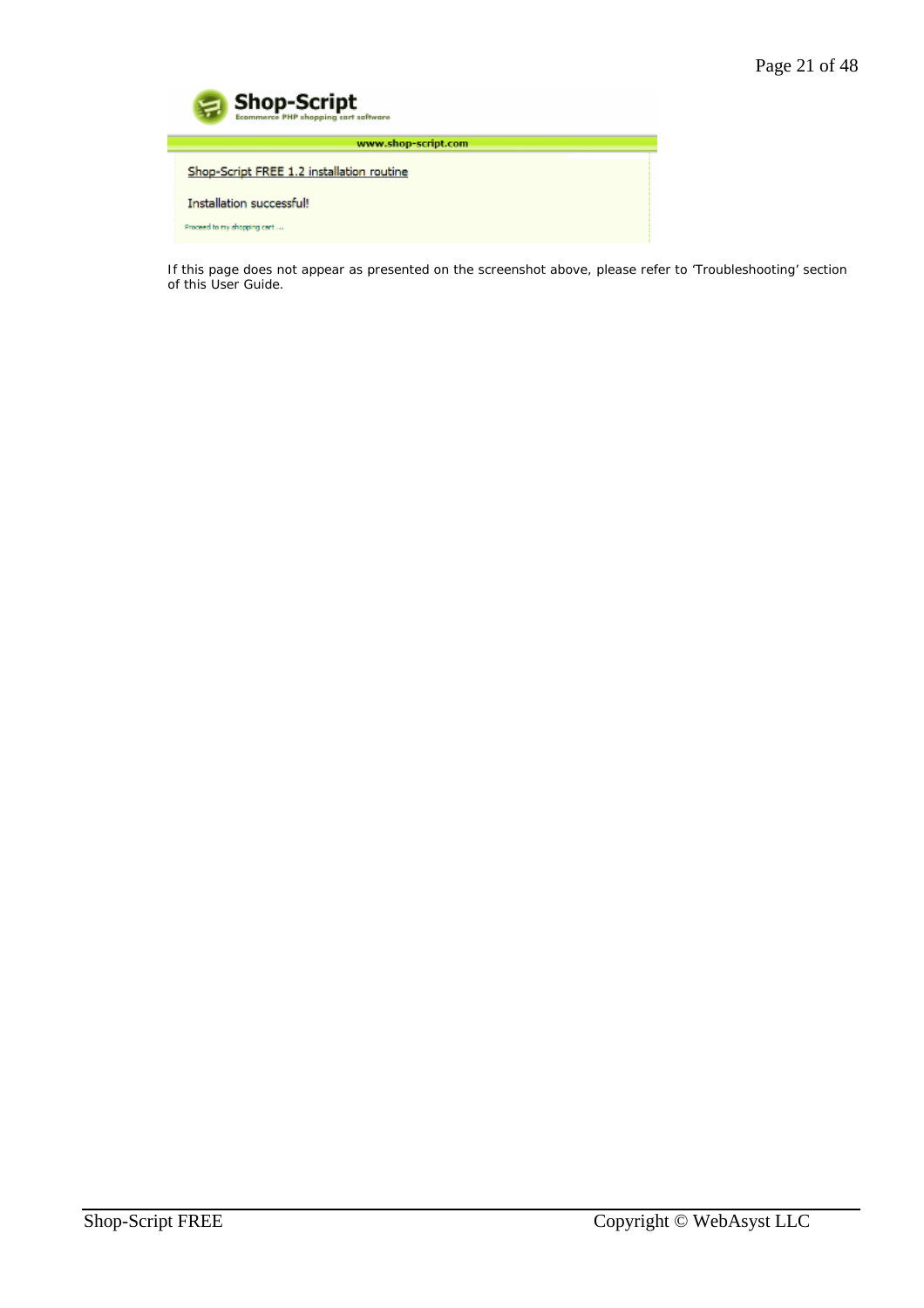# **Installation to a remote server**

In this section you will find instructions on how to install Zip Version of Shop-Script FREE on a remote server.

At first you have to make sure that a remote server meets system requirements listed in the 'System requirements' section of this document. Please contact your hosting provider to verify server configuration.

Installation instructions:

- 1. **Unpack Shop-Script FREE zip archive** into a separate folder on your computer.
- 2. **Upload all unpacked files** to the remote server into a separate folder. Files can be uploaded with your FTP manager (e.g. CuteFTP, ftpzilla). FTP connection settings can be obtained from your hosting provider. It is highly recommended to install Shop-Script FREE (upload files) into an empty directory on the remote server!

Please make sure to upload ALL files. Otherwise Shop-Script FREE may function improperly.

- 3. **Create a new database** that will be used for Shop-Script FREE. However, if you already have an empty database you may use it as well.
- 4. **Enable write permissions** for the following files and folders:
	- all files inside cfg/ folder (e.g. connect.inc.php, tables.inc.php and all other files)
	- products pictures/ folder
	- templates\_c/ folder

How to enable write permissions?

#### • **Windows IIS servers (Windows hosting):**

IIS runs as the IUSER\_[machine name] local user, thus to enable write permissions on folders and files specified above please grant IUSER\_[machine name] rights to rewrite these files and folders. Please contact your hosting provider to learn how to change files and folders permissions on the remote server.

## • **UNIX/Linux/FreeBSD/Mac OS servers:**

File permissions are defined using **chmod** command. Please set **chmod 666** for the files listed above (i.e. all files in the cfg/ folder), and **chmod 777** for the listed folders (i.e. products\_pictures, templates\_c).

**\*** See "Protecting your shopping cart" section of this User Guide for more information about file permissions.

You will not be able to continue with the installation until permissions are not properly set.

#### 5. **Run install.php**

Simply point your browser to

*http://<Shop-Script URL including folder>/install.php*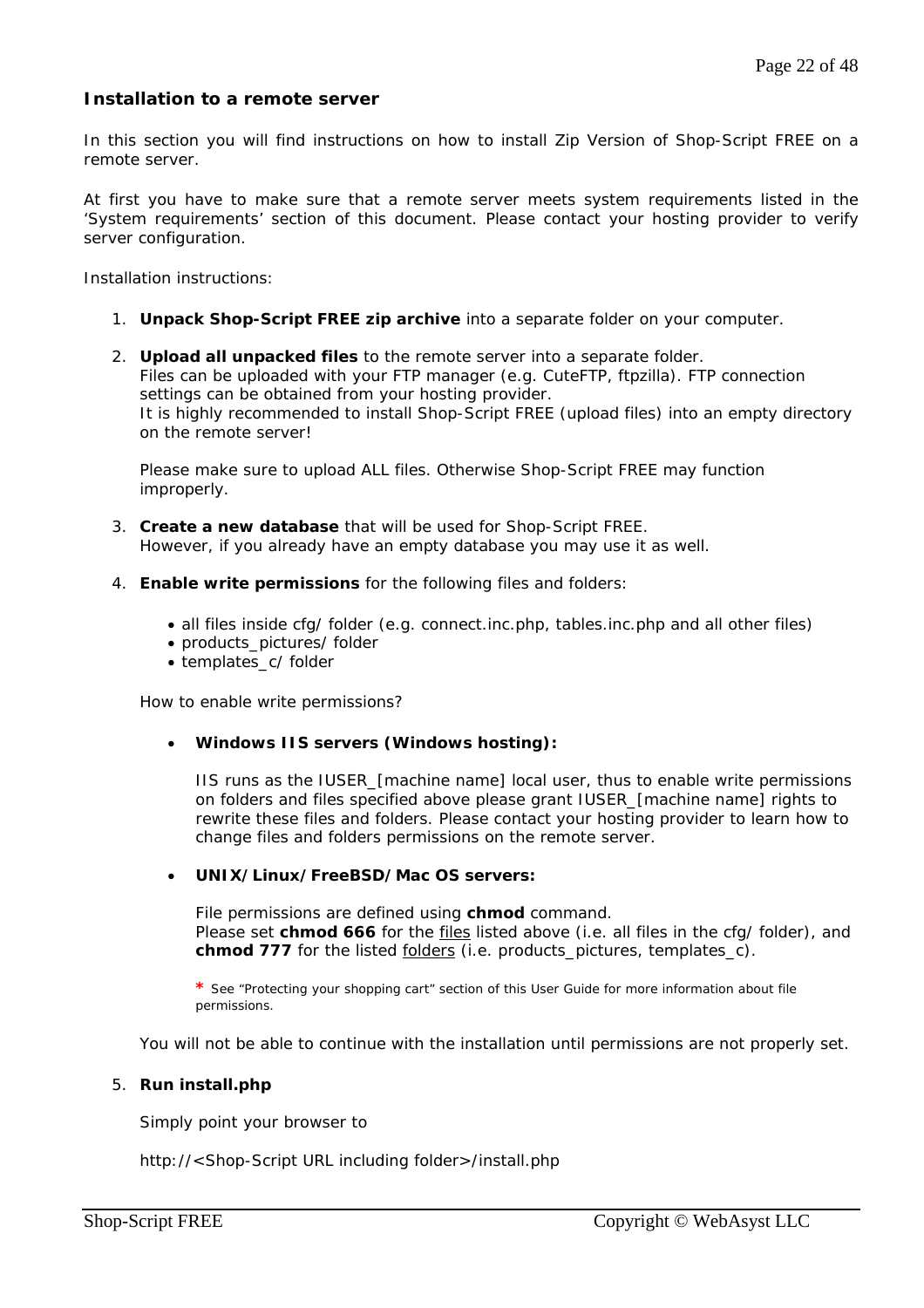*(*e.g. *http://www.mywebsite.com/shop/install.php)* 

Install.php script should appear in your web browser as follows:

| <b>Shop-Script</b><br><b>Ecommerce PHP shopping cart software</b>                                                                                                                                                                      |  |  |  |  |
|----------------------------------------------------------------------------------------------------------------------------------------------------------------------------------------------------------------------------------------|--|--|--|--|
| www.shop-script.com                                                                                                                                                                                                                    |  |  |  |  |
| Shop-Script FREE 1.2 installation routine                                                                                                                                                                                              |  |  |  |  |
| Thank you for choosing Shop-Script FREE!<br><b>Shop-Script</b><br>ж<br>Shop-Script FREE - turnkey PHP shopping cart software that<br>allows to create and manage search engine friendly online store<br>in assessal minutes, For FREE! |  |  |  |  |
| Please refer to installation instructions before installing Shop-Script FREE.<br>Please specify NySQL database connection settings<br>These settings can be obtained from your hosting provider                                        |  |  |  |  |
| localhost<br>Host:                                                                                                                                                                                                                     |  |  |  |  |
| Usemame:                                                                                                                                                                                                                               |  |  |  |  |
| Password:                                                                                                                                                                                                                              |  |  |  |  |
| Database name:                                                                                                                                                                                                                         |  |  |  |  |
| Administrator login and password<br>You will be able to change these login and pessword later.                                                                                                                                         |  |  |  |  |
| Logina<br>ladmin                                                                                                                                                                                                                       |  |  |  |  |
| 1234<br>Password:                                                                                                                                                                                                                      |  |  |  |  |
| Till database with demo content (recommended)                                                                                                                                                                                          |  |  |  |  |
| Install                                                                                                                                                                                                                                |  |  |  |  |

If this page does not appear as presented on the screenshot above, please refer to 'Troubleshooting' section of this User Guide.

Specify database connection settings (this information can be obtained from your hosting provider) and administrator's login/password:

| Login: admin |  |
|--------------|--|
| Password:    |  |

Using login and password you provide here you will be able to access your store backend (administrative mode). After installation is complete you will be able to change administrator's login and password at anytime.

After you finish specifying installation preferences, click **Install!** 

#### 6. **Congratulations! Shop-Script FREE has been successfully installed.**

You should be shown a screen with "Installation successful" message and a link to Shop-Script FREE storefront (shopping cart public interface):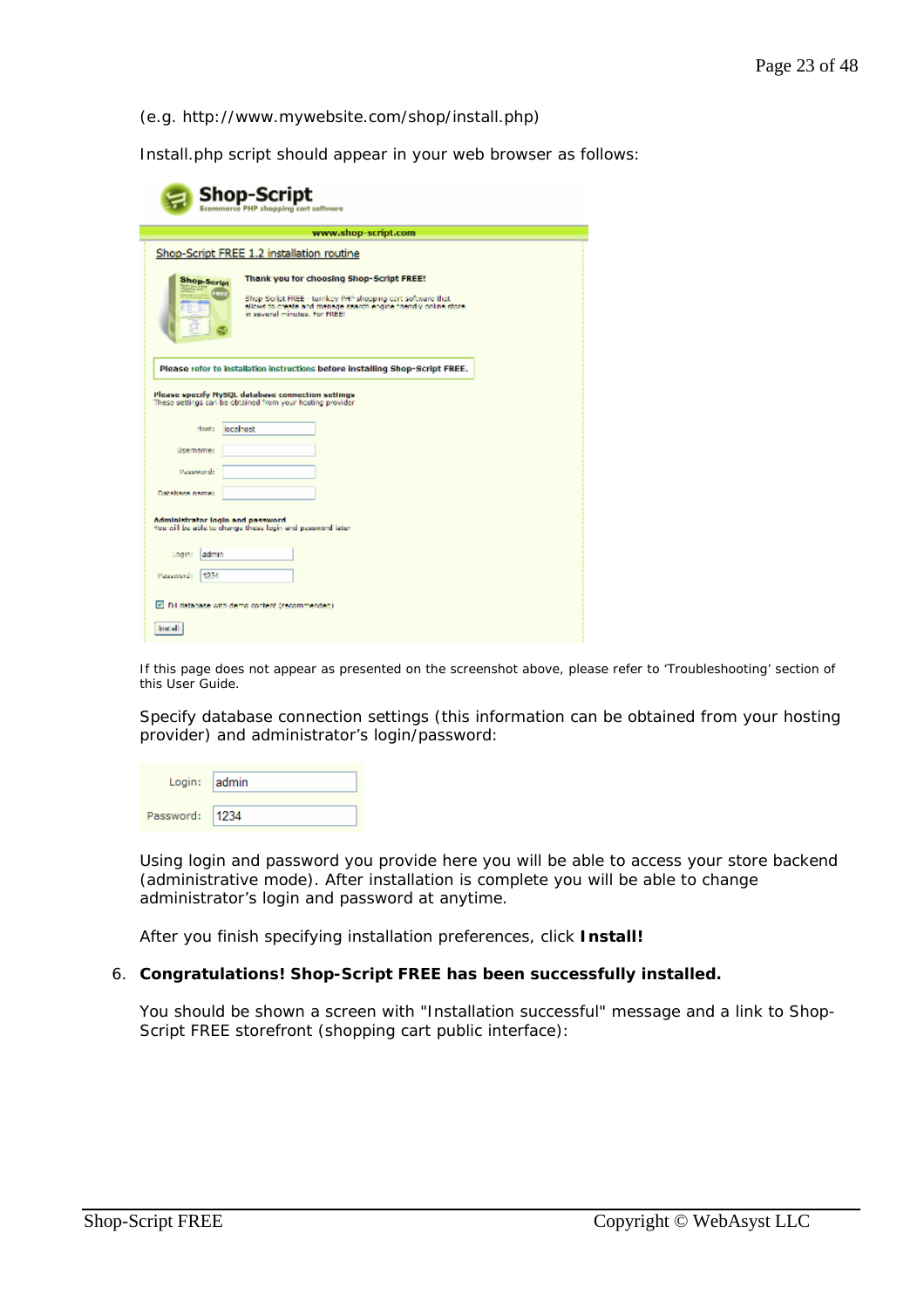

If this page does not appear as presented on the screenshot above, please refer to 'Troubleshooting' section of this User Guide.

**After the installation is complete, please carefully read instructions in the "Protecting your shopping cart" section of this User Guide!**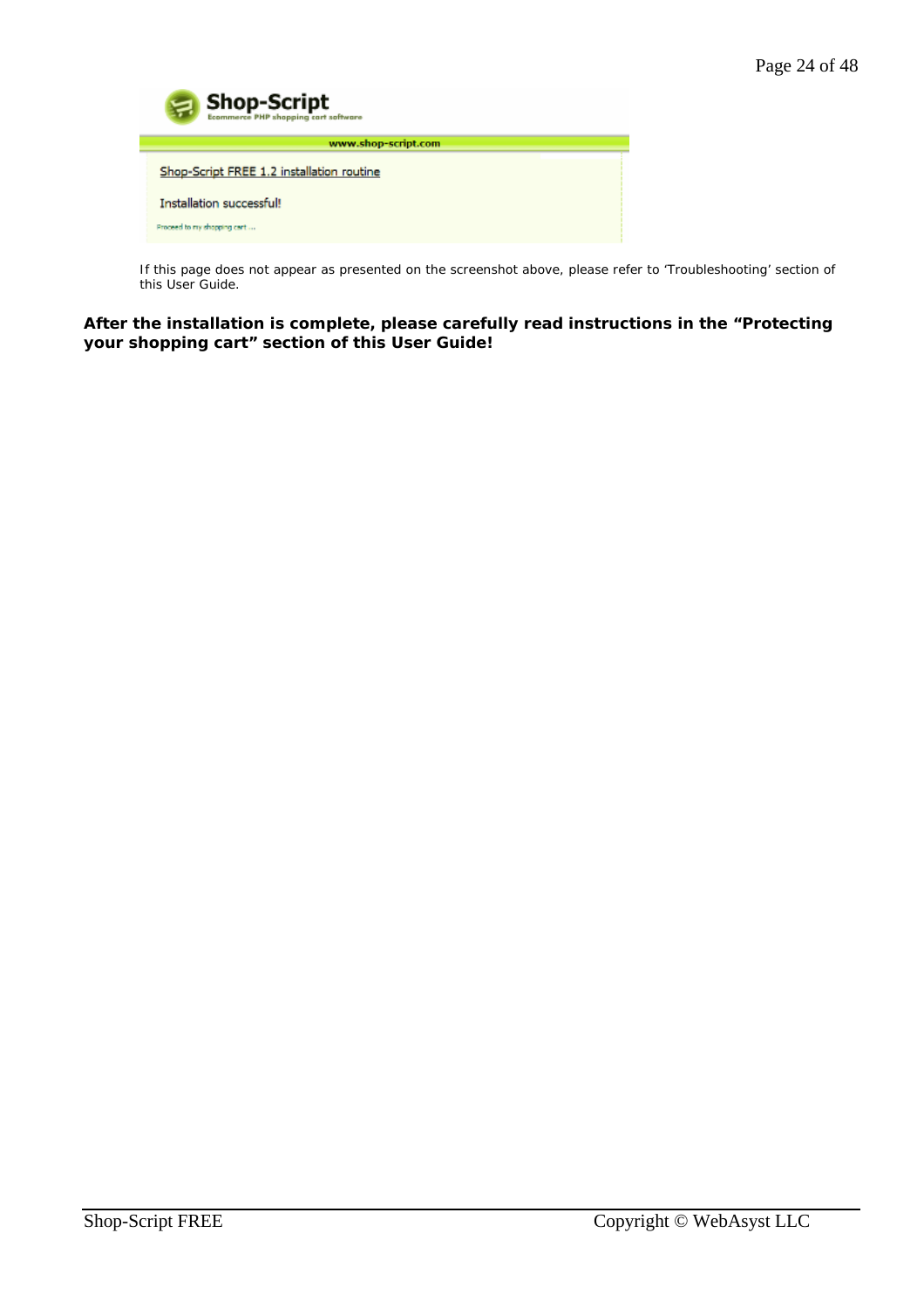# **Protecting your shopping cart**

**Please carefully read information below if your installation of Shop-Script FREE is available for 3rd parties, i.e. if you have installed Shop-Script FREE to a remote server and/or your shopping cart is accessible in the Internet or a Local Area Network.** 

Once Shop-Script FREE is installed, first thing you need to do is properly configure and protect your installation (and information).

## *At first*,

Make sure you have deleted **install.php** file. You have to do it manually with the FTP manager (e.g. CuteFTP, ftpzilla).

## *Second*,

Make sure that HTTP access (i.e. access through a web browser) to following folders is prohibited:

- **cfg**
- **includes**
- **templates\_c**

These folders contain secure and sensitive information, which should not be available for 3<sup>rd</sup> parties.

If you are using Apache HTTP server, these folders are already protected by .htaccess files (they are included in the package). For other web servers (e.g. IIS) please refer to your operating system manual and support resources.

To make sure you properly protected folders mentioned above, please try to point your browser to these folders, e.g. http://www.mywebsite.com/shop/cfg/, http://www.mywebsite.com/shop/cfg/connect.inc.php.

Pointing your browser to any of these folders or files inside these folders should bring up "Forbidden" error message.

Do not protect products\_pictures/ folder from public HTTP access. Otherwise product images will not be displayed.

*Third* (UNIX/FreeBSD/Linux/MacOSX users only),

Verify proper access permissions for the certain folders and files (chmod):

In the installation guide you were told to set:

- **chmod 777** for the following folders:
	- o products\_pictures/ folder
	- o templates\_c/ folder
- **chmod 666** for all files in the cfg/ folder (i.e. connect.inc.php, tables.inc.php and others).

By specifying such access permissions you will enable (re)write permissions for these files/folders. Shop-Script should be able to create new files inside *products\_pictures,*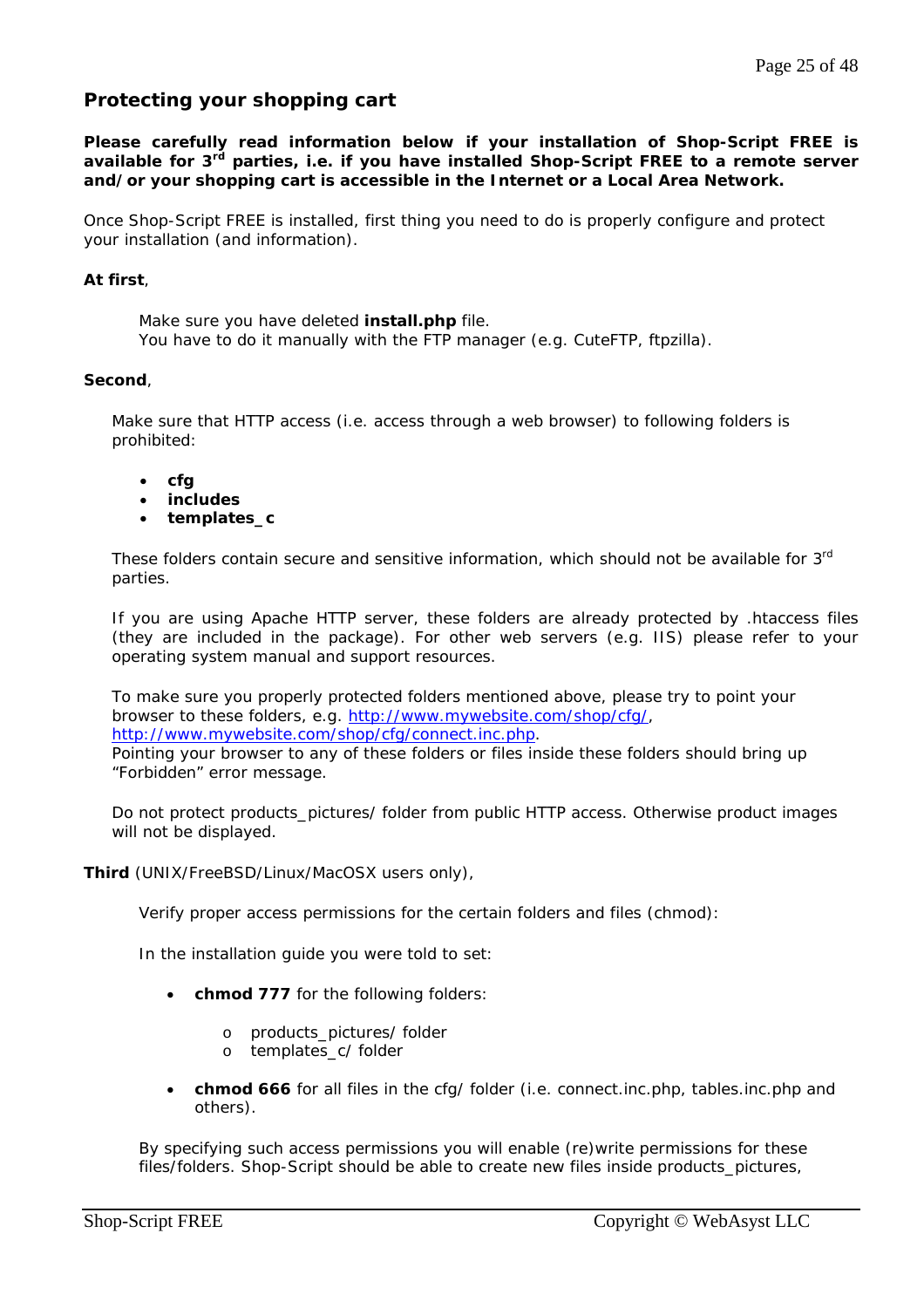*templates\_c* folders (e.g. upload product picture files) and rewrite existing files inside *cfg* folder (e.g. save database settings).

Depending on server configuration proper chmod value may differ – for example, this depends on the user group to which Apache HTTP server (and PHP) belongs.

Recommended chmod values - 777 for folders and 666 for the files - will work on all systems.

### **However, on some systems setting chmod 777 for the listed folders may be insecure!**

To get to know which chmod value should be set on your server please contact your hosting provider - simply ask them such a question: "Which access permissions value (chmod) should I set for the folder to make my PHP scripts be able to create files in this folder? Will setting chmod 777 for the folder be insecure? What chmod value would you suggest to set?".

After your hosting provider suggests you a proper chmod value, please set it for the folders listed above.

## *Forth*,

Finally, please follow to 'Settings' section of Shop-Script FREE administrative mode to configure your shopping cart settings (e.g. define email address, shopping cart URL, name and other information).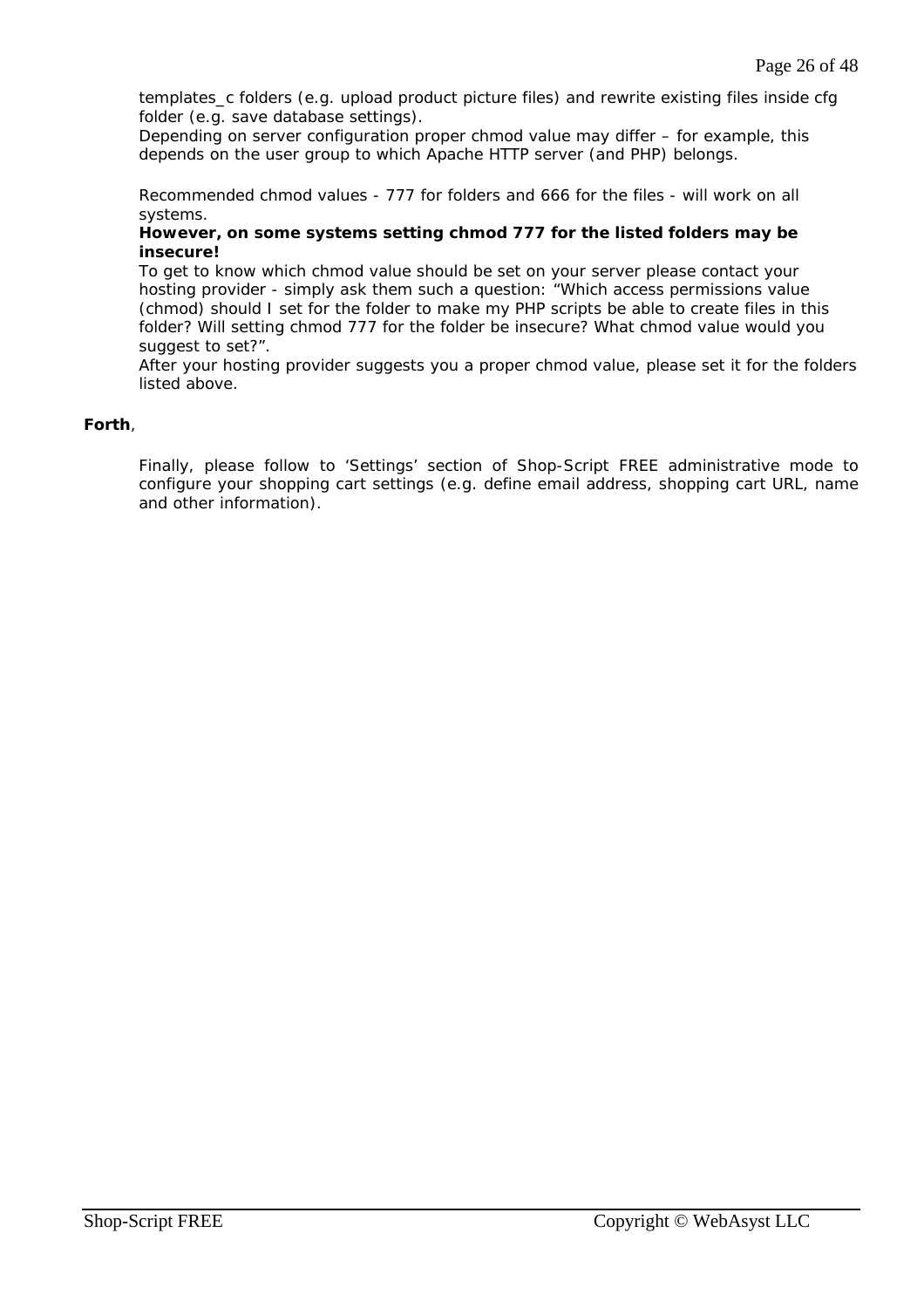# **Accessing administrative mode**

To access administrative back end you should point your browser to

http://<Shop-Script URL>/admin.php

You can login as administrator using the following form:

| Administrator login |  |  |  |
|---------------------|--|--|--|
| Login:              |  |  |  |
| Password:           |  |  |  |

During installation you were requested to enter administrator login and password. Please input this information here and you will be automatically redirected to the administrative mode.

If you are logged in as administrator a red link **>> ADMINISTRATE <<** appears on the top of the front end.

To change administrator login and/or password, go to the 'Configuration'->'Admin login/password' department of the administrative mode once logged in.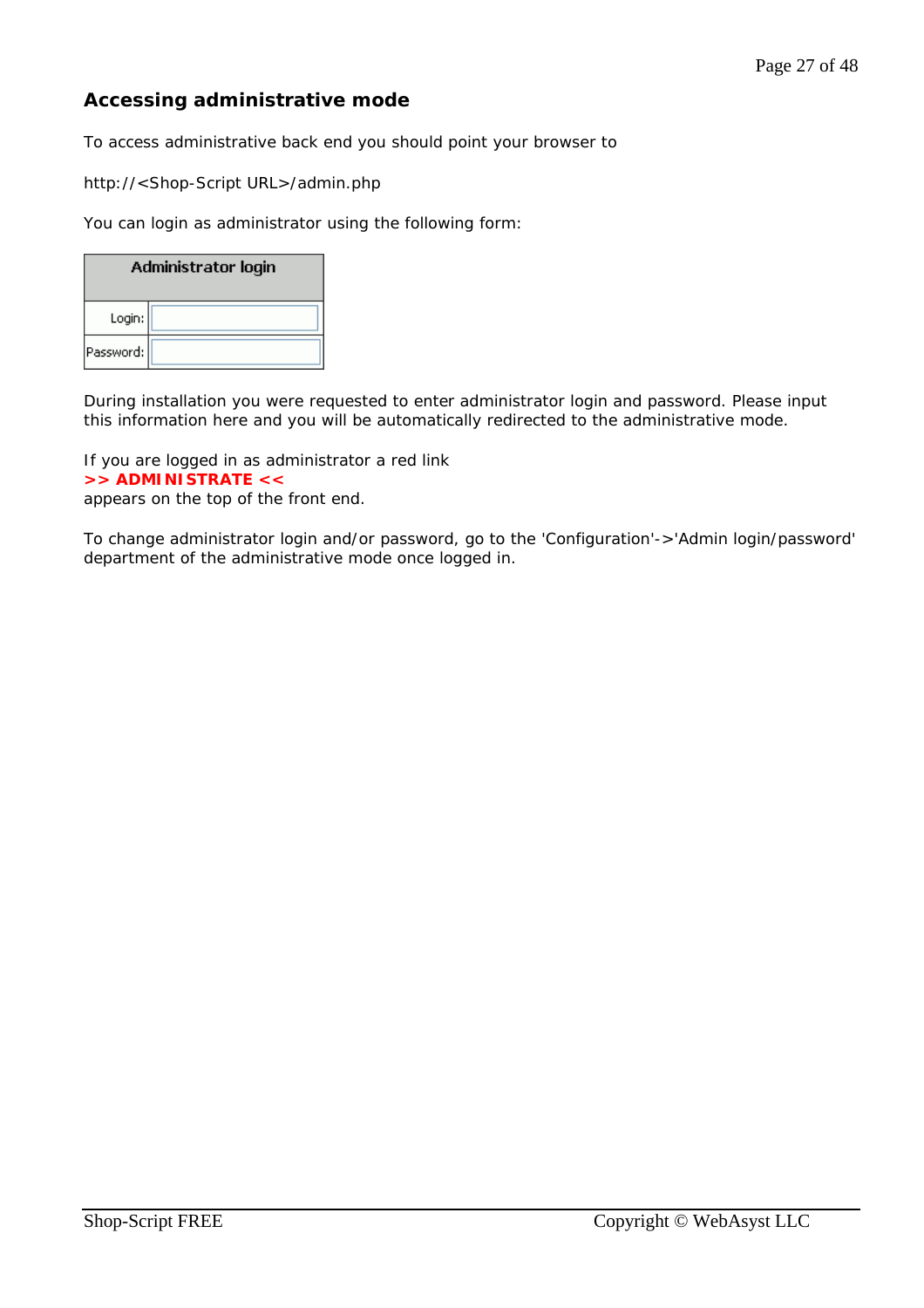# **Recovering administrator's login and password**

If you forgot your administrative login and/or password, a new login and a new password can be generated using **forgot\_password.php** routine. This routine can be found in the **extra** folder. Simply copy **forgot\_password.php** from this folder the to Shop-Script FREE root folder and run it:

Point your browser to *http://<Shop-Script URL>/forgot\_password.php, e.g. http://www.mystore.com/forgot\_password.php*

Follow instructions given to you by this routine.

**WARNING: After using forgot\_password.php you need to delete this file from Shop-Script FREE root folder. If you do not delete this file, there is a potential risk that someone can change your administrative mode login information.**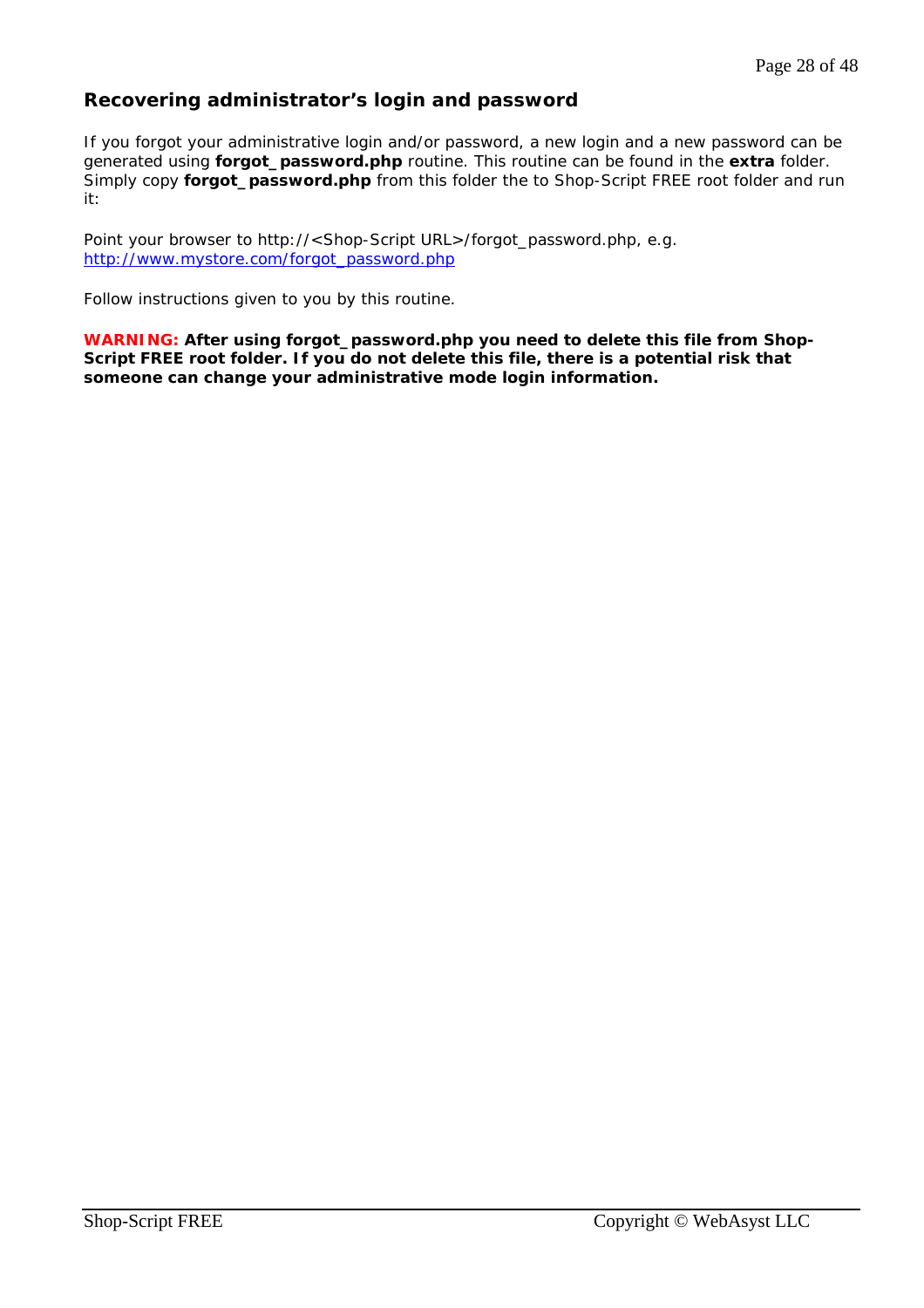# **Storefront (shopping cart public interface)**

# **Products Catalog**

Shop-Script FREE storefront home page looks similar to what is presented on the following screenshot:



Storefront represents products catalog of your store and gives your customers ability to navigate through product offers and place orders.

Products in Shop-Script are grouped into categories.

There are two ways users can access categories:

- clicking the big links located in the center of the page;

- navigating through the list of categories located in the left part of the page, under the "Search" field.

Category nesting is unlimited, i.e. categories can be broken into subcategories, in their turn subcategories can be also broken into subcategories and so on.

For example, you can create a category "Electronics", then add subcategory "Audio & Video" into "Electronics", then add subcategory "Cameras" into "Audio & Video", then add subcategory "Digital cameras" into "Cameras" and so on.

By clicking a category title customer will be shown a list of products located inside clicked category. Categories list to the left will always reflect customer's current position (with the asterisk) at the categories tree.

Once user goes deeper into a category there appear search fields to help him/her quickly find products. By default, there are three fields allowing you to specify product's name and price limitations.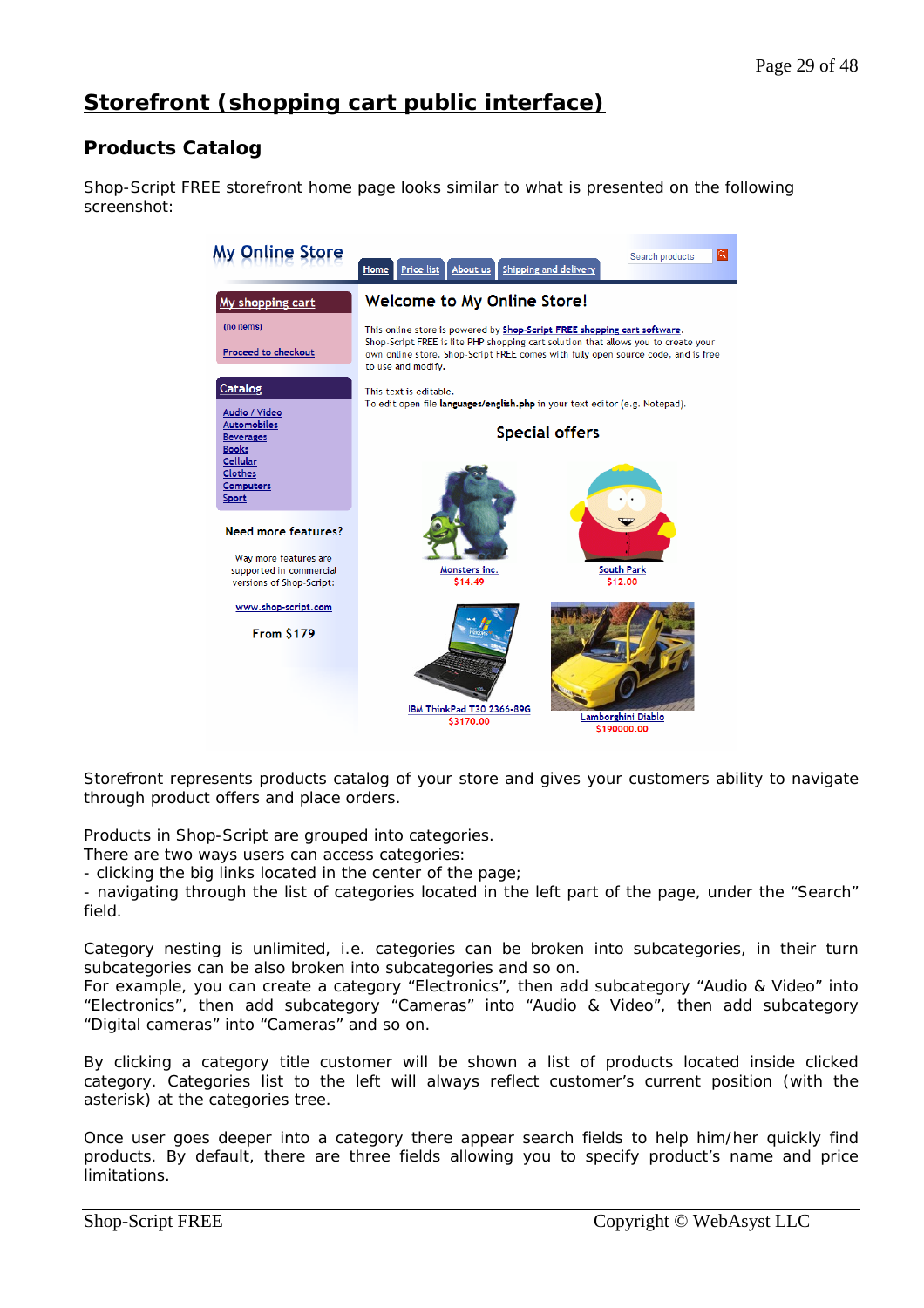When viewing a list of products (in category, etc.), customer can click on product name and it will bring him/her to product detailed description page:



"Add to cart" button is displayed for a product only if:

- product price is positive (greater than zero);
- product is in stock ('In stock' checkbox is enabled for this product).

If product price is zero (0) or negative (<0), "Add to cart" button will not be displayed.

These conditions of displaying an "Add to cart" button give you an ability to disable ordering facility for individual products.

Using "Rate this item" form visitors have abilities to affect product rating. Rating varies from 0 to 5 and is displayed to visitors below the product name – 0 colored stars means the lowest rating and 5 stars means the highest rating. All visitors have ability to vote for products (not depending on whether they are registered or not and whether they purchased this product or not). A single visitor is allowed to vote for a product only once per visit. If visitor pushes "Rate!" button more than one time, only the first vote will be accounted, and all other votes will be ignored.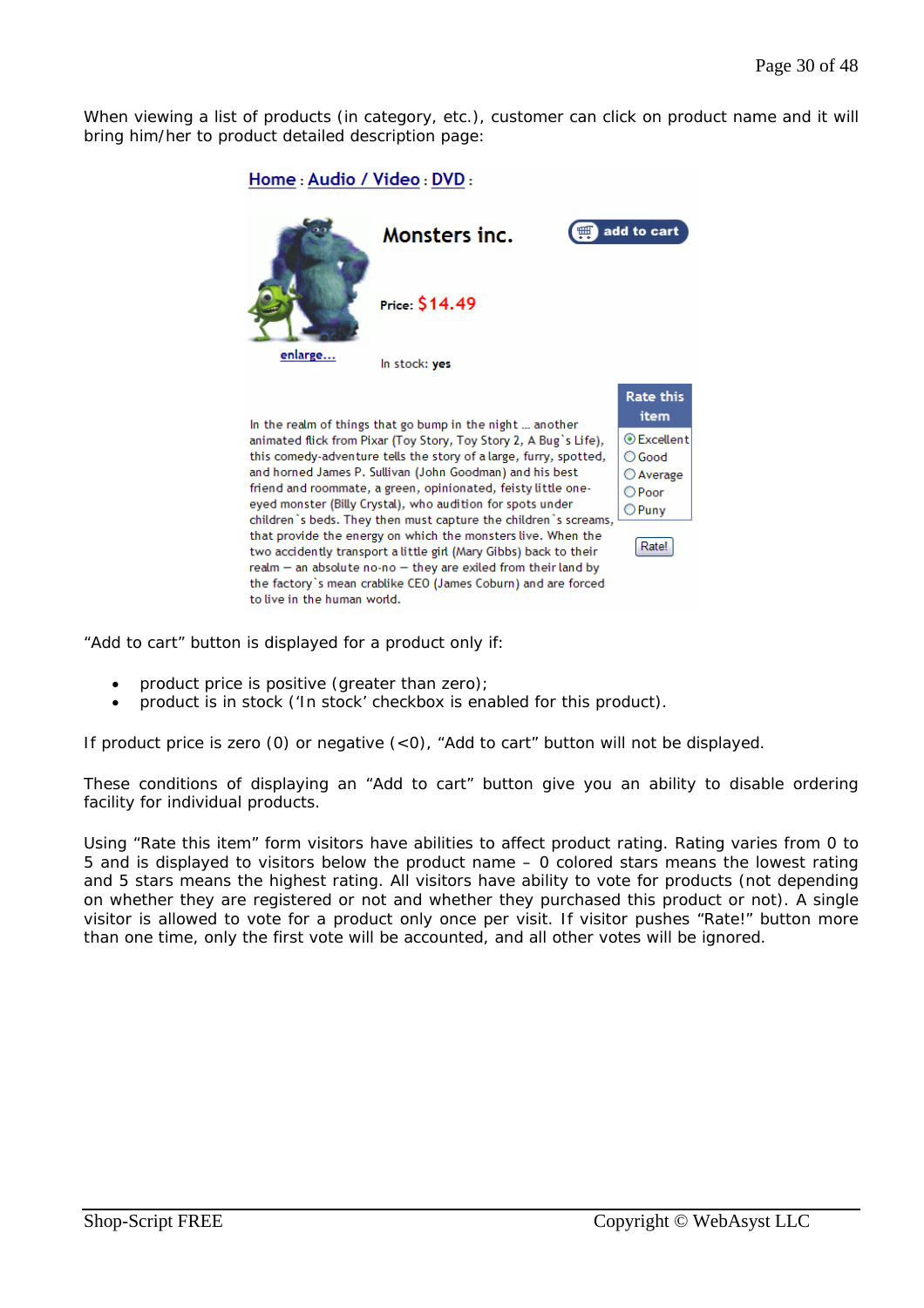## **Shopping cart**

Adding products to the shopping cart is as simple as clicking the "add to cart" button. This button is seen opposite any item in the list of products. It is also present on the product's personal page that contains its description and pictures and gives customer a chance to rate it and discuss the item with other customers.

Once customer clicks the "add to cart" button, he/she is redirected to shopping cart page.

| <b>My Online Store</b>                                                | Home | Price list        | About us            | Shipping and delivery |                            | Search products   | $\vert \mathbf{a} \vert$ |  |
|-----------------------------------------------------------------------|------|-------------------|---------------------|-----------------------|----------------------------|-------------------|--------------------------|--|
| My shopping cart                                                      |      | My shopping cart: |                     |                       |                            | $\mathbf 0$ clear |                          |  |
| $2$ item(s):<br>\$26.49                                               |      |                   | <b>Product name</b> | Quantity              | Cost                       |                   |                          |  |
| <b>Proceed to checkout</b>                                            |      | Monsters inc.     |                     | 1                     | S <sub>14</sub> .49        | o                 |                          |  |
|                                                                       |      | South Park        |                     | 1                     | \$12.00                    | o                 |                          |  |
| Catalog<br>Audio / Video                                              |      | Total:            |                     |                       | \$26.49                    |                   |                          |  |
| <b>Automobiles</b><br><b>Beverages</b><br><b>Books</b>                |      |                   |                     |                       |                            | Update            |                          |  |
| <b>Cellular</b><br><b>Clothes</b><br><b>Computers</b><br><b>Sport</b> |      |                   | Back to shopping    |                       | <b>Proceed to checkout</b> |                   |                          |  |

At this stage the customer can view order amount, review the choice and remove items he/she no longer wants from the cart or empty it blank. The cart status is shown each time customer adds an item to the cart. From here he/she can either proceed to checkout or get back to shopping. By default, "Back to shopping" takes the customer to the store homepage.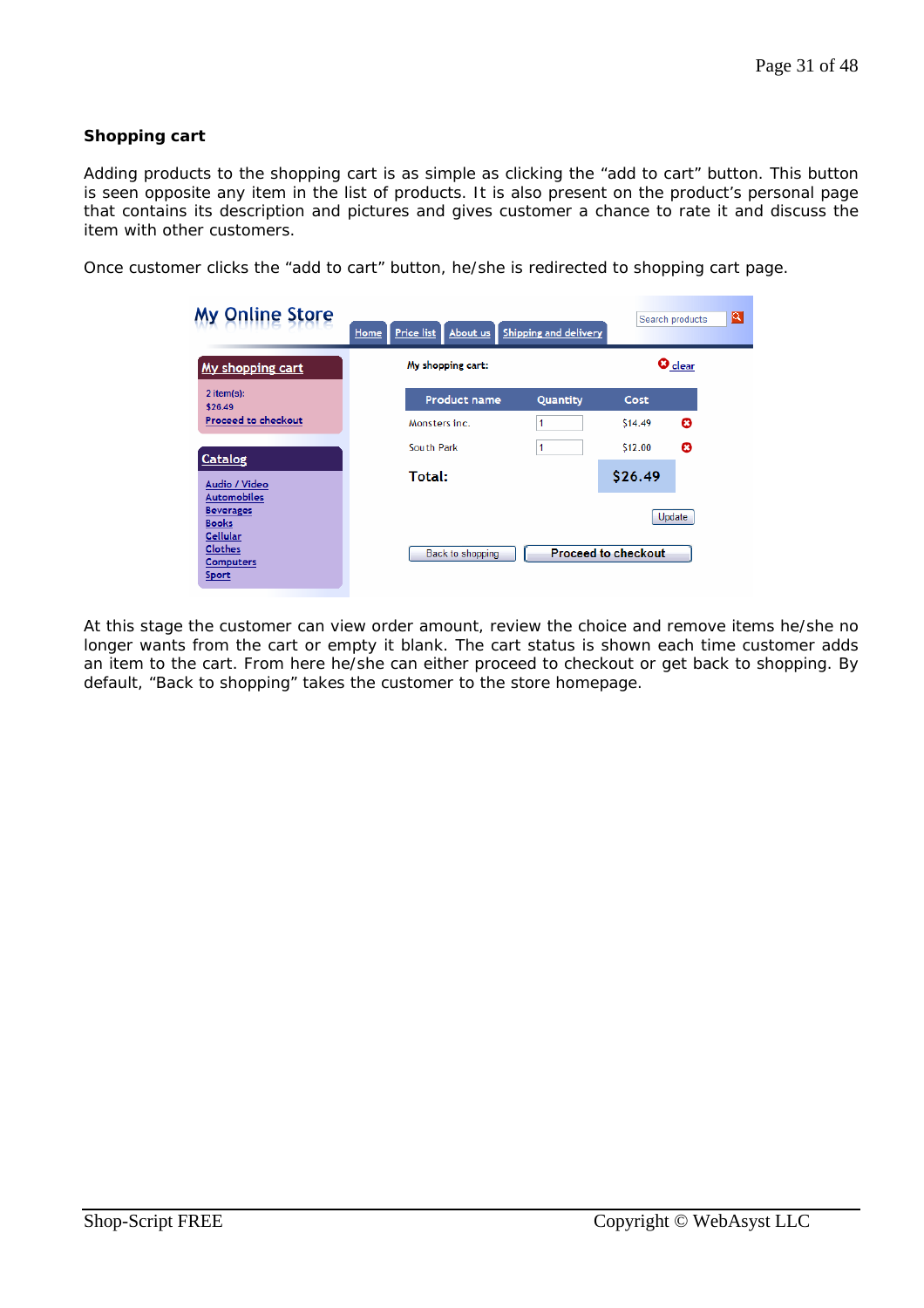## **Checking out**

Customer is offered to input his/her contact information.

#### Proceed to checkout

|               | <b>CONTACT INFORMATION</b> |  |
|---------------|----------------------------|--|
|               | * required                 |  |
| * First name: |                            |  |
| * Last name:  |                            |  |
| * Email:      |                            |  |
| Phone number: |                            |  |
|               |                            |  |
| Address:      |                            |  |
| * City:       |                            |  |
| * State:      |                            |  |
| * Zip code:   |                            |  |
| * Country:    |                            |  |
|               | Place order!               |  |

Clicking "Place order!" button saves the order to the database and sends two email notifications:

- a message with order information to customer;
- an order notification for store administrator. This email is sent to the email address provided in store settings ('General settings' screen at backend)**.**

After the order is saved into database and email notifications are sent, customer is shown "Thank you for your order" page.

If in your store general settings PayPal integration feature is enabled, "Thank you for your order" page will contain a link to pay for the order by PayPal:

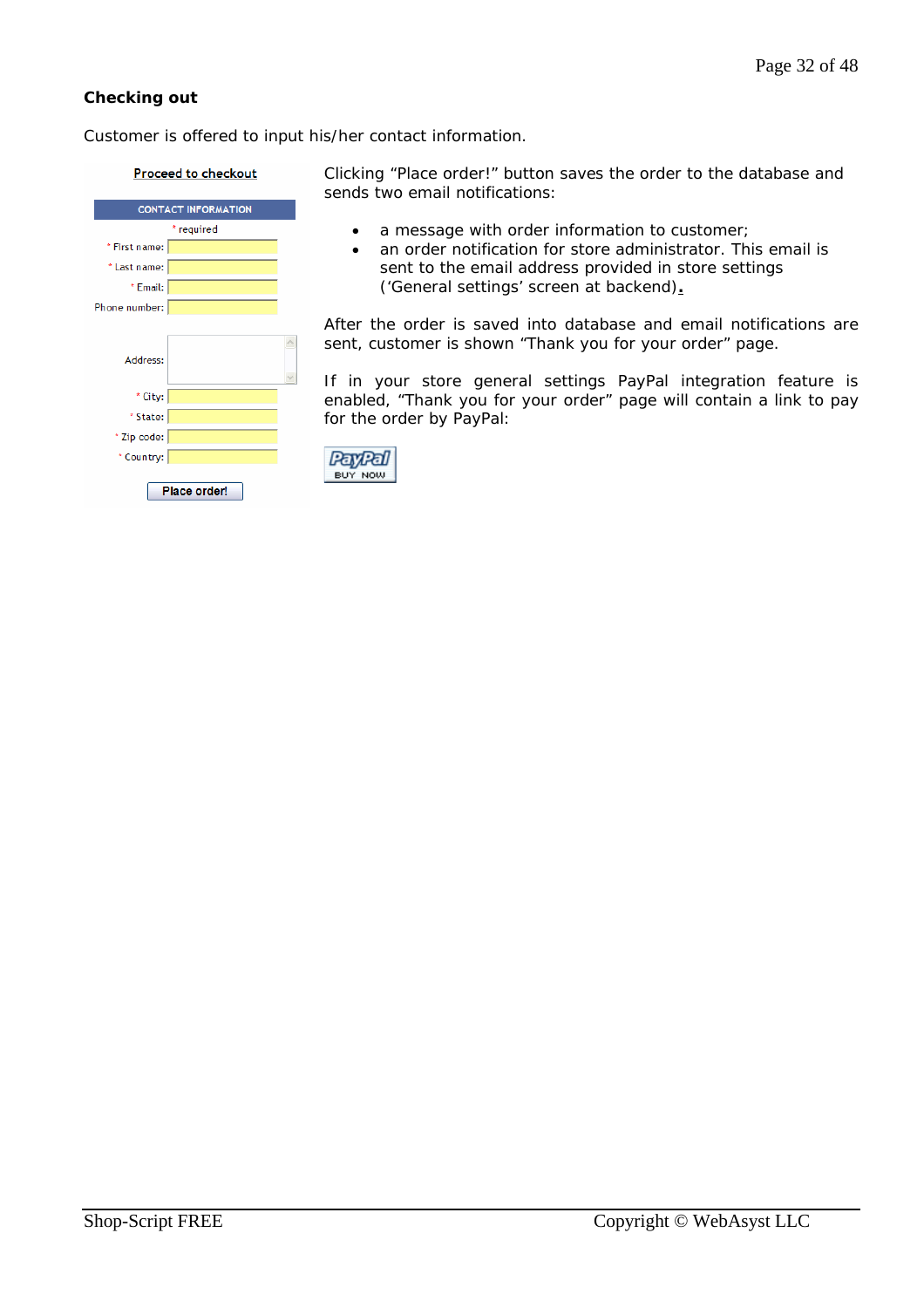# **Backend (administrative resources)**

Administrative mode (back end) is protected from public access by login and password. Please refer to 'Installation and configuration' -> 'Accessing administrative mode' for more information on how to log into back end.

# **Catalog**

## **Managing products catalog**

Once in the backend, you will be offered to use navigation menu to access administrative departments. To configure products catalog simply click the "Catalog" tab.

The first section is called "Categories and products". Here you can add new categories/subcategories, edit existing categories and manage products.

#### **Adding new categories/subcategories**

To add a new category/subcategory to the list click "Add" button at the bottom of a category column. A window with options for the category/subcategory you are about to create will pop up:



*Parent*: defines the parent category where the category will be placed to. If you choose parent other than Root (e.g. an already existing category), you will create a subcategory. For example, if you have a category "Electronics" and would like to add subcategory "Audio & Video" inside "Electronics", simply specify Parent  $=$ "Electronics" for "Audio & Video" category.

*Category name*: type in the name you wish the category to bear.

*Logo*: you can upload any image you think will be best to describe products of the category.

Note that only picture files can be uploaded using this form: .jpg, .jpeg, .gif, .bmp, .pcx. No other extensions are allowed. Such restrictions apply due to security issues.

*Description (HTML)*: type some words about the category you are creating here, and they will come up as its description. This description appears under the category's name once buyer enters the category page. Description is provided in HTML.

#### **Editing existing categories**

To introduce some changes to an already existing category/subcategory click on existing category/subcategory's name. From here on the steps you can take are similar to those described in Adding new categories/subcategories section.

#### **Adding new products**

To add a new product click "Add" button at the bottom of a product column. A window with options for the product being added will pop up (see the screenshot below).

*Parent*: defines the category/subcategory the product will be placed to. Root folder can act as a storage bin: its contents are not brought to the storefront and your visitors don't see them.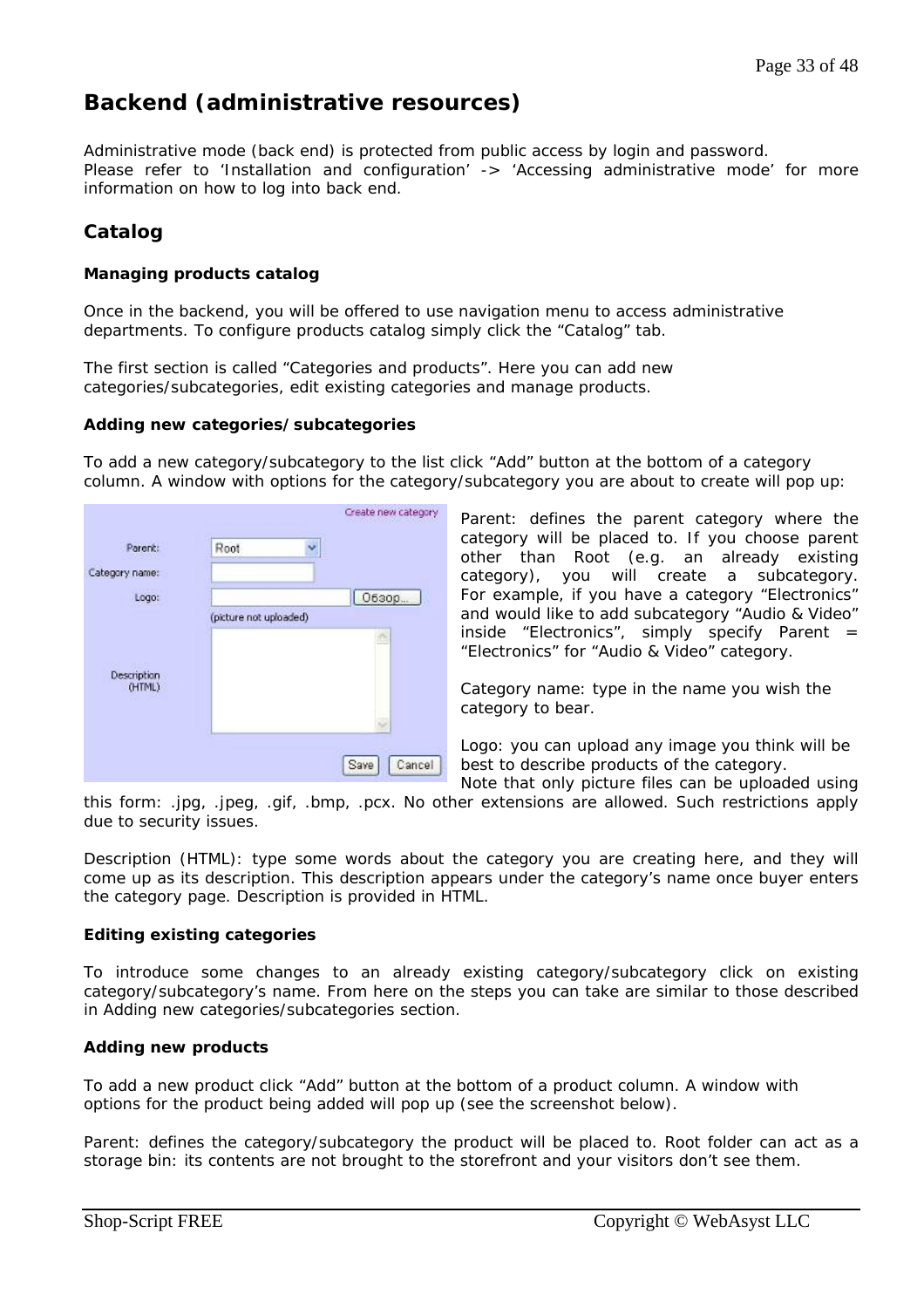*Product name*: specify name of the product you are adding here.

|                                     | <b>Create new product</b> |        |
|-------------------------------------|---------------------------|--------|
| Parent:                             | Root<br>٧                 |        |
| Product name                        |                           |        |
| Product code                        |                           |        |
| Price, USD<br>(number only):        | $\overline{0}$            |        |
| List price, USD<br>(number only):   | $\overline{0}$            |        |
| In stock: ☑                         |                           |        |
| Picture                             |                           | Browse |
|                                     | (picture not uploaded)    |        |
| Thumbnail                           |                           | Browse |
|                                     | (picture not uploaded)    |        |
| <b>Enlarged picture</b>             | (picture not uploaded)    | Browse |
| Description<br>(HTML):              |                           |        |
|                                     |                           |        |
| <b>Brief description</b><br>(HTML): |                           |        |
|                                     | Save                      | Cancel |

*Product code*: if you mark you products with codes (e.g. SKU, ISBN), you can input one here.

*Price (number only)*: evaluate the product here.

If you specify negative or zero price for a product, it will disable "Add to cart" button for this product in storefront and customers will not have the ability to order this product.

*List price (number only)*: list price is often referred to as "Manufacturer's Suggested Retail Price" (MSRP), and often is subject to discounts. Actually, the primary purpose of stating the list price is to show customers that the product is sold for less in your shop. For example, you can survey the market and see how much the product costs in other shops, provide this figure in *list price* field and then give a lower value in *price* field; thus a discount is emphasized. The system automatically calculates amount of money a customer saves.

*In stock*: check this box if the product is in stock, or uncheck it if you currently lack the product (in case you uncheck this box customers will not be able to order this product).

*Picture*: here you can upload product image in regular size.

Each product image can be uploaded in three sizes: regular, thumbnail and enlarged. Please refer to 'Backend' -> 'Product images' section of this document for more details.

*Thumbnail*: here you can upload product image in thumbnail size.

*Enlarged picture*: here you can upload product image in enlarged size.

Note that only picture files can be uploaded using this form: .jpg, .jpeg, .gif, .bmp, .pcx. No other extensions are allowed. Such restrictions apply due to security issues.

Note that Shop-Script FREE does not automatically resize images, i.e. it does not create thumbnails and regular pictures from a single enlarged image. You should size the pictures at your sole discretion before uploading them.

*Description (HTML)*: type some words about the product you are adding here, and they will come up as its description. This description appears on the product's detailed information page (as opposed to *Brief description*). Pay attention to HTML in parentheses - this means you need to accompany the description with HTML tags to make it look the way you want.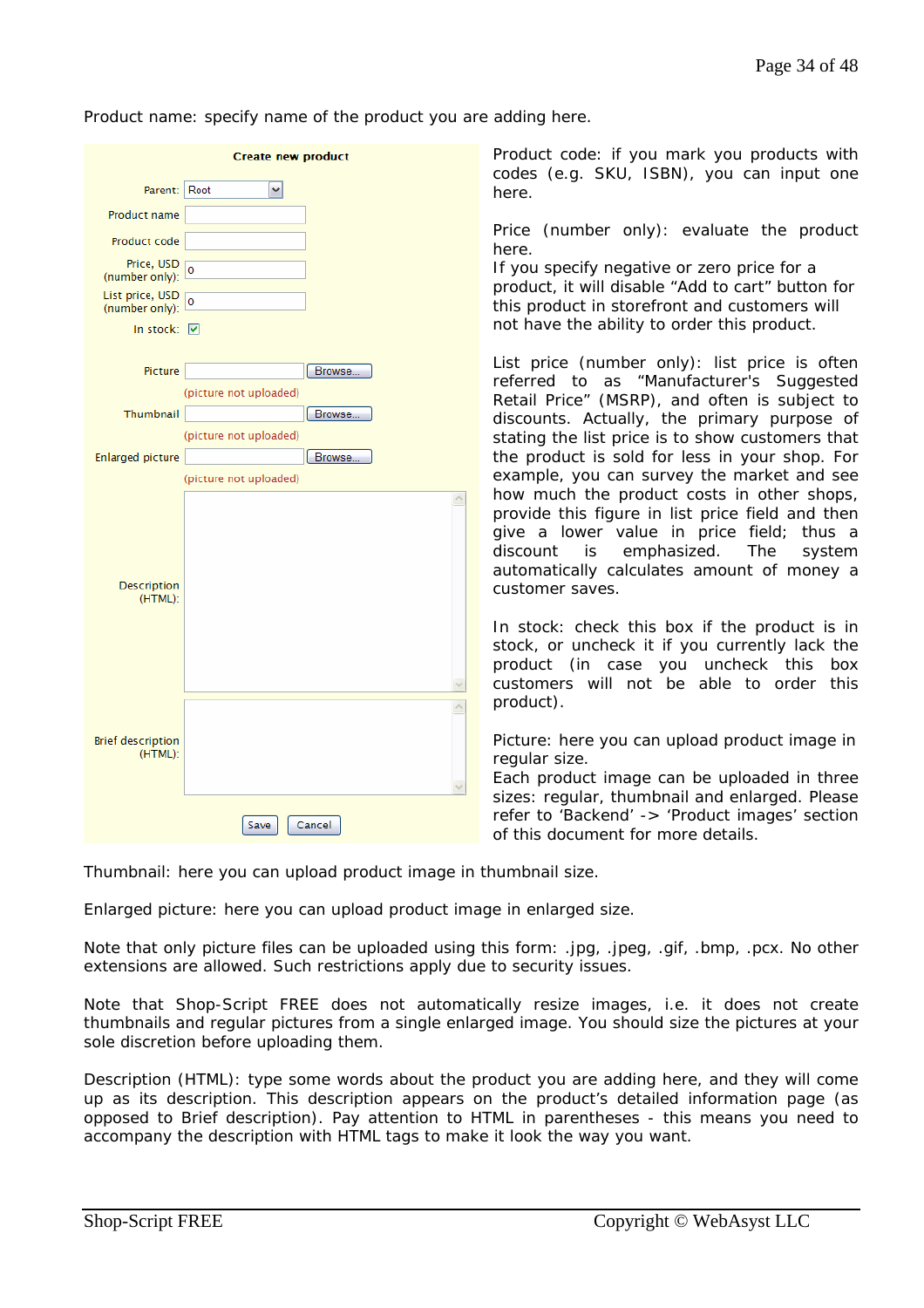*Brief description (HTML)*: the words you will enter here will come up under the product's name in the list of products (i.e. when customer views a list of category products, search results, etc.).

## **Table of products**

| Enabled | Product<br>code | Product name                                    |              | Rating Price, USD | <b>In</b><br>stock | Picture    | Enlarged<br>picture | Thumbnail Sold |                |     |          |
|---------|-----------------|-------------------------------------------------|--------------|-------------------|--------------------|------------|---------------------|----------------|----------------|-----|----------|
| ☑       |                 | 3Com Palm m130                                  | $\mathbf{0}$ | 250               | ☑                  | no         | no.                 | no             | 0              |     | ×        |
| ☑       |                 | Compag iPAQ H3760                               | 3.75         | 365               | ☑                  | no         | no                  | no             | 0              |     | ×        |
| ☑       |                 | <b>Fujitsu Siemens Pocket</b><br><b>LOOX 60</b> | 0            | 568               | ☑                  | no         | no                  | no             | 0              |     | ×        |
| ☑       |                 | HP Jornada 568                                  | $\mathbf{0}$ | 531               | ☑                  | <b>ves</b> | no                  | <b>ves</b>     | $\overline{0}$ | IĜ. | $\times$ |
| ▽       |                 | <b>Nec Mobile Pro P300e</b>                     | 0            | 377               | ☑                  | no         | no                  | no             | $\mathbf{0}$   |     | ×        |
| ⊽       |                 | <b>Rover Computers RoverPC</b><br>P5            | 3.04         | 414               | 罓                  | no         | no                  | no             | 3              |     | ×        |

Clicking the name of category summons a table of products this category contains:

*Products search within category*: using this form, you can search for products by their names or product codes.

*Enabled*: this checkbox defines presence of the product in storefront. Uncheck it and the buyer will not see it in your store.

*Product code*: if you tag goods with special codes (e.g. SKUs, ISBNs), they will be shown here.

*Product name*: that is the name of the product as buyers see it.



*Rating*: this field depicts rating of the products you offer. In the storefront, buyers can rate the product using this form:

Note that you can manually increase or decrease product rating. See the 'Editing product entry' paragraph below.

Rate!

*Price*: this field shows price of the product denominated in your store default currency which can be specified in back end settings (see 'Back end' -> 'General configuration' section for details). The figure in this field is editable; you can change the price right here, without opening product modification window.

*In stock*: shows how many pieces of the product you still have in stock. The figure in this field is editable; you can change it right here, without opening product modification window.

*Picture (Thumbnail, Enlarged picture)*: shows whether or not picture files are defined and uploaded for the product. Adding pictures is covered in 'Adding new products' paragraph in this section.

*Sold*: shows the number of sold product unit.

*Add to special offers list*: clicking the thumb-up icon allows you to bring the product to the "special offers" section of the store home page. This link is shown only for products with a picture uploaded.

To delete a product, simply click the red cross icon  $(X)$  located opposite product's name in the right part of the screen.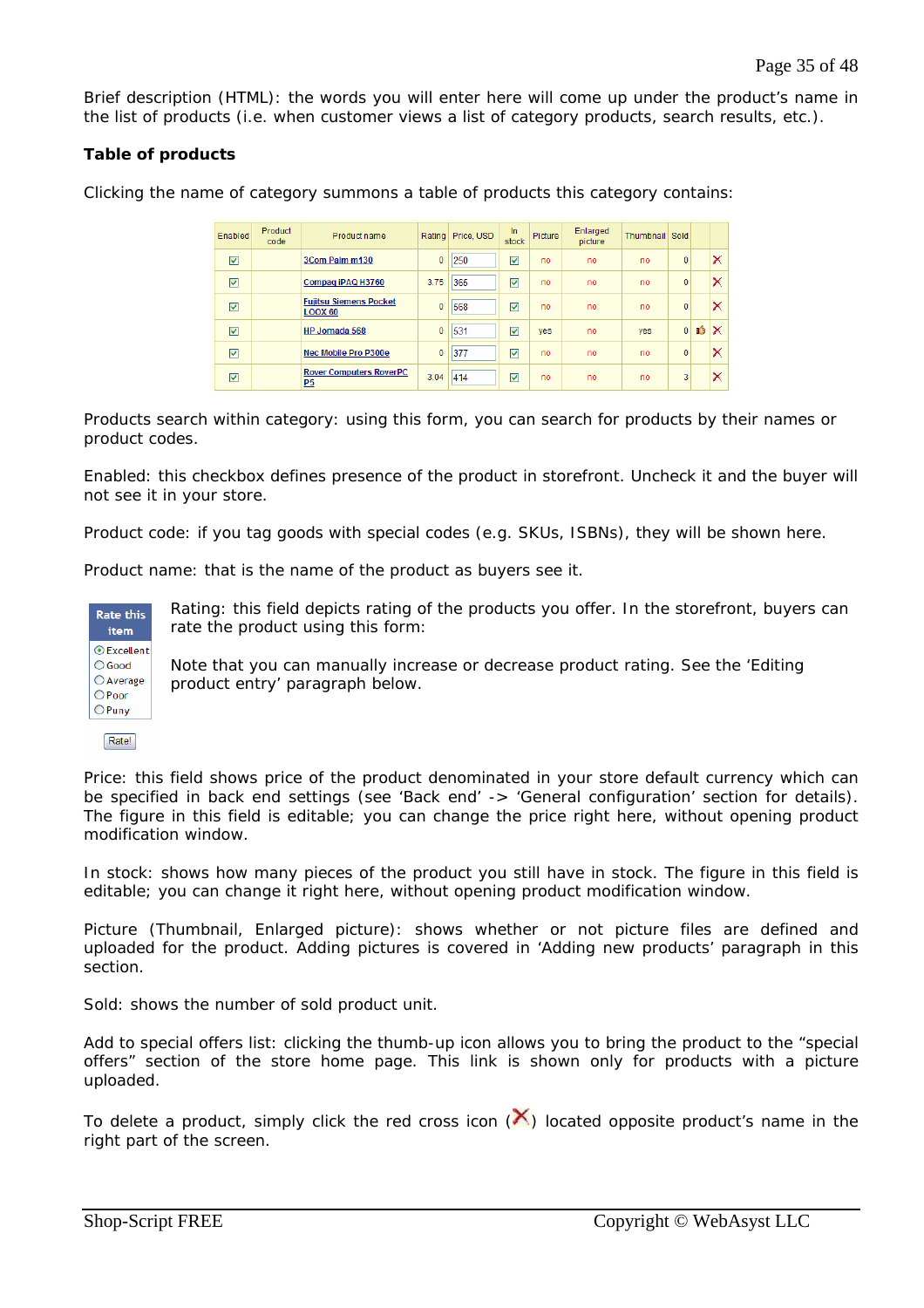## **Editing product entry**

To edit a product entry you need to click the product name or product code link in the table of products. The click summons a window that is very similar to 'Add new product' window save for one field - Rating.

*Rating*: this field shows current rating of the product. You can actually adjust the value provided here. This opportunity is given to administrators for they could oppose buyers purposefully increasing or decreasing product's rating and keep it fair.

It is recommended to define product rating from 0 to 5 (it could be a float value, e.g. 1.345).

#### **Product images**

In Shop-Script FREE each product may come with 3 product images (three different sizes):

- **regular**: this image is shown to user when viewing product detailed information page;
- **thumbnail**: shown to user when viewing products inside a category or search results;
- **enlarged**: shown in popup window.

If product misses thumbnail image (i.e. the image is not uploaded), then regular image will be shown to visitors in front end.

#### **Special offers**

Bottom part of the front-end home page is reserved for special offers. You can showcase new products, bestsellers, discounted items or whatever you think fits there.

To add a product to special offers list you need to click the thumb-up icon  $(\bigcup_{i=1}^{\infty}$  in the table of products (located in the column named *Add to special offers list*). Only products that are accompanied with pictures can be added to special offers list. Picture brought to the storefront special offers section is the one you uploaded as regular sized picture (but not thumbnails or enlarged pictures).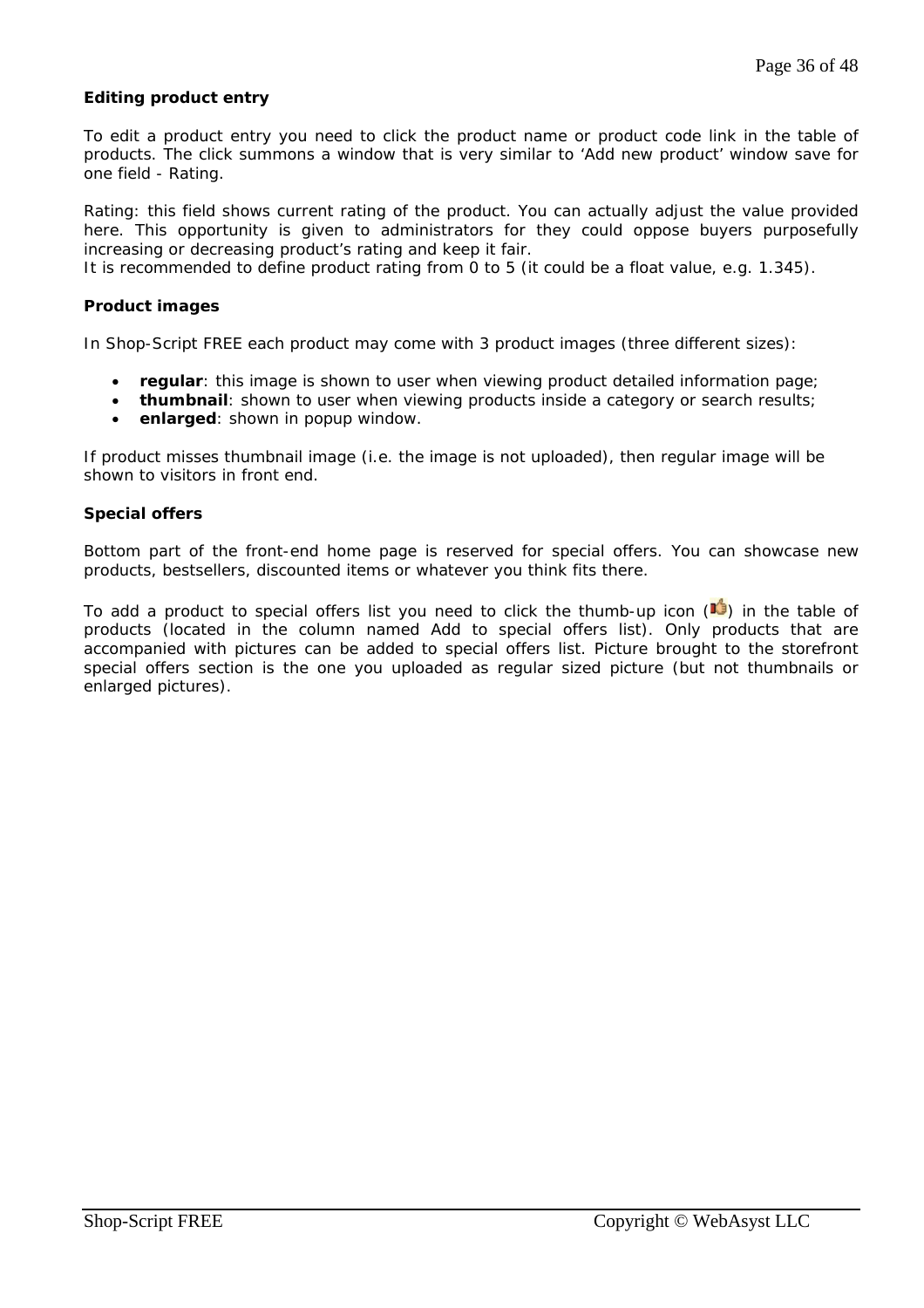# **Customers & orders**

## **New Orders**

This page represents all orders and information available: address, order content, customer information, etc.

|                | <b>New orders</b> | // prices are actual for the time of the order // |                                                             |                  |                                                                                      |                |                              |   |
|----------------|-------------------|---------------------------------------------------|-------------------------------------------------------------|------------------|--------------------------------------------------------------------------------------|----------------|------------------------------|---|
| Order<br>ID    | <b>Customer</b>   | Fmail:                                            | Address:                                                    | Phone<br>number: | <b>Ordered products</b>                                                              | Order<br>total | <b>Order time</b>            |   |
| $\overline{2}$ | Ann Brown         | ann@brown.co.uk                                   | Lipton st., 1,<br>925<br>London $-$ t43<br>k3h<br><b>UK</b> | 444954839        | Harry Potter book #2 x 1:<br>\$5.00<br>Harry Potter. Magic Eye.<br>Album x 1: \$3.00 | \$8.00         | $2007 - 05 - 04$<br>12:01:56 | ø |
|                |                   | John Smith john@smith.com                         | po box 12345<br>NYC NY<br>12345<br>U <sub>S</sub>           | 123423985        | Monsters inc. x 1: \$14.49<br>South Park x 1: \$12.00                                | \$26.49        | $2007 - 05 - 04$<br>12:00:49 | o |

To delete order you should click "Delete" button in front of specific order.

Ordered product prices are actual for the moment when the order has been placed.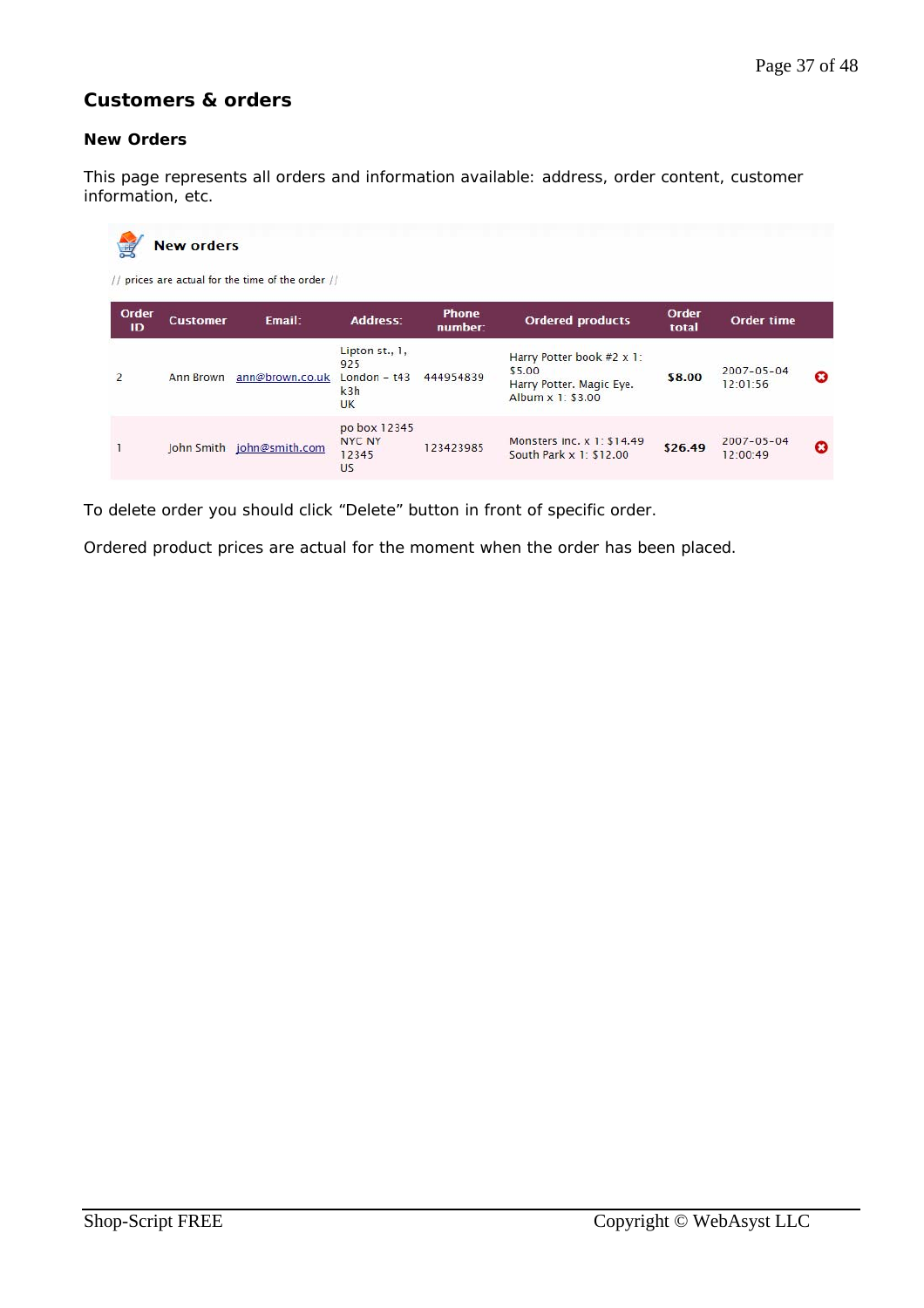# **Configuration**

# **General configuration**

In this section you can define a number of core settings of your store.

| <b>General settings</b>                                                                                                 |                   |
|-------------------------------------------------------------------------------------------------------------------------|-------------------|
| <b>Configuration</b>                                                                                                    |                   |
| Store name:                                                                                                             | My Online Store   |
| Store URL:                                                                                                              | www.mystore.com   |
| General contact email address:                                                                                          | vour@email.here   |
| Order notifications email:                                                                                              | vour@email.here   |
| <b>Currency</b>                                                                                                         |                   |
| Currency left symbol<br>(shown left to the price value):                                                                | \$                |
| Currency right symbol<br>(shown right to the price value):                                                              |                   |
| Currency ISO3 code<br>(e.g. USD, EUR, GBP):                                                                             | <b>USD</b>        |
| <b>PayPal</b>                                                                                                           |                   |
| Enable PayPal integration<br>(when enabled, customer will be offered to pay<br>by PayPal on the last step of checkout): | yes \             |
| Your PayPal account email address<br>(leave blank if PayPal integration is disabled):<br>Save                           | your@paypal.email |

*Store name* – enter here the name of your online store. It will appear in the title bar of your browser (in the top left corner) and will be included in email messages (e.g. order notifications) sent to your customers from the store.

*Store URL* – specify valid URL of your store. URL should contain http prefix and a slash as suffix. Do not include index.php in the URL. Example: http://www.yourshop.com/shop/.

*General contact email address* – this email address will be used as reply address in email messages sent to your customers from the store.

*Order notifications email* – please indicate an email address here where order notification messages will be sent.

*Currency left symbol* – enter currency symbol which will appear to the left from the price value. For example, if you indicate "\$" here, prices in storefront will be presented as such: \$531.00

*Currency right symbol* – enter currency symbol which will appear to the right from the price value. For example, if you indicate "\$" here, prices in storefront will be presented as such: 531.00\$.

*Enable PayPal integration* - when enabled, customer will be offered to pay by PayPal on the last step of checkout.

*Your PayPal account email address* - leave blank if PayPal integration is disabled.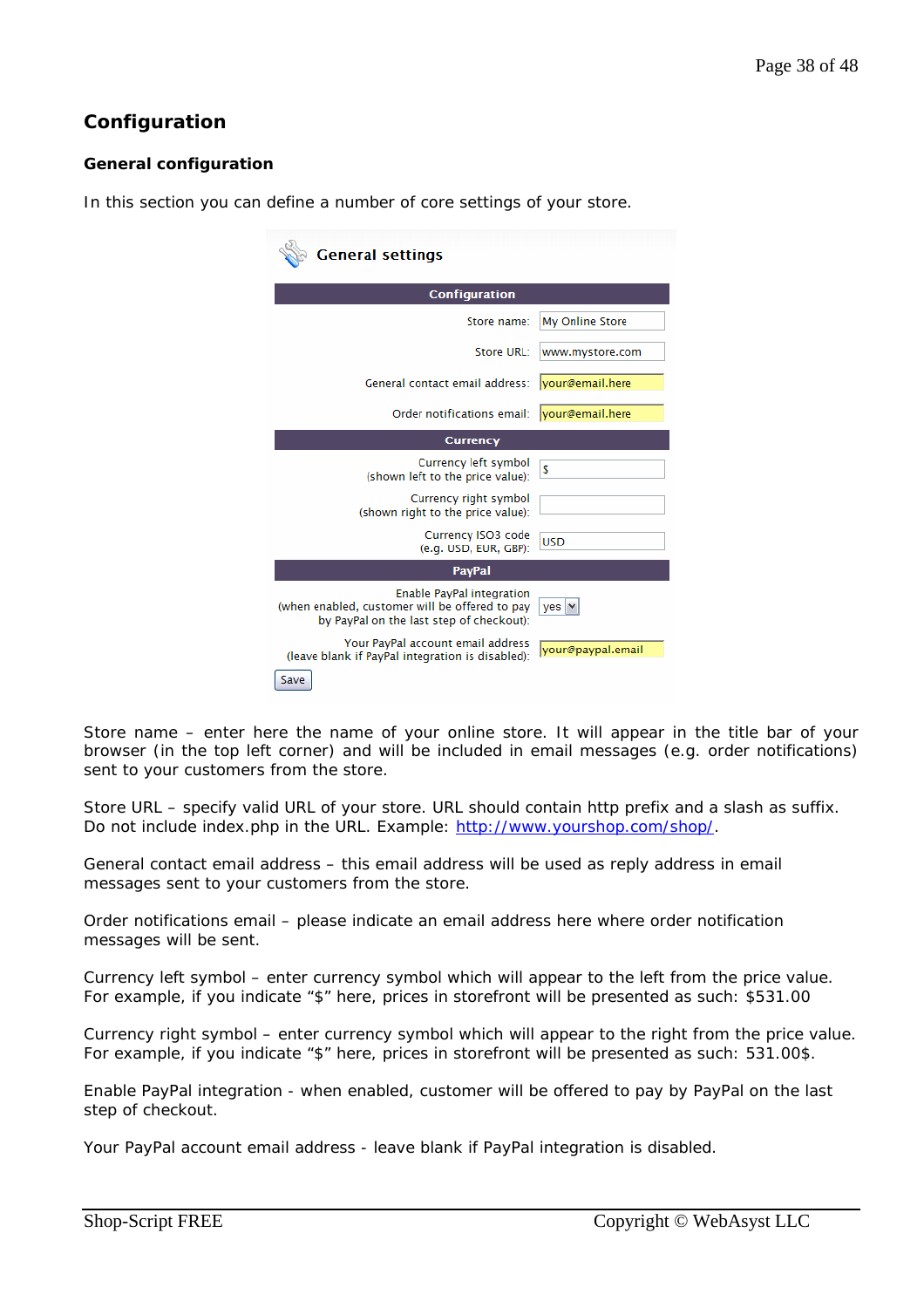## **Appearance**

In this section you can set different colors for drawing tables in storefront (e.g. shopping cart tables, pricelist, etc.) maximum products count/columns per page, etc.

| ppearance                                                                                     |            |
|-----------------------------------------------------------------------------------------------|------------|
| <b>Appearance</b>                                                                             |            |
| Maximum products count per page:                                                              | 16         |
| Maximum columns per page:                                                                     | 1          |
| Colors used for tables and forms drawing (e.g. checkout form, shopping cart form, price list) |            |
| Color 1:                                                                                      | #4E679F    |
| Color 2:                                                                                      | #4E679F    |
| Color 3:                                                                                      | $#$ B4CCF1 |
| Enable shopping cart facility<br>(uncheck to completely disable ordering feature):            | ⊽          |
| Show highest rated subcategories' products in empty categories:                               | ☑          |
| Save                                                                                          |            |

*Maximum products count per page* – enter a number of products you would like to be listed in the search results and category products list at a time. If number of products in category or search results exceeds specified value, products list will be divided into several pages.

*Maximum columns per page* – enter a number of columns in products representation grid (when viewing search results or products in a category in storefront).

*Color 1, 2, 3* – these colors are used for tables and grids representation in front end (e.g. my shopping cart table, ). Play with it to see how it works. Note that changing these colors does not change general color appearance of your store (e.g. the color of header and right and left columns).

*Enable shopping cart facility* – when checked customers can add products to the shopping cart and place orders. Otherwise "Add to cart" button will not be shown to customers. Disable this checkbox if you would like to run products catalog without checkout ability.

*Show highest rated subcategories' products –* if checked, then in the storefront when customers clicks on a category link which contains no products (empty category), the most popular products (products with the highest rating) will be fetched from the current category's subcategories and shown to user. If this box is unchecked, no products will be shown in empty categories.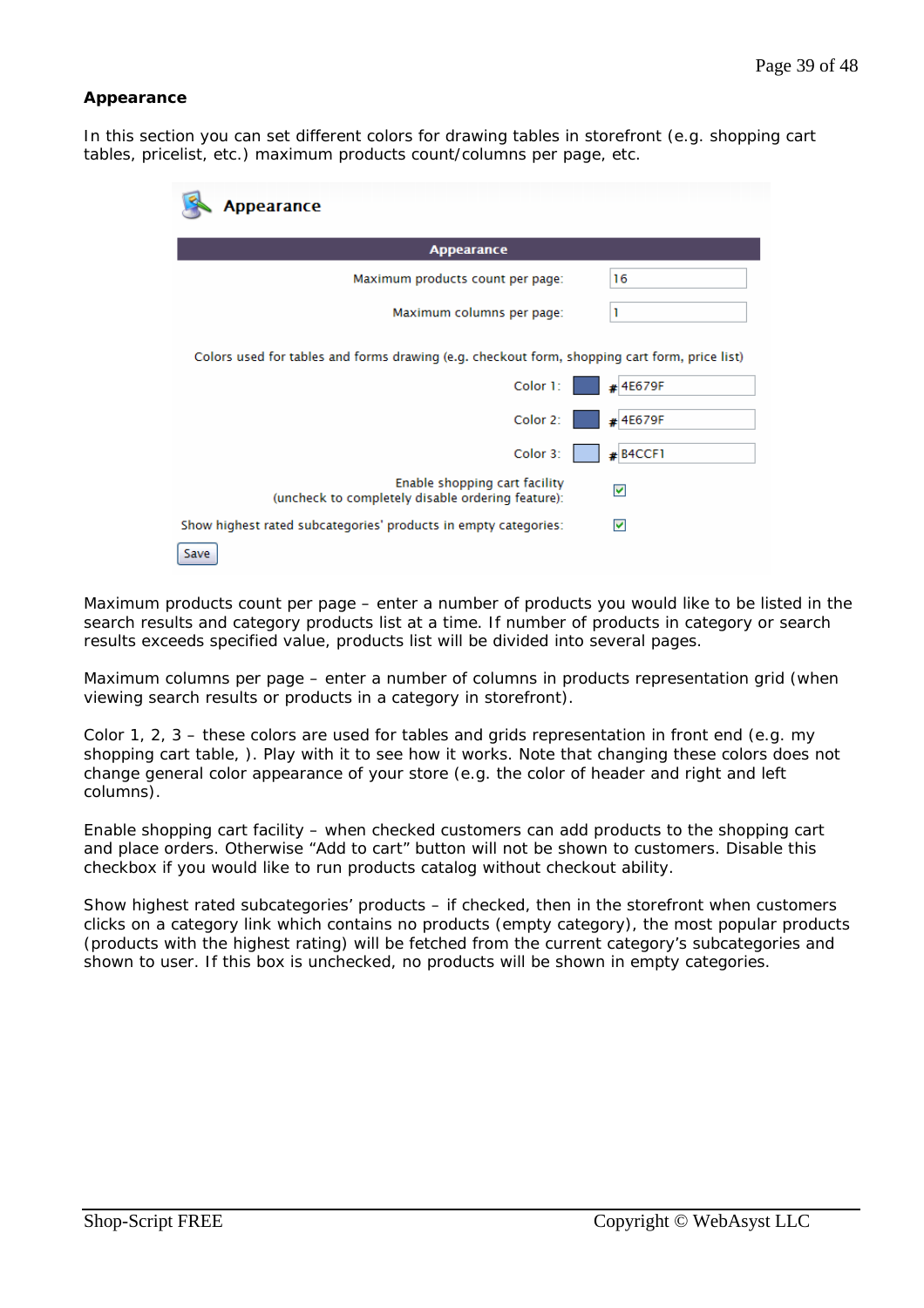# **Admin login/password**

In this section you can change administrator login and password.

| Admin login/password                    |       |
|-----------------------------------------|-------|
| Change administrator login and password |       |
| Login:                                  | admin |
| Current password:                       |       |
| New password:                           |       |
| Confirm new password:                   |       |
| Save                                    |       |

Simply input your new login and/or new password along with the old password and click "Save" button. The information will be updated.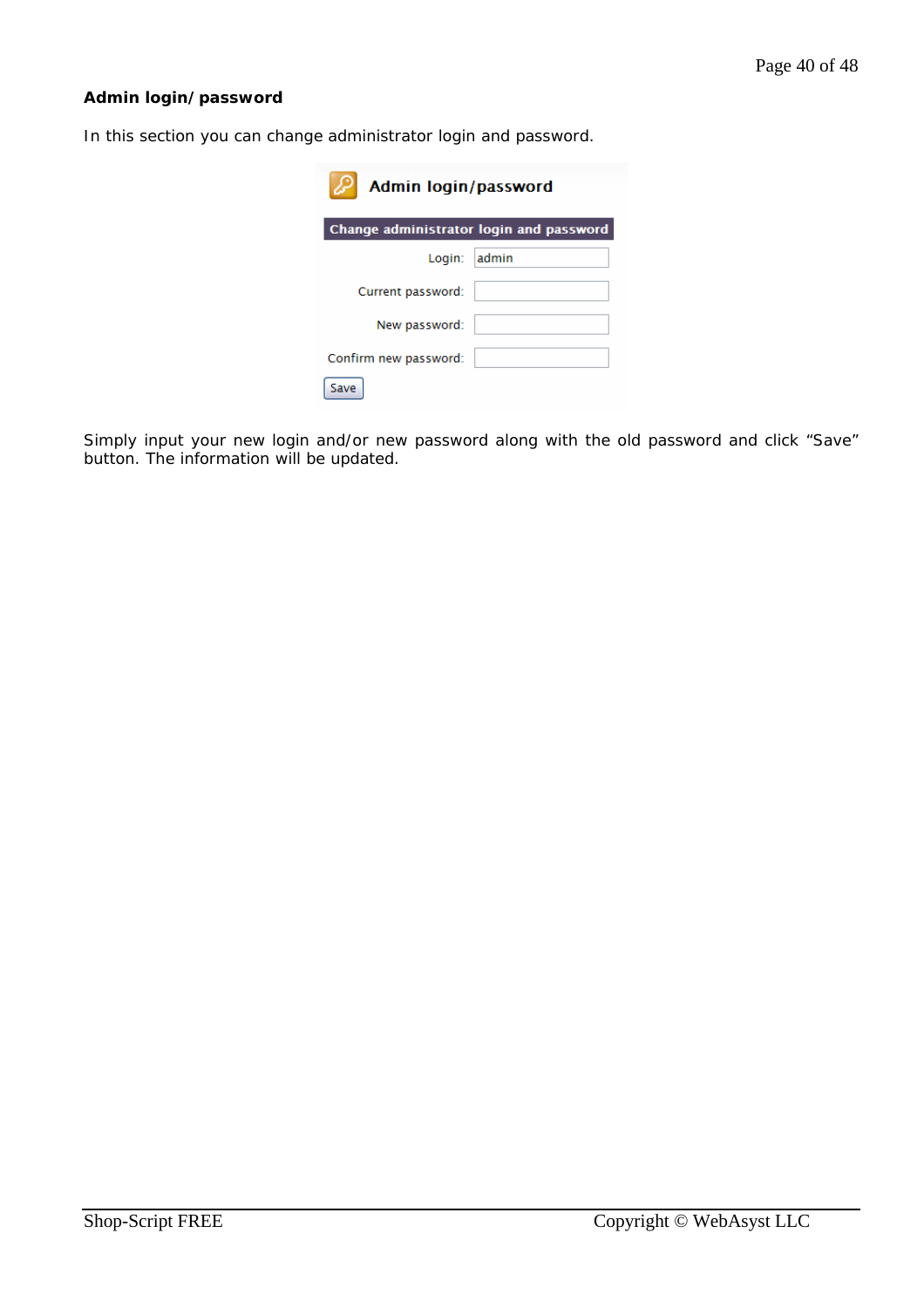# **Auxiliary information**

In this section you can edit information in the auxiliary pages (About page and Shipping and delivery page).

| About us                                                                                                                                                                                          | Shipping and delivery                                                                                                                                                                   |  |  |  |
|---------------------------------------------------------------------------------------------------------------------------------------------------------------------------------------------------|-----------------------------------------------------------------------------------------------------------------------------------------------------------------------------------------|--|--|--|
| <h1>About us</h1><br>< p<br>On this page you can provide information about<br>your company and store, terms of service, etc.<br><p>This HTML text can be easily edited in the<br/>admin mode.</p> | <h1>Shipping and payment</h1><br>< p<br>Here you can provide information about shipping<br>and payment options.<br>< p ><br>This HTML text can be edited in the<br>administrative mode. |  |  |  |

Save

You can easily use HTML tags in the page body field. For example, use <b></b> tags to make your text bold.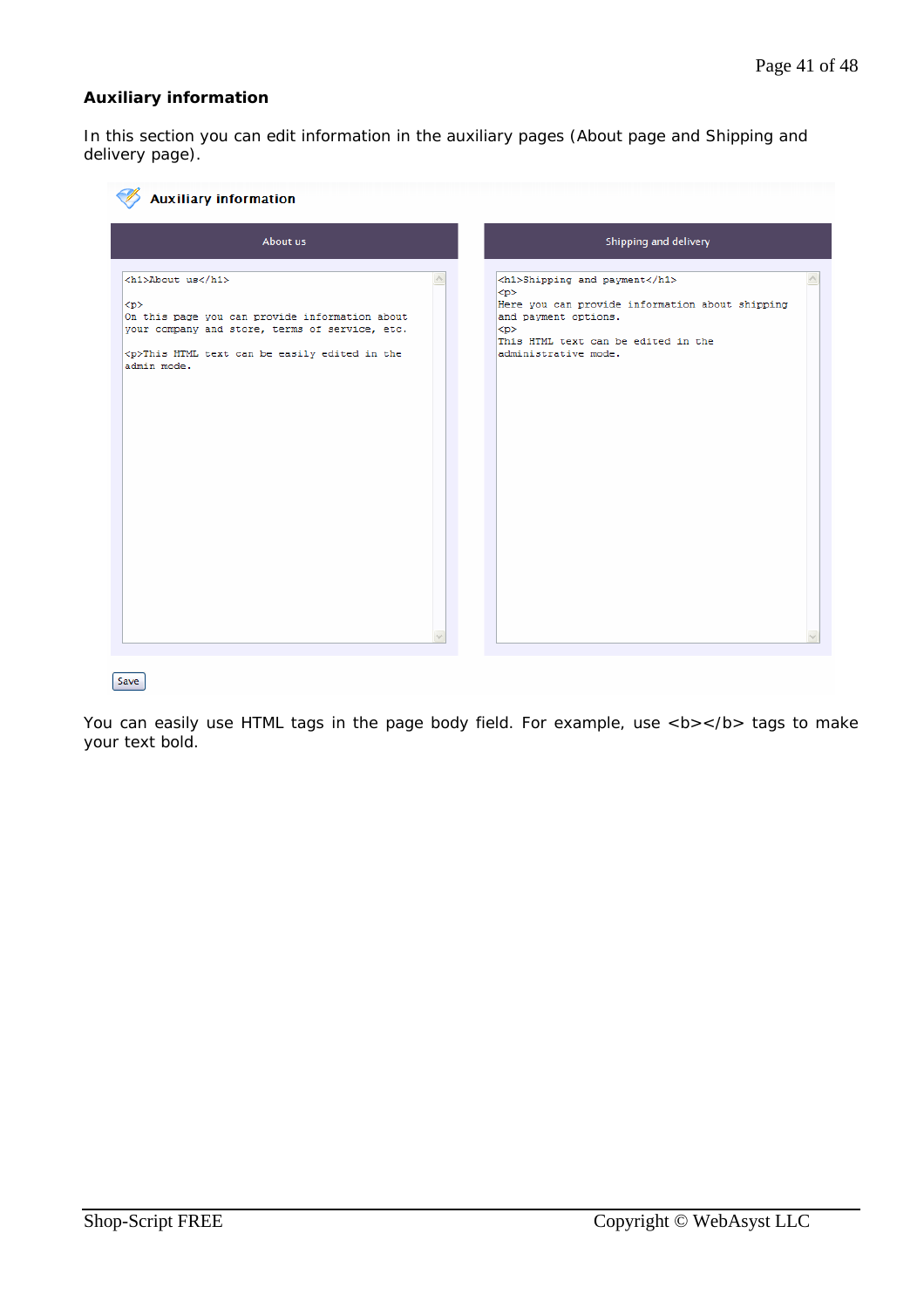# **Designing your shopping cart**

# **Languages**

Shop-Script FREE is designed to support multilingual interface.

All available language file(s) included in the package are placed in the *languages/* folder. If you would like to add a new language to your shopping cart you need to create a new .php-file and place it in this folder (*languages*). Your file can be created as a copy of any of the existing ones (e.g. english.php).

Once you have created and translated a new language file, you should point Shop-Script to load it. If you only create a language file, it does not make it automatically loaded by Shop-Script. A list of available languages is set in the PHP file **cfg/language\_list.php**. Open it in your text editor.

Here is an example of adding an English language.

```
\; \text{S}lang list[0] = new Language();
$lang_list[0]->description = "English"; 
$lang_list[0]->filename = "english.php";
$lang_list[0]->template_path = "./templates/tmpl1/";
```
Example: If you decide to add German and French languages, you should create languages files in *languages*/ folder, e.g. german.php and french.php, and then add following lines into cfg/language\_list.php:

 $\quad \text{Slang}_list[1] = new Language();$ \$lang\_list[1]->description = "German";  $\; \text{S}$ lang list[1]->filename = "german.php"; \$lang\_list[1]->template\_path = "./templates/tmpl1/";  $\; \text{S}$ lang list[2] = new Language();  $\frac{1}{2}$ slang list[2]->description = "French"; \$lang\_list[2]->filename = "french.php"; \$lang\_list[2]->template\_path = "./templates/tmpl1/";

For each language you should define following properties:

- **description**: name of the language that will be shown to your customers in language selection combo-box
- **filename**: language filename
- **template\_path**: path to a folder with Smarty templates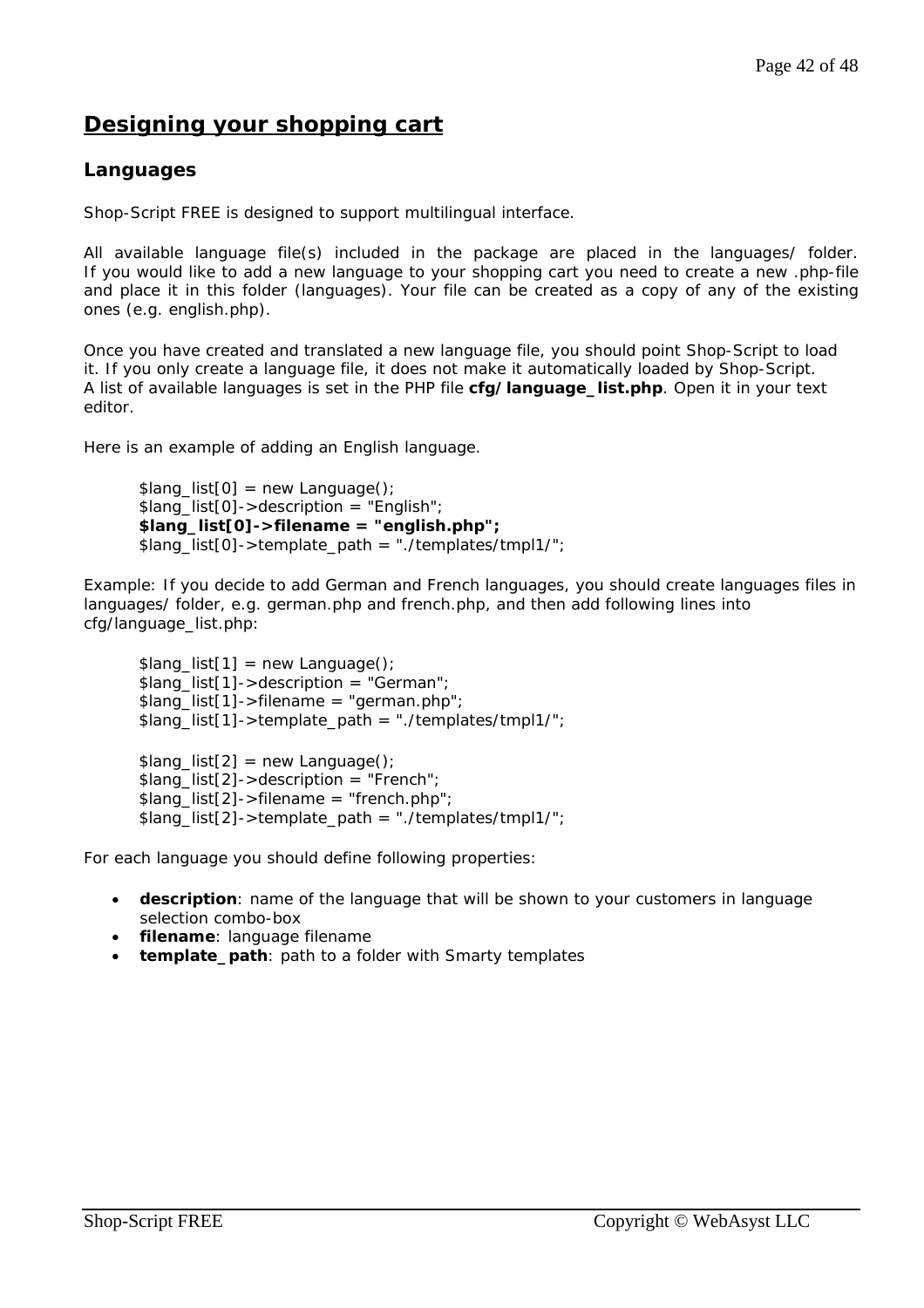# **Templates**

Shop-Script software uses Smarty templates engine (http://smarty.php.net). Smarty is a very popular template engine which is used by the big number of PHP web solutions. Smarty allows you to change look & feel of your shopping cart as you like.

Design is defined in templates - HTML files located in the **templates/tmpl1/** subfolder of the directory where you installed Shop-Script. Design is fully separated from PHP source files.

The main front end template is **index.tpl.html** (this template defines general layout of the storefront design). Please open this file in your text or HTML editor (e.g. Macromedia Dreamweaver, Microsoft FrontPage, Adobe GoLive) and make necessary changes in it (change colors, logos, etc.).

To redesign your shopping cart you should have basic HTML knowledge and/or experience of using a HTML editor.

Feel free to edit any .tpl.html template file, but be very careful. Any incorrect modification (e.g. deleting a Smarty element) can run to malfunction of your store.

Folder *templates\_c* is used by Smarty to parse templates and compile PHP files. Make sure that Shop-Script scripts are allowed to write in this folder (if they are not, a warning will appear). This folder is also should be protected from public access (see "Protecting your shopping cart" section of this User Guide for details).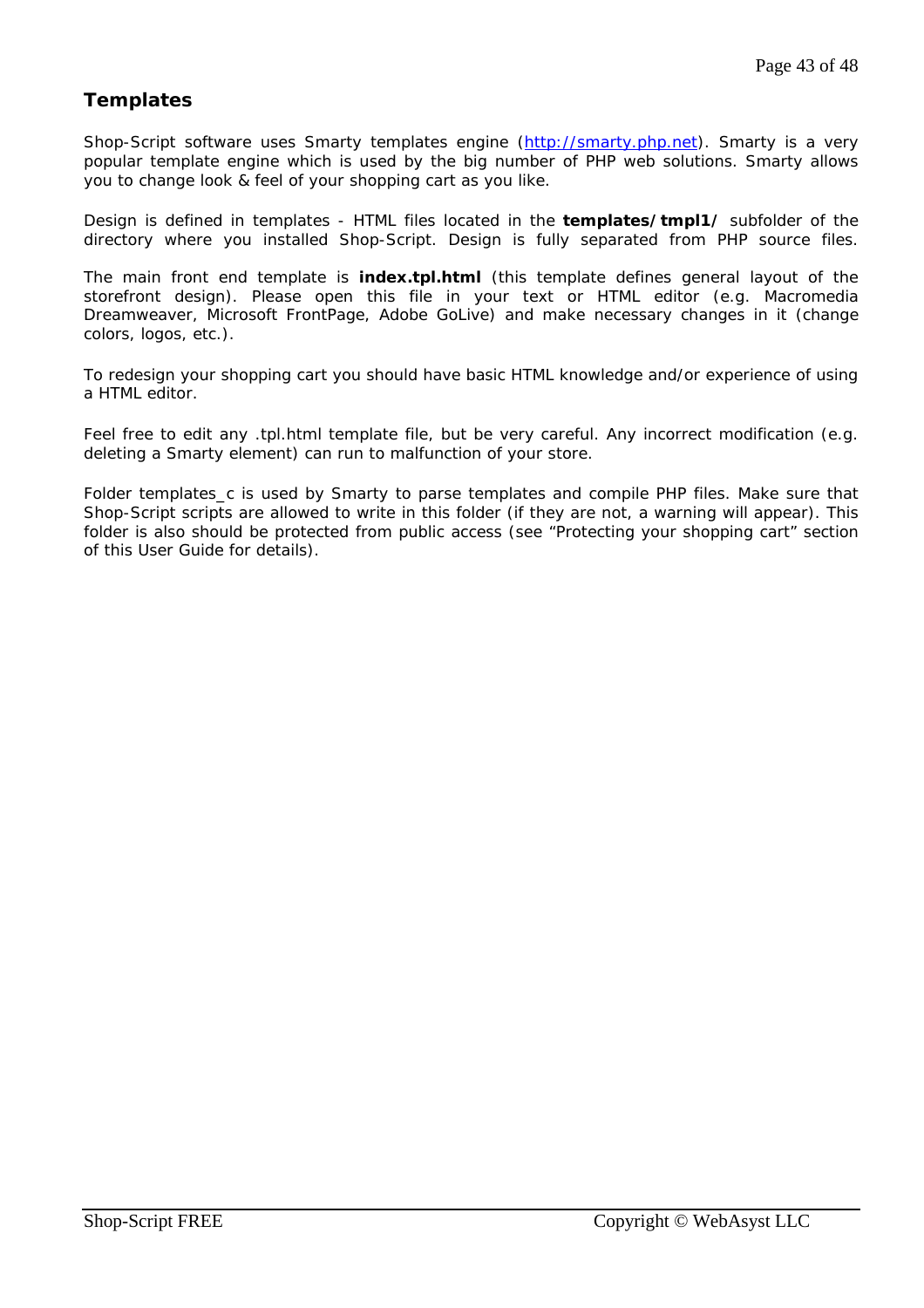# **Editing templates in HTML-editor**

Shop-Script software uses Smarty templates engine (http://smarty.php.net). Smarty is a popular template engine which is used by the big number of PHP web solutions.

Design layout is defined in HTML templates - HTML files located in the **templates/tmpl1/** subfolder of the directory where Shop-Script is installed. Design is separated from PHP source files.

The main storefront template is **index.tpl.html** (this template defines layout of your shopping cart design). Please open this file in your HTML editor and make necessary changes in it (change colors, logos, etc.).

## **Note:**

When modifying template files we urge you to keep track on which files were modified and which were not - it will be much easier for you to upgrade your Shop-Script installation to the latest version of the software in this case. When upgrading to the newer version you have to overwrite all existing files with the files from the updated package archive. In case you know which files were modified, you will be able to easily apply changes to the files from updated package.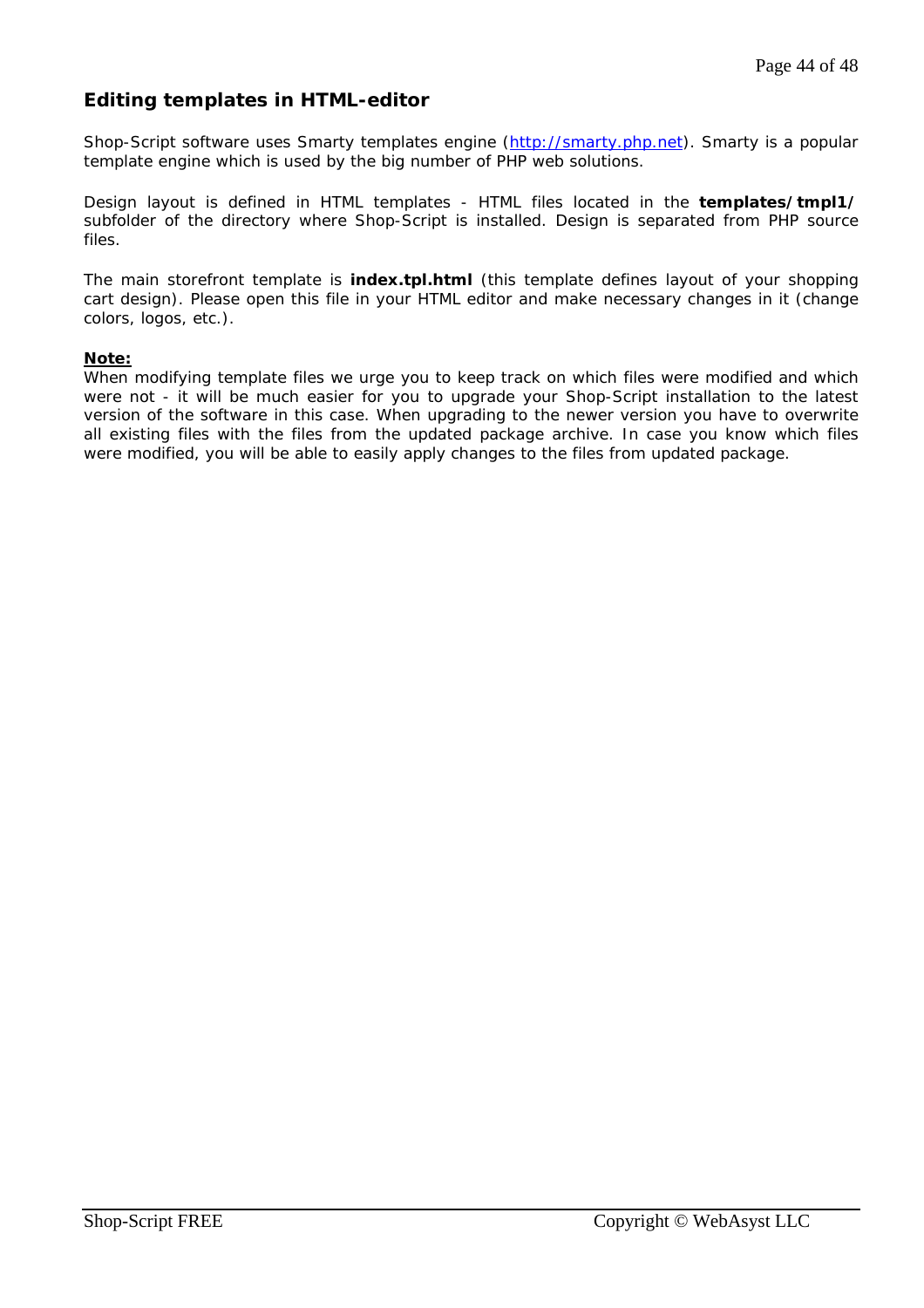# **Troubleshooting**

If your question is not answered here, please contact us: http://www.shop-script.com/support.html Include detailed description of your question and we will reply to you shortly.

### **During installation an error message appears: "File cfg/connect.inc.php is not writable". How can I fix it?**

Make sure you set (enabled) write permissions for the folders *products\_files,*  products\_pictures*, temp,* templates\_*c* and *all files inside cfg/ folder*. Please refer to "Installing Zip Version" -> "Installation to a remote server" section of this User Guide for more information.

## **What is CHMOD? How do I change access permissions on files and folders?**

CHMOD is a contraction of "change mode". CHMOD is a command to change files/folders access permissions in UNIX-based operating systems (e.g. Linux, FreeBSD, MacOSx). Please refer to more information on how to perform chmod in the World Wide Web (f.e. you may try to search for this information on Google using keywords "what is chmod", "how to chmod").

#### **Fatal error: Call to undefined function mysql\_connect() in .../includes/database/mysql.php on line 13**

This could be due to the fact that MySQL is not installed on your server or not supported in your PHP installation.

If you run PHP5, by default MySQL support is turned off, and you need to enable it manually. To do such please open your php.ini file (PHP settings file) and uncomment MySQL inclusion line:

;extension=php\_mysql.dll

Simply remove semicolon (;) at the beginning of the line:

extension=php\_mysql.dll

Then save the file, restart HTTP server (Apache/IIS) and rerun Shop-Script.

#### **Installation failed: "Couldn't connect to the database server" / "Couldn't connect to the database"**

At first, check your database connection settings. If settings are correct, make sure you have enabled file access permissions as it is described in the installation instructions.

## **Installation completed successfully. But I can not login as administrator / can not add items to my shopping cart. Why?**

Make sure **sessions** are supported by PHP installation on your server. If you run Shop-Script FREE on your local server with Windows operating system, please open your PHP settings file (php.ini) in any text editor. Find a line where session.save\_path settings variable is defined. This line should look like this:

session.save\_path = [folder]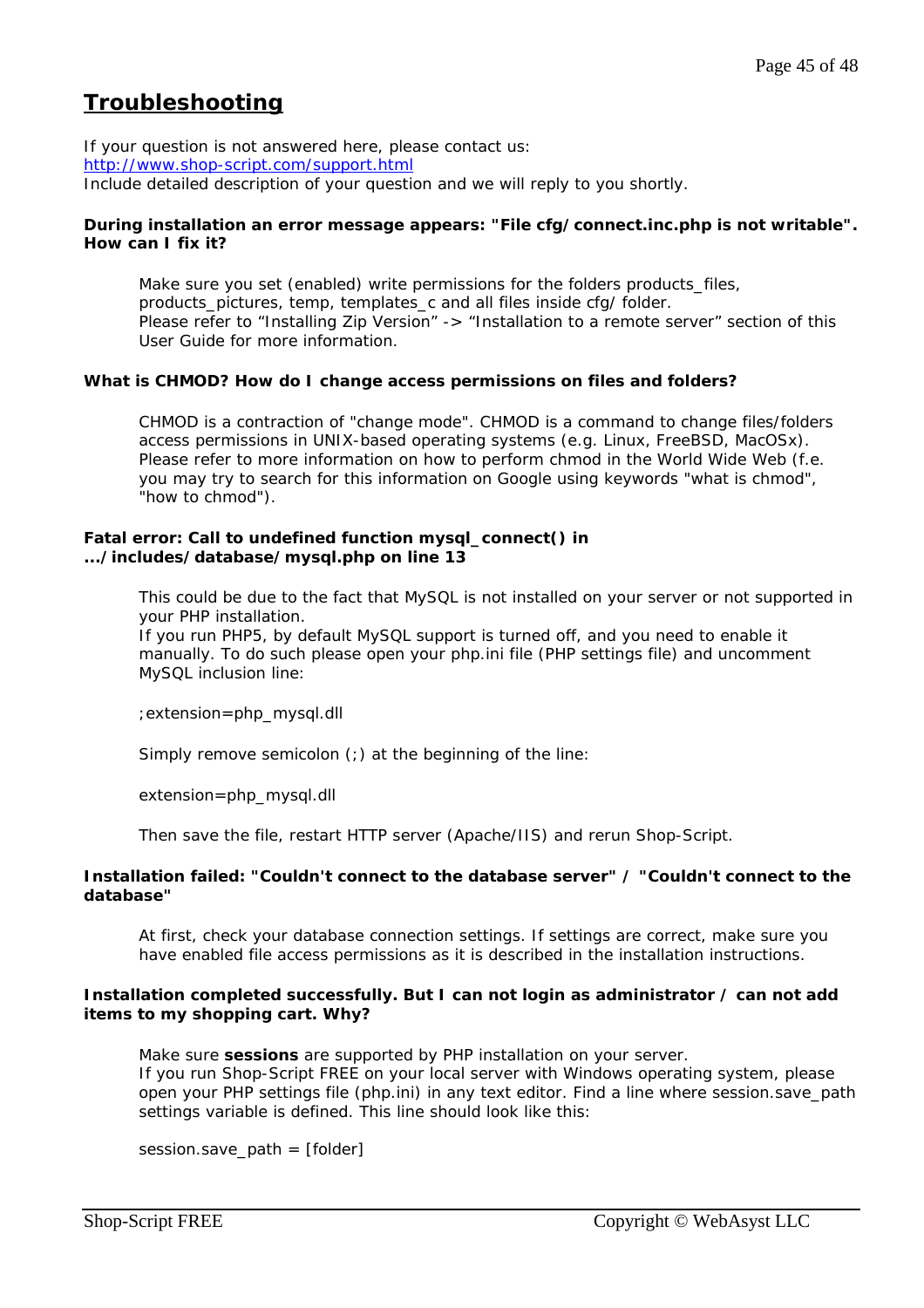Here you should input valid existing [folder], then save php.ini and restart Apache/IIS server.

For example, you may set

session.save\_path =  $c$ : \temp\_sessions

and then create temp\_sessions folder on your c: \ drive.

If you run Shop-Script FREE on a remote server please contact your hosting provider support team.

#### **Installation completed successfully. But when I run my shopping cart I get "Warning: Smarty error: unable to read resource: "./templates/tmpl1/index.tpl" in /home/.../smarty/Smarty.class.php on line ..."?**

Please make sure you uploaded ALL Shop-Script FREE package (archive) content to your web server (including files from templates/tmpl1/ folder).

#### **As administrator I can not upload product picture or change system settings. Why?**

Make sure that in PHP settings on the server where Shop-Script is installed it is set:

*file\_uploads = On* 

Also, make sure you set (enabled) write permissions for the folders *products\_files,*  products\_pictures*, temp,* templates\_*c* and *all files inside cfg/ folder*. Please refer to "Installing Zip Version" -> "Installation to a remote server" section of this User Guide for more information regarding setting file access permissions.

#### **I'm trying to vote for the product, but customer's rating is not updated. Why?**

Probably you have already made a vote for the product. You may vote for a single product only once per session.

#### **How do I change "Hello and welcome to Shop-Script!" greetings line?**

This line/phrase (as well as all other shopping cart interface phrases) is defined in language file: *includes/language/english.php*.

Simply open this file with your text editor (e.g. notepad) and make necessary changes in the greetings line and/or other phrases.

#### **How do I remove "Not enough functions? Buy full version!" from my online storefront?**

This is very easy. In order to remove this information open core templates file – index.tpl.html located in the templates/tmpl1/ subfolder of your Shop-Script FREE directory – in any text or HTML editor.

HTML code responsible for this ad representation is enclosed in comments giving you additional instructions on how to remove it.

### **Do I have to keep a link to www.shop-script.com if I use Shop-Script FREE?**

Yes, you have to keep a direct link to www.shop-script.com from your Shop-Script FREE based online store. This is a required condition of Shop-Script FREE license agreement (http://www.shop-script.com/license-free.html).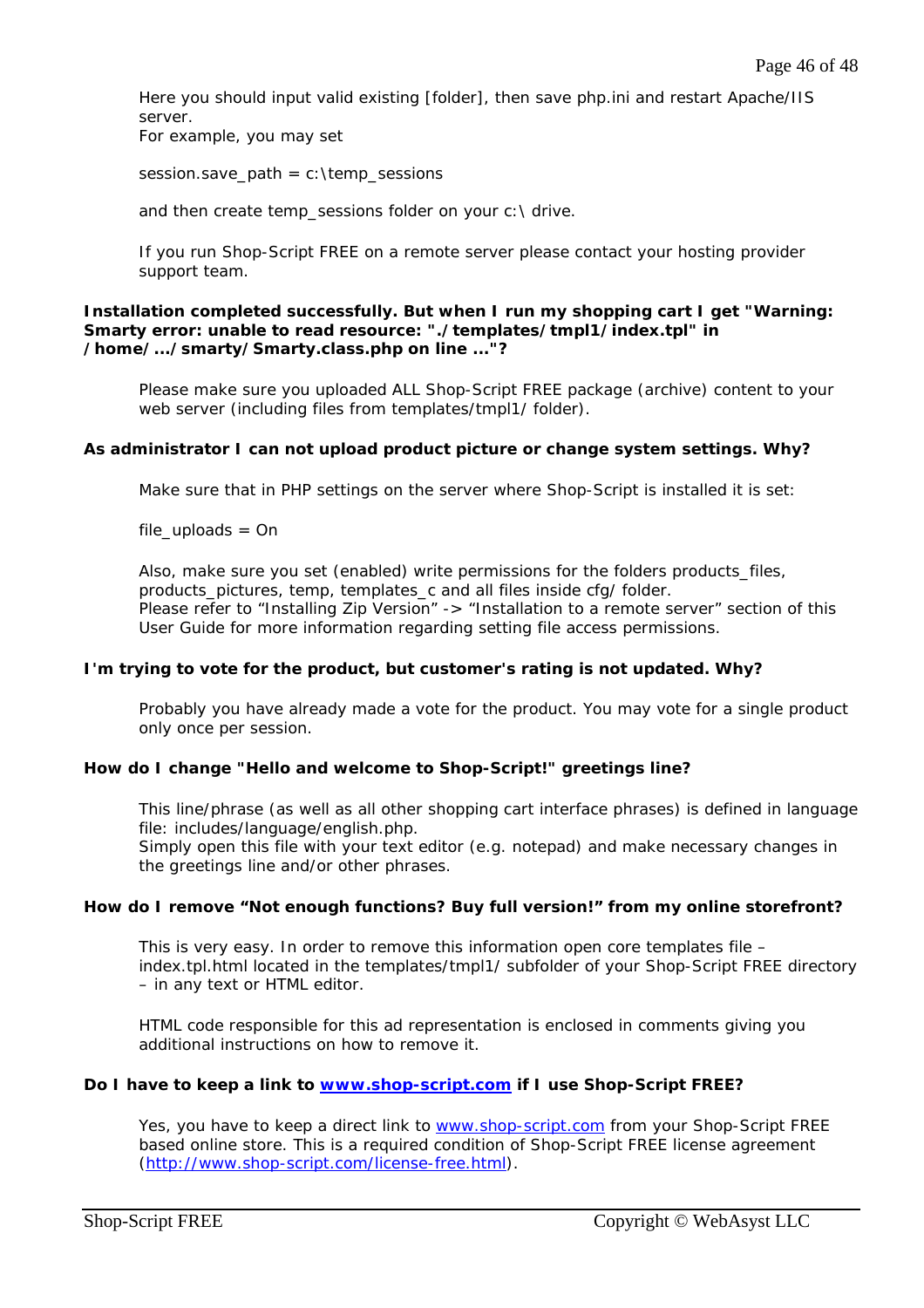Only customers of Shop-Script PRO and Shop-Script PREMIUM software can remove this link from their online stores.

#### **I get following errors. What can I do? Warning: Illegal offset type in .../smarty/smarty.class.php on line 602 Warning: Smarty error: unable to read resource: "./install/step1.tpl.html" in .../smarty/smarty.class.php on line 1144**

For information about it please refer to: http://www.webhostingtalk.com/archive/thread/354694-1.html http://forum.cerberusweb.com/archive/thread/3799-1.html http://bugs.php.net/bug.php?id=30l http://bugs.php.net/bug.php?id=30914 The problem is that Zend Optimizer version is not compatible with the PHP version on the server. This causes inability to initialize Smarty templates library. Please consider upgrading Zend Optimizer version. Contact your hosting provider regarding this issue.